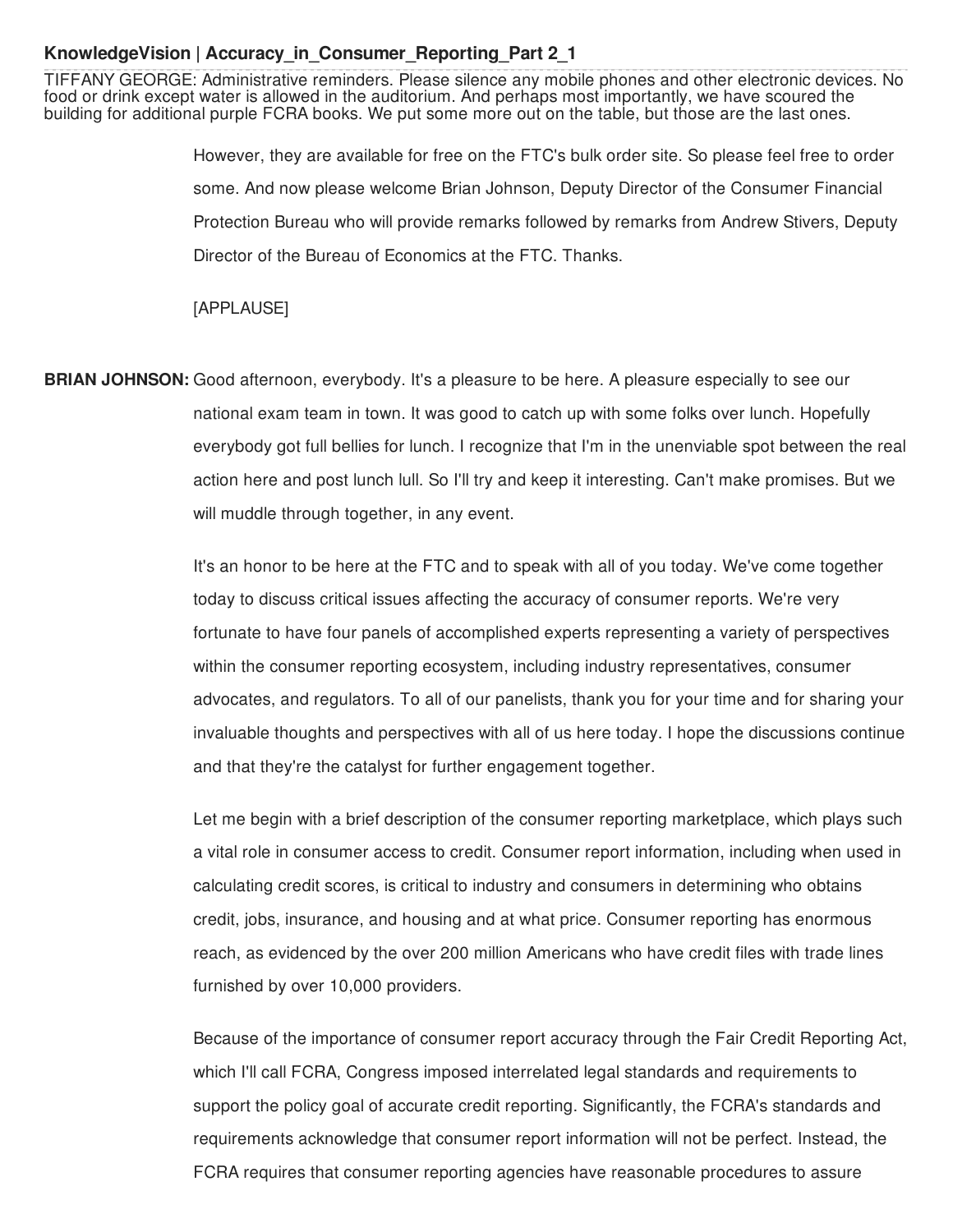maximum possible accuracy of reports.

 It also imposes certain accuracy obligations on furnishers and sets forth a dispute and investigation framework. This dispute resolution framework is important to the efficient operation of credit markets, as it presides a standard mechanism for recognizing and resolving inaccuracies when they occur. The Bureau has focused on consumer reporting accuracy and dispute handling by both CRAs and furnishers in its work.

 And in its work, it has applied its fundamental tools of consumer education, supervision, enforcement, and guidance. I would like to briefly discuss the bureau's recent use of each of these tools to promote accuracy and then finish with some thoughts about the bureau's work to develop sound and practical policies for the future to increase accuracy of consumer report information.

 First, consumer education. The Bureau recognizes the role of consumers in the consumer reporting system and offers resources on its website to empower consumers to help themselves by offering tools and tips so that they can take steps to work with CRAs and furnishers to dispute suspected inaccuracies.

 Next, supervision. The Bureau has also directed resources toward examining and investigating CRAs and furnishers promoting compliance with their accuracy and dispute resolution obligations under the FCRA. Many of our examination findings are reported in periodic updates entitled Supervisory Highlights. Just yesterday, the Bureau released a special issue of Sup Highlights, which describes key findings from consumer reporting examinations.

 So what are some of the key findings from this new issue? First, I'll touch on recent supervisory observations from examinations of furnishers. Furnishers of information play a crucial role in the accuracy and integrity of consumer reports, and they provide information to CRAs, as we heard in our first panel this morning. Furnishers also have an important role in the dispute process when consumers dispute the accuracy of information in their reports.

 When a furnisher receives a dispute, it is required to investigate the accuracy of the disputed information. The FCRA in Regulation V include specific requirements for furnishers concerning the accuracy-- both accuracy and dispute handling. As detailed in the Supervisory Highlights edition, in recent supervisor reviews, the Bureau found FCRA and Regulation V violations as well as weaknesses of compliance management systems.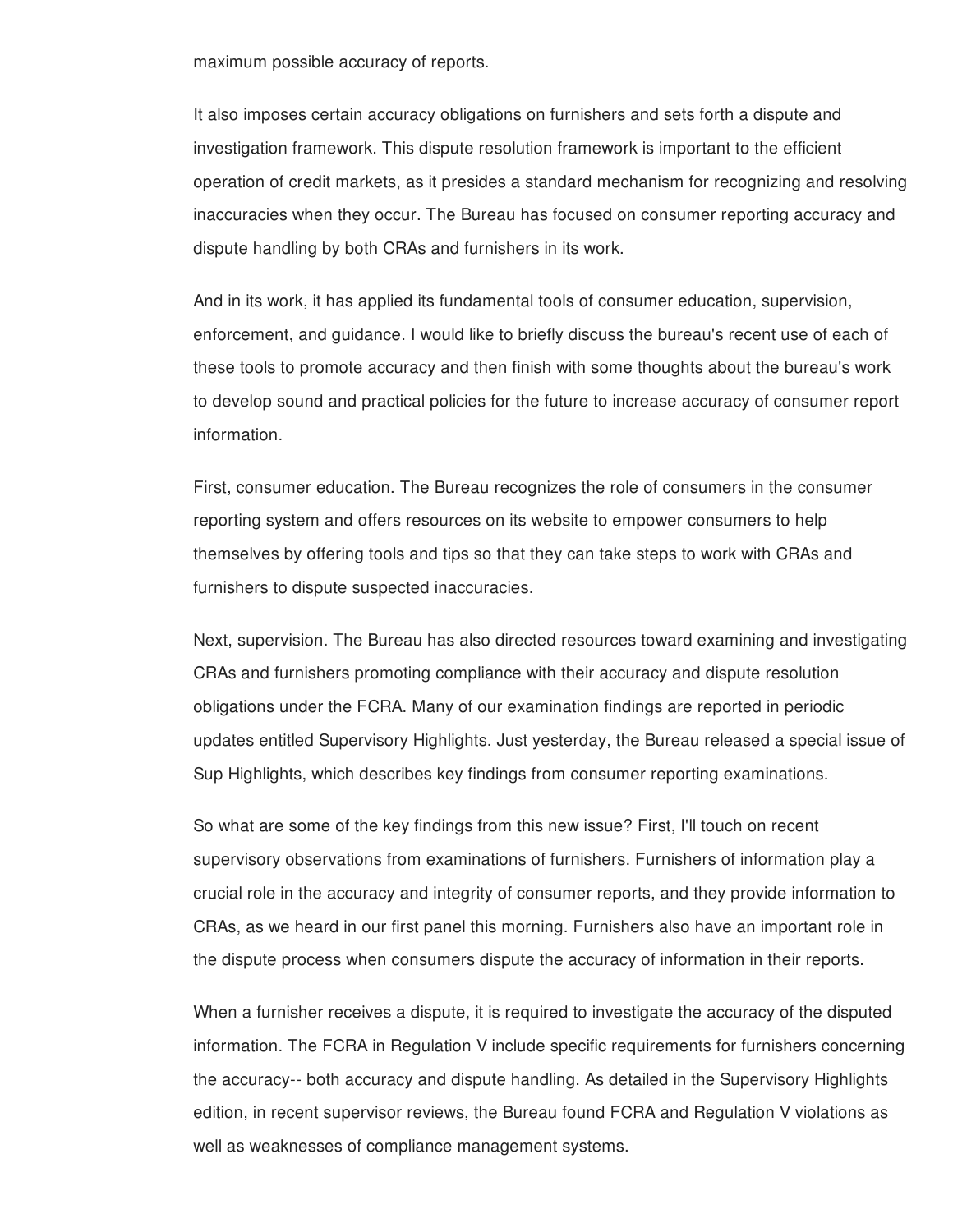The Bureau has also done a significant amount of work supervising national consumer reporting agencies and CRAs as well as some consumer report resellers and specialty CRAs. Compliance in both the consumer reporting agency space and furnisher space is necessary for a well functioning system, as both parties are subject to accuracy related requirements.

 Recent supervisor reviews of CRAs have evaluated compliance with the FCRA provisions regarding their procedures to ensure maximum possible accuracy of information as well as provisions regarding permissible purpose, restriction of information resulting from identity theft, and dispute investigation obligations. Bureau examiners identified instances of weaknesses and violations in procedures associated with these FCRA provisions.

 In addition to its consumer education and supervisory activities designed to promote the accuracy of consumer report information, the Bureau has also brought enforcement actions and obtained remedies, such as civil penalties and injunctive relief, against CRAs and furnishers that violated the FCRA and Regulation V. CFPB settlements alleged conduct similar to its supervisory examination findings.

 For example, the Bureau alleged that a CRA failed to investigate consumer disputes and another CRA failed to meet requirements related to the accuracy of its consumer reports. For furnishers, the Bureau alleged to have found failures to establish and implement reasonable written policies and procedures regarding the accuracy and integrity of information provided to CRAs as well as furnishers alleged to have provided inaccurate or incomplete information about consumers to CRAs or failed to conduct reasonable investigations of consumer disputes.

 Moving on to guidance, the Bureau welcomes CRA and lender efforts to innovate using alternative credit data and models to promote access to credit while being mindful of the risks of such data and models. Last week the Bureau, along with four other financial regulatory agencies, issued a joint statement on the use of alternative data in underwriting by banks, credit unions, and non-bank financial firms.

 In our statement, the agencies recognized that the use of alternative data in a manner consistent with applicable consumer protection laws may improve the speed and accuracy of credit decisions. It may help firms evaluate the credit worthiness of consumers who currently may not be able to obtain credit in the mainstream credit system. If we can provide greater clarity to the market with regard to the appropriate use of alternative data, we welcome the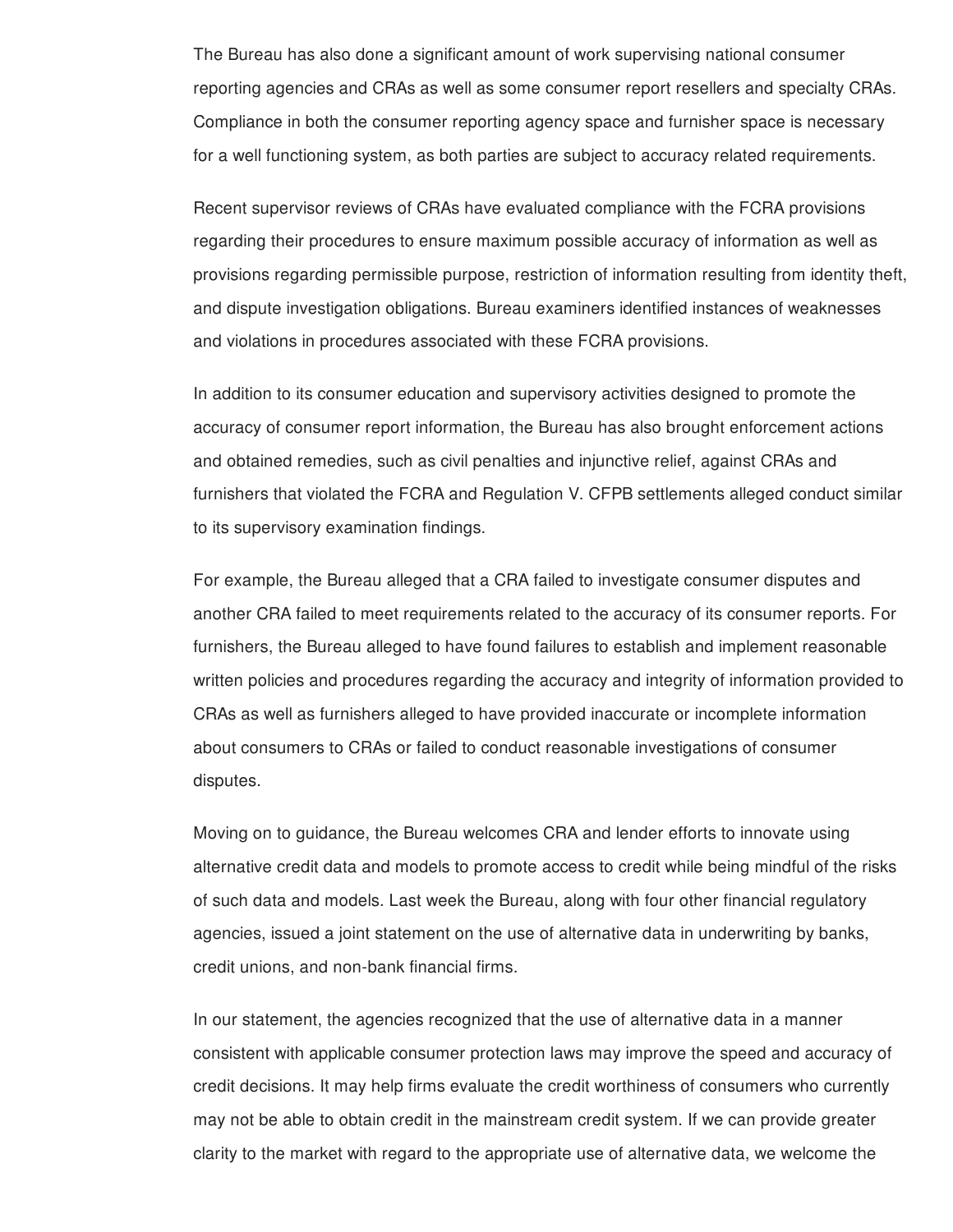opportunity and we will do so.

 The Bureau's consumer education, supervision, and enforcement activities can help improve the accuracy of consumer report information, but we know that more needs to be done. I would like to discuss briefly the Bureau's policy work that is intended to lay the groundwork for future policies to improve the accuracy of consumer report information. The Bureau's Office of Research has experience in analyzing consumer reporting topics, and we will continue to use the results of our research to help develop the best possible policies for consumer reporting.

 A good recent example of a research is a report we issued today examining how the removal of certain public records from consumer reports affects the relationship between credit scores and consumers' performance. One key finding of the Bureau's report is that the evidence suggests that the removal of these certain public records did not have a large effect on the relationship between credit scores and consumers' credit performance.

 In addition to its research work, the Bureau closely monitors developments in the financial services markets, including those for consumer reporting. One major problem we have identified in the consumer reporting markets through its monitoring is disputes that some credit repair organizations submit on behalf of consumers. Some credit report repair organizations falsely claim that they can remove accurate information from consumer reports.

 Other credit repair organizations may submit disputes, not because there is a legitimate concern about the accuracy of the information in a consumer report, but rather because they are trying to game the system. This practice not only harms CRAs and furnishers who incur costs in responding to these disputes. It also harms consumers with legitimate disputes. The Bureau is well aware of the problem certain credit repair organizations cause for the consumer reporting system. We are looking for ways to address these problems, including working with our partners at the FTC.

 Along with what we learn ourselves through research and market monitoring, we also learn from stakeholders like you. Director Kraninger has commenced the symposium series, through which we are hearing from leading experts representing diverse viewpoints on cutting edge consumer protection issues, which helps inform our policy development process. This workshop today, with our partners at the FTC, plays the same role on the issue of accuracy in consumer reporting information.

We have already heard much today we believe will be useful to the Bureau's future work to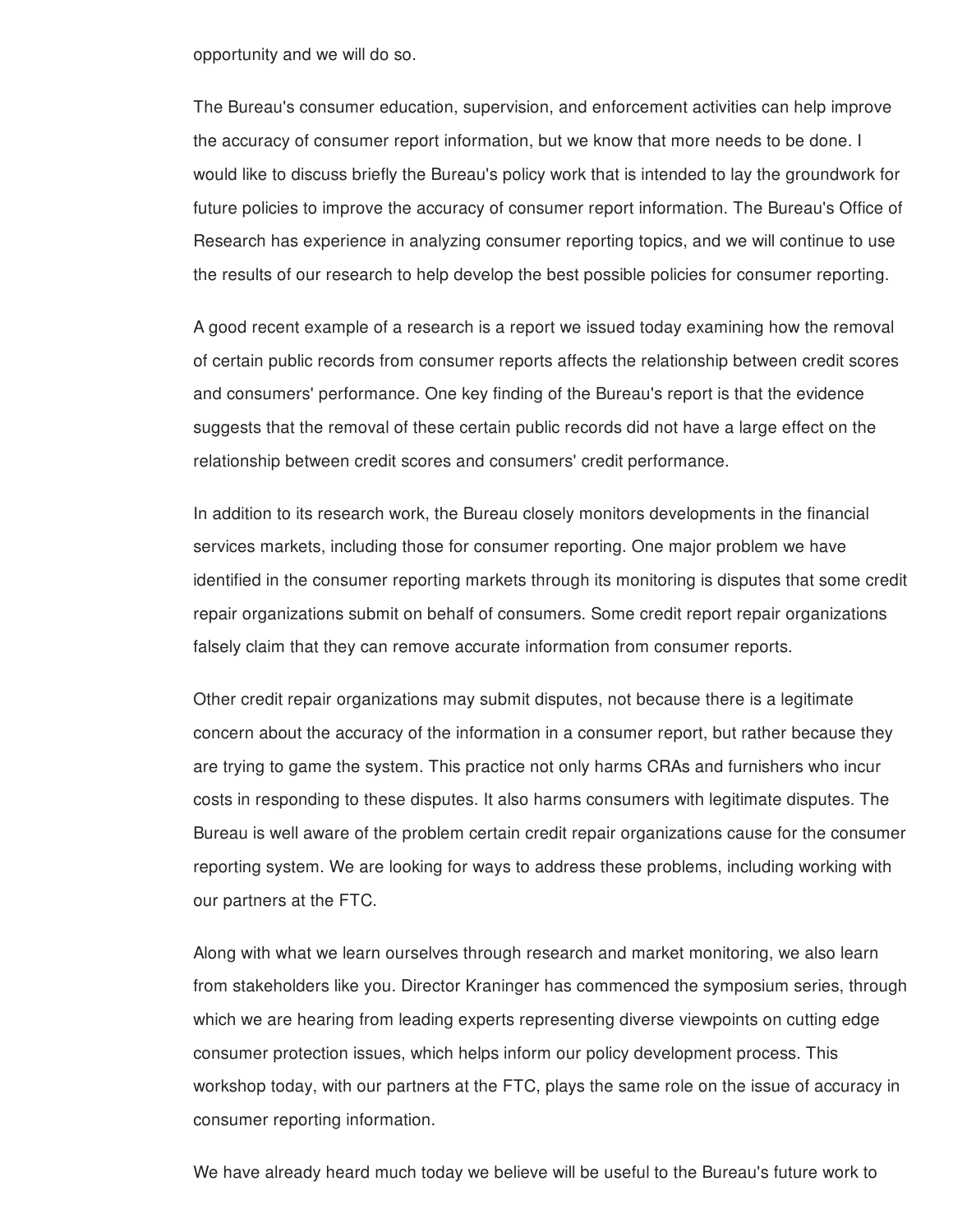enhance the accuracy of consumer reporting. I'm looking forward to the rest of today's workshop and the opportunity to continue hearing from all experts on these issues. Thank you again for joining the Bureau in this discussion. And now I have the privilege of turning things over to the FTC's Bureau of Economics Deputy Director, Andrew Stivers, for further remarks. Thank you all very much.

[APPLAUSE]

 Thank you. I think that was an excellent setup for what I want to discuss. As Mr. Johnson noted, I'm a Deputy in the Bureau of Economics. I'm an economist. So I'm going to bring us back to Econ 101, which is a great thing to do right after lunch. So I apologize for that, but that's my job. That's what I do. **ANDREW STIVERS:**

> I need to make two quick caveats. First of all, I don't speak for the commissioners in this particular discussion of economics, necessarily. My thoughts are my own. And second of all, I have the privilege of working with an exceptional staff of PhD economists here at the FTC and in the Bureau. And some of those folks are responsible for basically everything I know about background screening and credit reporting. But of course, they're not responsible for what I don't know and my potential mistakes here.

> So I want to back up a little bit and within the very interesting discussion that's happened so far and the discussions that are going to occur, I think, this afternoon and think about what it is the-- what the economic problem is that we're really addressing here. So fundamentally, what we're concerned about is how the market distributes scarce resources. Jobs, credit, housing, and other opportunities.

> We as regulators are here because these resources are typically going to be necessary inputs to full participation in American life and, crucially , because we can identify some likely ways in which the market may fail to distribute these resources for the maximum benefit of all participants, all consumers that are seeking these resources. Specifically, there is an information asymmetry that could block or curtail the provision of these goods, and if that information asymmetry is not solved, it could block or curtail the provision of these goods.

> And in solving this information problem, the market by itself likely discounts the costs of a false positive. That is, mistakenly perceiving a problem with an applicant. And one reason that these mechanisms may do so is that they are typically in the primary markets that we're talking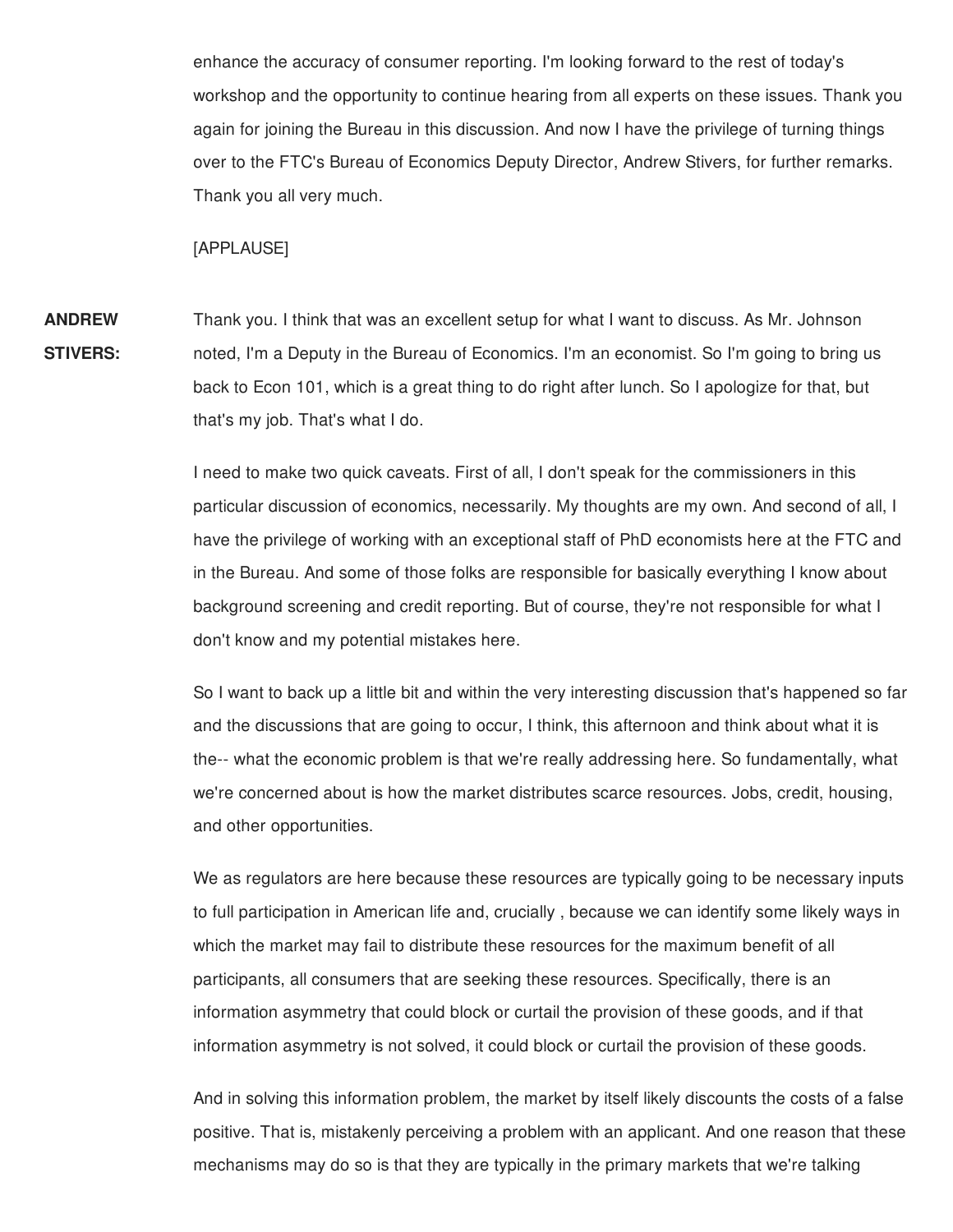about lemon dropping. Sort of think about cherry picking and lemon dropping. Lemon dropping is going to be about trying to avoid the worst candidates rather than necessarily finding the best ones.

 So that means that in terms of how the users of these screening technologies are going to be thinking about this, they're really going to be focused more on avoiding the folks who would necessarily not be or might not be good candidates rather than worrying too much about the false positives about weeding out people who actually would be good candidates.

 So in terms of a mechanism that would provide the most benefit to applicants, the most benefits in these markets, we'd need to account for three things. We'd need to account for the cost of the screening technology. And the FCRA does that. It says we have to have reasonable procedures. And then two other things, the costs of false positives and the costs of false negatives.

 And a mechanism that delivered the most benefit would attempt to minimize the sum of these areas, and it would attempt to balance the cost of if we have too expensive a mechanism, that's going to unnecessarily curtail a provision of these goods. If we don't take into account the costs on the variety of consumers that are going to be affected by these technologies, then we're probably going to be ignoring some benefits and overplaying our hand.

 So I think it's worth pointing out, and I think probably again, given the discussion this morning, the trade offs that are inherent in any mechanism that seeks to separate out better and worse risks. First, the screening is applied to price and to mitigate risks, which means that they are inherently probabilistic. And thus some false negatives and some false positives are always going to be present in terms of outcomes.

 Some applicants are going to pass screening, get a job, and end up stealing from the company. Other applicants who never would have stolen anything get screened out. And this is going to occur whether or not the inputs are accurate, because it's a probabilistic outcome that we're trying to predict.

 Second of all, a noisy signal, one that contains significant inaccuracies, can sometimes improve the accuracy of outcomes overall. So while we may be able to identify individuals for whom the use of that signal produces a false positive, we can't easily identify the individual for whom the use of that signal fixed a false positive.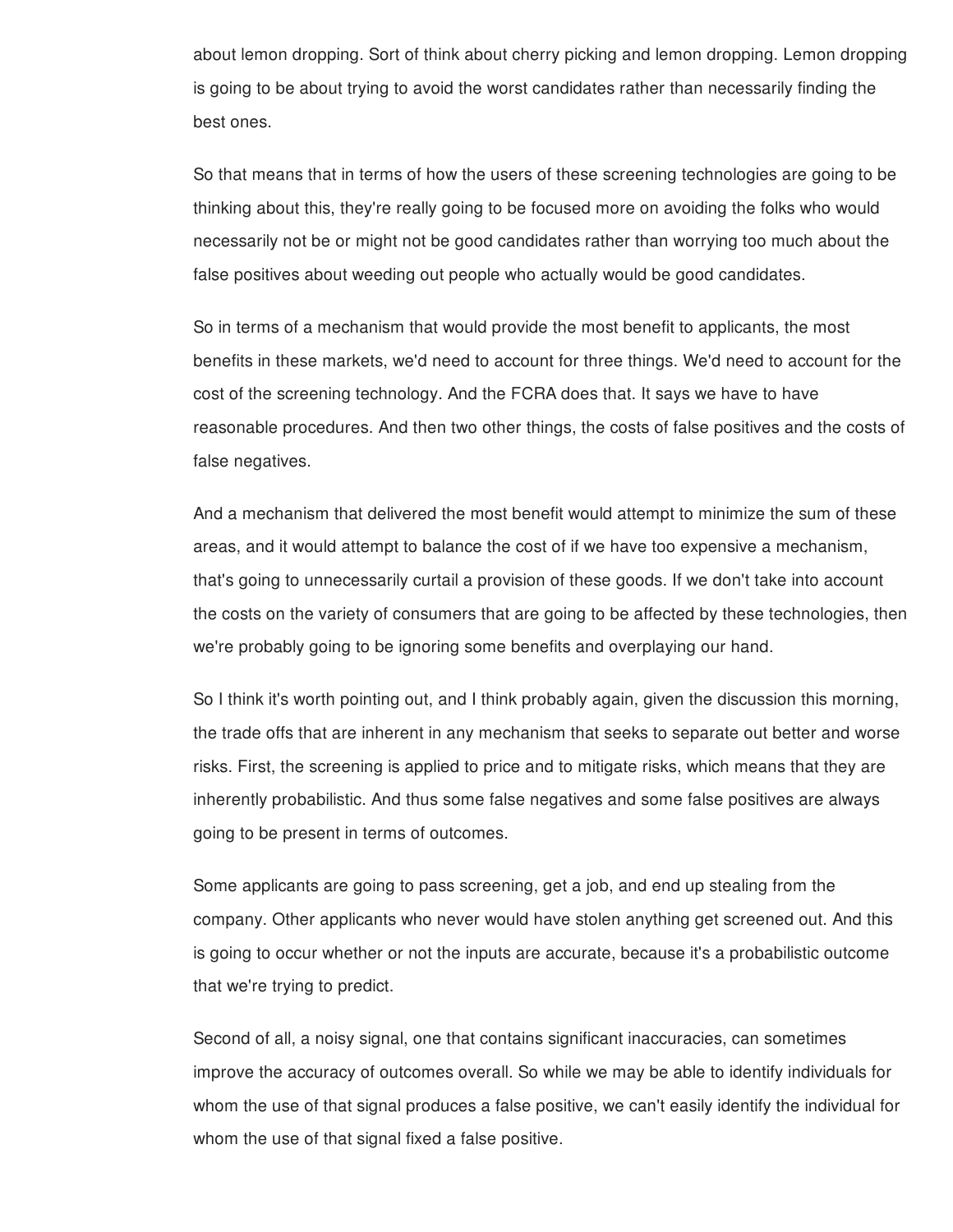So the research that the CFPB is doing to try to figure out which of these public data sources may actually affect the outcomes in positive or negative ways or may actually not affect those outcomes is really helpful, because it helps us to separate out there's a noisy signal that maybe is useful, maybe it's not. So it's really important. I'm glad Brian raised that.

 Finally, there is an inherent trade off between these types of areas, between the false positives and the false negatives. So decreasing the chance that I wrongly turn away a qualified candidate typically means that I increase the chance of accepting an unqualified candidate. So within the particular screening technologies that we use, we have to be aware that there are trade offs often between different consumer groups.

 Finally, the last point I want to raise is that as participants in the development and enforcement of policy, policy that is applied in real markets, we also recognize that it can be difficult to account for these costs. So we have sort of what might be thought of as what's our ideal way, ideal mechanism for dealing with these issues? And then we have the realities of the resource constraints that we have, the knowability of various aspects of these markets.

 And our actual policies contain two practical shortcuts that we hope result and believe result in better outcomes. And to be clear, I want to highlight these things not because they're bad shortcuts, they're wrong shortcuts, they're shortcuts that are practical that we need to make to be able to make progress in this area, but they do introduce complications that is important for us to study, to understand, and to hopefully mitigate.

 So first, it seems reasonable to presume that screeners are taking into account both the costs of technology and the costs of false negatives, as I suggested earlier. They're lemon dropping, largely. So we focus our regulatory infrastructure on inserting controls aimed at reducing false positives. That's been a lot of the discussion here of how do we increase the accuracy of the inputs that might reduce these false positives.

 Second, while I think we would all be in agreement that what we really care about is accuracy and outcomes, that is, did the market provide and match opportunities correctly given the risk characteristics and the costs that we believe are appropriate to be concerned with? But what we regulate, again, for practical reasons, is primarily going to be accuracy in inputs. This means that we're using a proxy for what the goal that we're actually interested in and that that proxy is going to presume rather than consider the cost of inaccuracy.

So I'll end with a plea for more research and attention to these two issues. First, what is the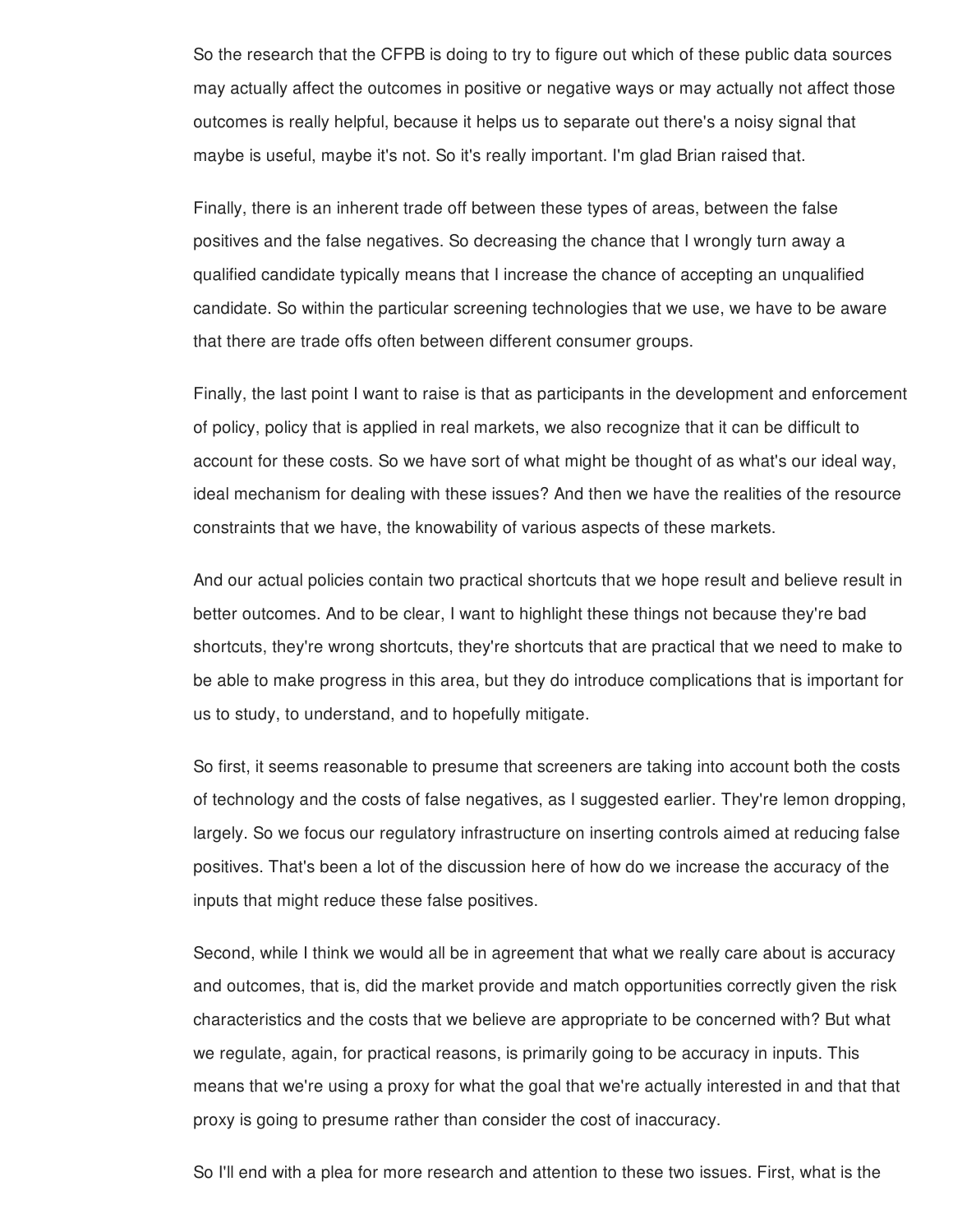effect on consumer outcomes of focusing on the false positives in our regulatory efforts? Do we overpower the other issues to the detriment of some consumers? Or are we still under incentivizing concern for false positives given the known market failures in this area?

 Lastly, what is the effect on consumer outcomes of focusing on input accuracy? Are we improving the accuracy of outcomes? Are we balancing the competing consumer costs and benefits with those outputs? What does focusing on the accuracy of inputs do to the incentives of all of the market participants? I look forward to the afternoon discussion. Thank you very much.

## [APPLAUSE]

 **TIFFANY** Good afternoon, everyone, and thank you for joining us for this panel on accuracy **GEORGE:** considerations for a background screening. Once again, I'm Tiffany George, and I'm an attorney in the FTC's Division of Privacy and Identity Protection. And my colleague, Amanda Koulousias and I will be moderating this panel. We'd like to thank our esteemed panelists for agreeing to share their wisdom and knowledge and insights on this topic, and I will briefly introduce them before we dive in.

> Next to Amanda, we have Terry Clemans, who is the Executive Director of the National Consumer Reporting Association. Next to Terry, we have Eric Dunn, who's the Director of Litigation for the National Housing Law Project. Next to Eric, we have Jamie Gullen, a Supervising Attorney at the Community Legal Services of Philadelphia.

 Next to Jamie, we have Ariel Nelson, who is a Staff Attorney at the National Consumer Law Center. Next to Ariel, we have Melissa Sorensen, who is Executive Director of what is now known as the Professional Background Screening Association. And at the very far end, but certainly not least, we have Matt Visser, who is Chief Executive Officer of VICTIG Screening Solutions.

 To help provide some context for our discussion, you'll see that we have a slide behind us that will contain examples of some common components of both employment and tenant screening reports. Different types of records may present different issues for accuracy, both in the context of matching the records to the correct consumer and in terms of accurately representing what is contained in the record.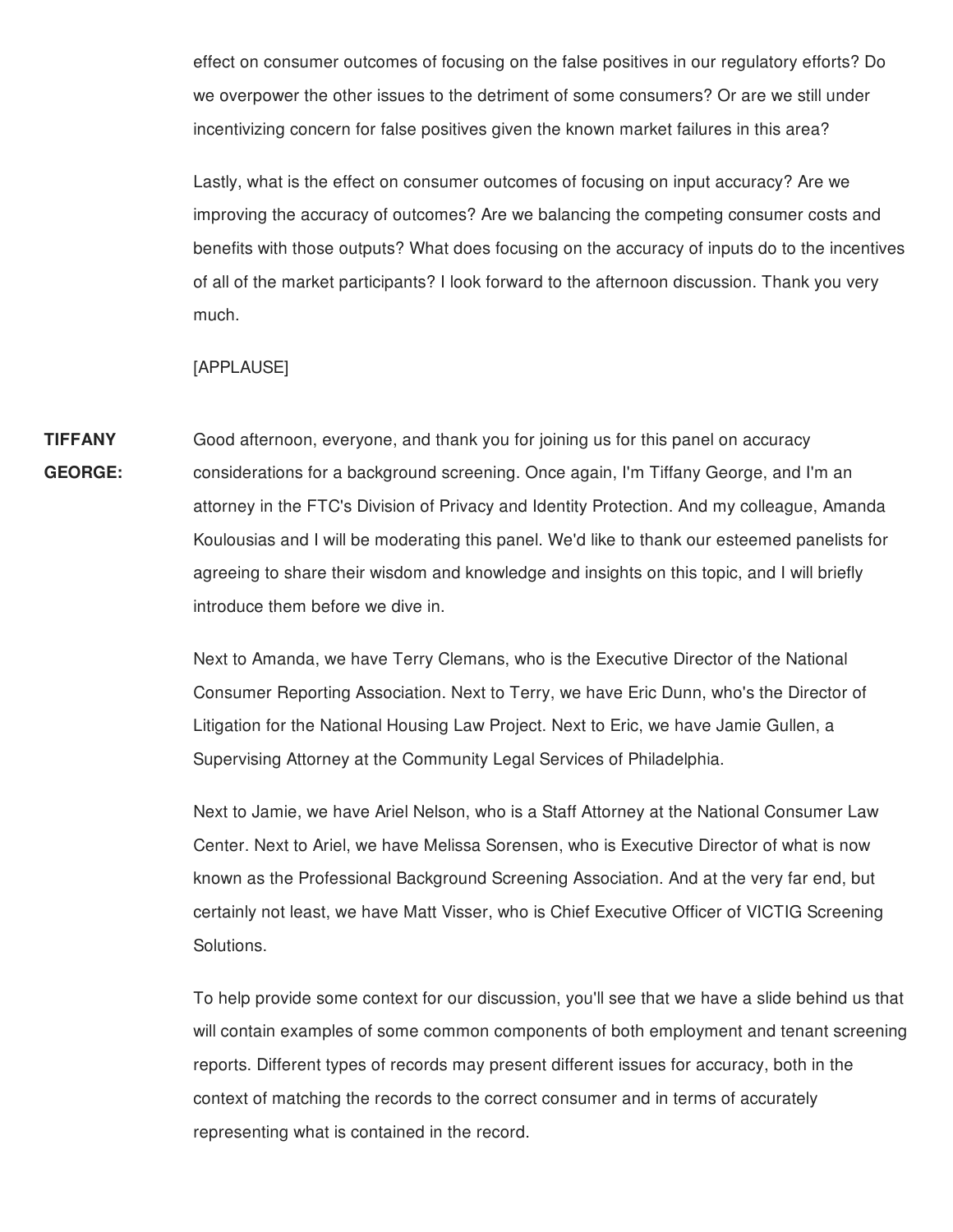So first I think we'll start off with a 30 second speed around to each of the panelists. What do you see as the largest issue related to the accuracy of background screening reports? Terry?

- **TERRY** Thank you, Tiffany. Missing and inconsistent data inputs is what I would put as the largest **CLEMANS:** issue for accuracy. And that's coming from the courts.
- **ERIC DUNN:** I suppose similar to that, I would say it's the fact that a lot of the source data, the public records, really are not prepared for use in background checks and credit reporting, but they're basically appropriated for that purpose anyway. And so I think because they're not prepared for that purpose, those records are going to have a lot of gaps and misleading components.
- **JAMIE GULLEN:** And I'd just build on top of that to say that when the data is taken directly from the sources, like courts or state police repositories, often it doesn't have all the context or all the outcome information. And even when it does include all of that information, somehow when it makes its way into CRA databases, sometimes that information can end up being reported inaccurately. So I would just say that issues with both the source data and then how it ends up ultimately being pulled for reports creates a variety of different error outcomes that we see in our practice.
- **ARIEL NELSON:** And I'll make a related but slightly different point, which is that we see inaccuracies often arising out of the total or near total reliance on automated processes along with the use of bulk data and loose matching criteria. And I'm not saying that automation in and of itself or bulk data in and of itself are problematic, but when information coming from those sources is not verified or there's no manual review process, we see a lot of inaccuracies, including things like mismatched reports.
- **MELISSA** And I'll go further into the instance of availability of source information, specifically identifiers **SORENSON:** and the completeness of source information. That's also a constantly changing availability within the courts, as technologies change at the court levels, and sometimes there's not consideration for the unintended consequences of redacting some of those data fields or pieces of information.
- **MATT VISSER:** Yeah, exactly. I echo what everyone said. And when we talk about data, I don't want it to be lost on anyone that we're really talking about data from courts across the country. And as Eric said, sometimes those courts aren't really built or set up in a way where they can be conducive to kind of the competitive corporate side of what we do. And so you have, as Melissa said, courts who constantly are changing access or failing to provide information or deciding on their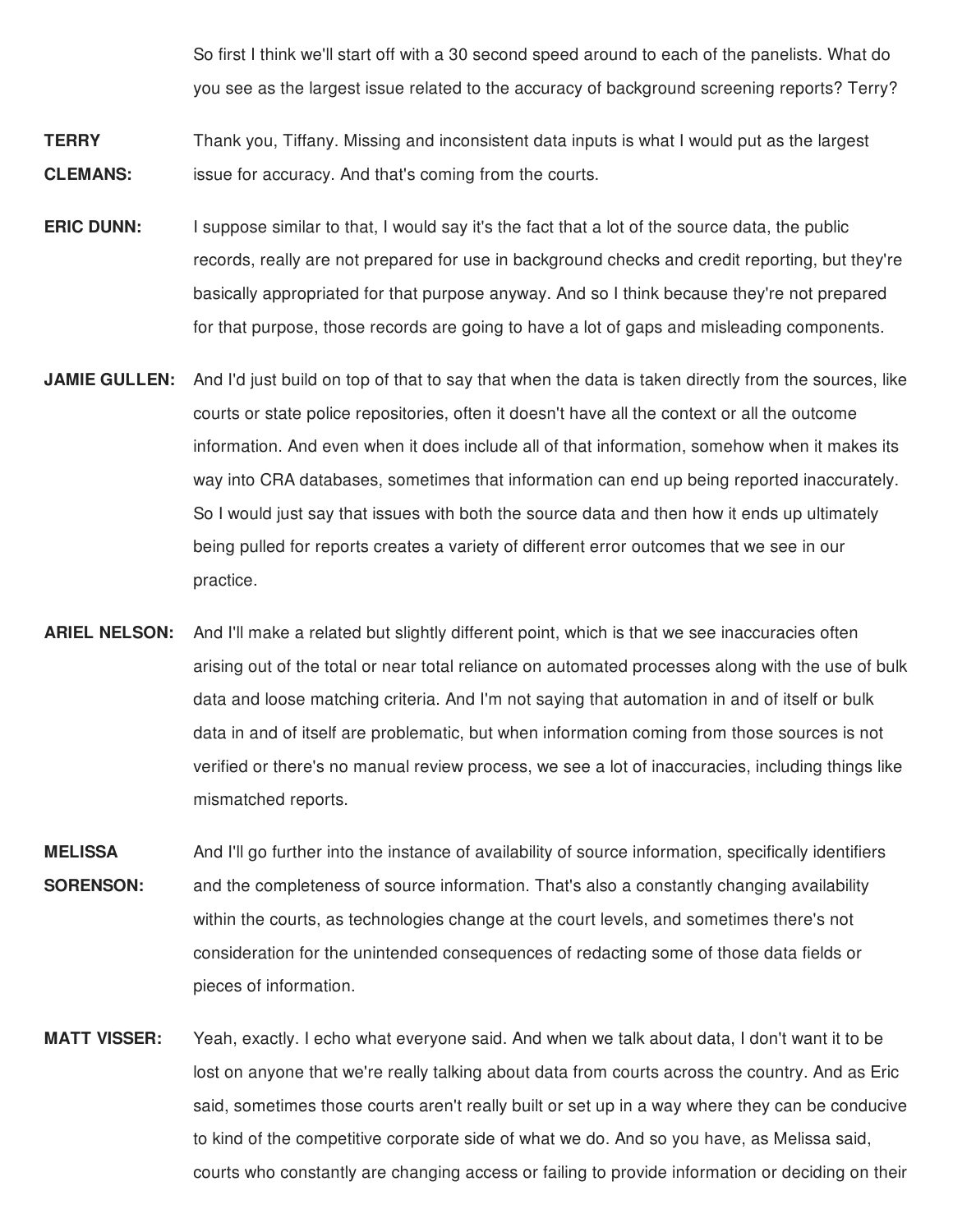own to redact personal identifiers. And so when we get bad data in, it's really hard to get good data out.

- So a number of you, I think actually almost all of you, focused on the issue with data from the courts, missing information, and how that affects kind of matching records to consumers. So I'm wondering if we can dive a little bit more in detail into what some of the challenges really are in terms of accurately matching these public records to a consumer. Melissa, could you start us off with that? **AMANDA KOULOUSIAS:**
- Yeah, absolutely. So as PBSA is a professional trade association with more than 900 member companies around the globe, our members are increasingly and always focused on accuracy. There are three parties engaged in this process, the consumer, the end user, employer or property manager, in cases of this panel, and the consumer reporting agency. It is table stakes to get the information right. **MELISSA SORENSON:**

 The challenges when going to the source for information is, as I initially alluded to, relate to availability of personal identifiers in the records, our members' ability to use those data pieces that they already have with the consent of the consumer, and query those sources, query them for full name, full first, middle, and last name. And with courts changing their technologies or making decisions to pull or hold back that information and not provide it, it provides an increasing challenge to our members to, as Matt mentioned, provide good data out when the information sources provide us with challenges on the front end.

#### Terry, do you have anything to add? **TIFFANY**

**GEORGE:**

 Sure. I'd like to add, just to make sure people understand how diverse these inputs are. We have to think about the universe in which we're working. When you tally all the counties in the United States, all the states that create a state database, all the Indian reservations, the District of Columbia, we're talking over 3,500 different jurisdictions where the public policies of those jurisdictions are setting up, while well intended, sometimes some very difficult unintended consequences for us to do our job in trying to provide an accurate portrayal of a person's actions. And we only have incentive to get it right. **TERRY CLEMANS:**

> Everyone loses when the information is incorrect, from the court system providing the information to the consumer, of course, and for everyone involved in the process. We want to get it right. As I mentioned, it's just a difficult situation due to the fact that a lot of the missing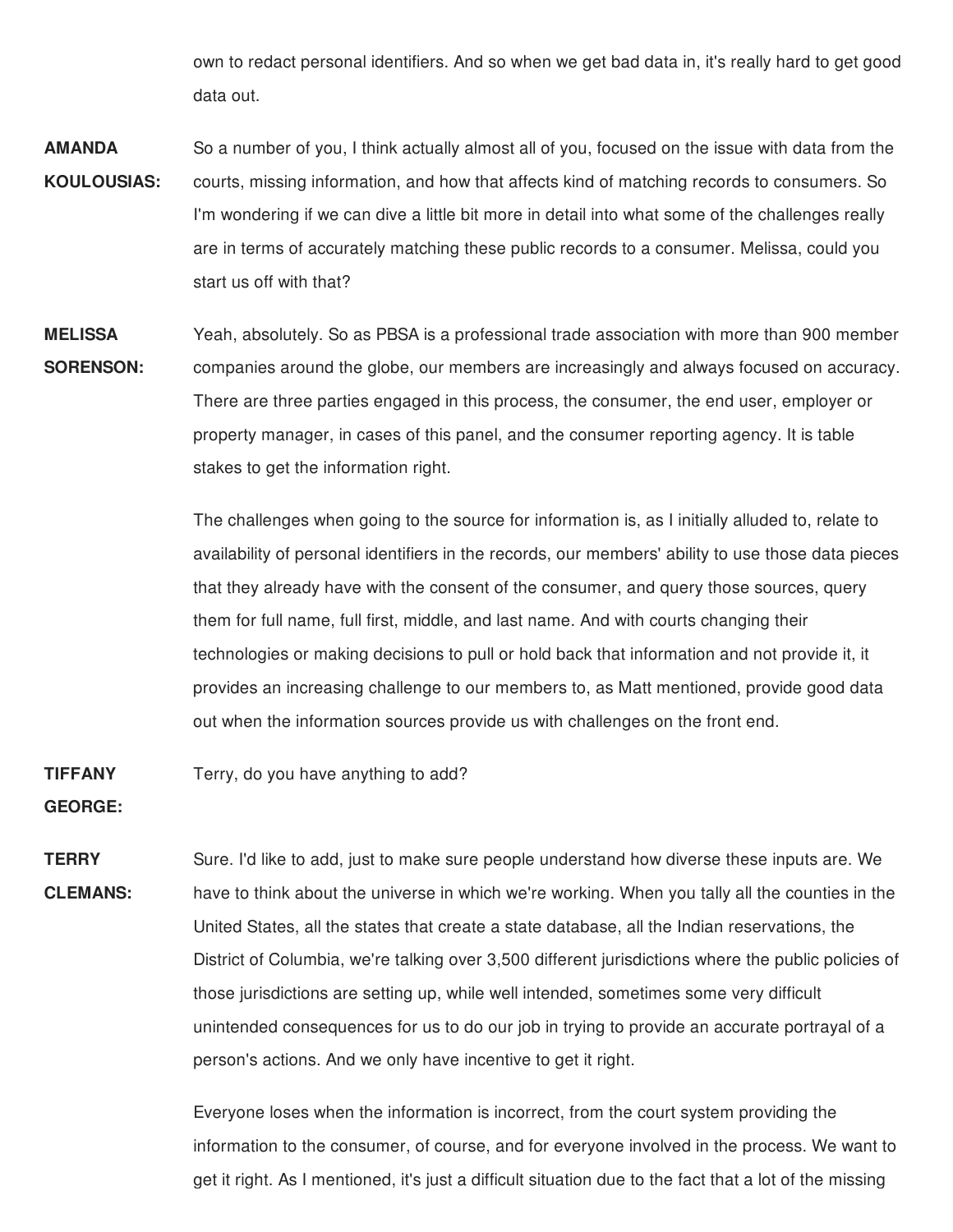information is PII that was stripped out over the years to protect consumers' identity. 25, 30 years ago, go into any courthouse in the country and it was an identity thief's dream to pick up name, address, social security number, date of birth, all in one spot. So it was correct to remove that information from the system.

g g , j g

 However, nothing happens in a vacuum, and we will have ways to fix this. We are doing better all the time. If you look at the Uniform Law Commission, their report the criminal histories that they released last year, and they're currently working on the missing PII from the system. They get that this is an issue, and they're trying to help in solving it. And for those of you that are not familiar with the Uniform Law Commission, that's a bipartisan organization founded in 1892, because what we're talking about here is not new. But standardizing all these laws and making sure all the codes are consistent would certainly help.

- **TIFFANY** Ariel and Jamie, you both touched on using secondary sources as well as automated **GEORGE:** processes. Can you talk a little bit about, I guess, what you see as how CRA procedures can exacerbate this problem of lack of identifiers in the public records?
- **ARIEL NELSON:** Sure. So one thing we see a lot of is when, like I mentioned, a background check company uses an automated search, runs an automated search through a giant database of aggregated criminal records and then just provides the result of that search to the employer or housing provider without any manual review or verification.

 Now, not all background screening companies do this. I have one to my left that does not. But as an industry study, recently found in 2019 there are almost 2,000 criminal background screening companies, and many of them do provide results without verification. And part of the reason why that's such a problem is that these aggregated databases often include records that are incomplete and don't have enough personal identifying information to sufficiently match a record to the actual, to the consumer.

 And so some of the other related problems in this area are the failure, like I said, the failure to verify information obtained through vendors or other faulty sources, this use of incomplete data that we've mentioned, which could, in addition to the lack of personal identifiers, include missing disposition information, which I'm sure we'll come back to. That's a big issue. And then the retrieval of data in bulk and then the failure to routinely update that data.

And also the failure to utilize all available information to prevent things like false positives. And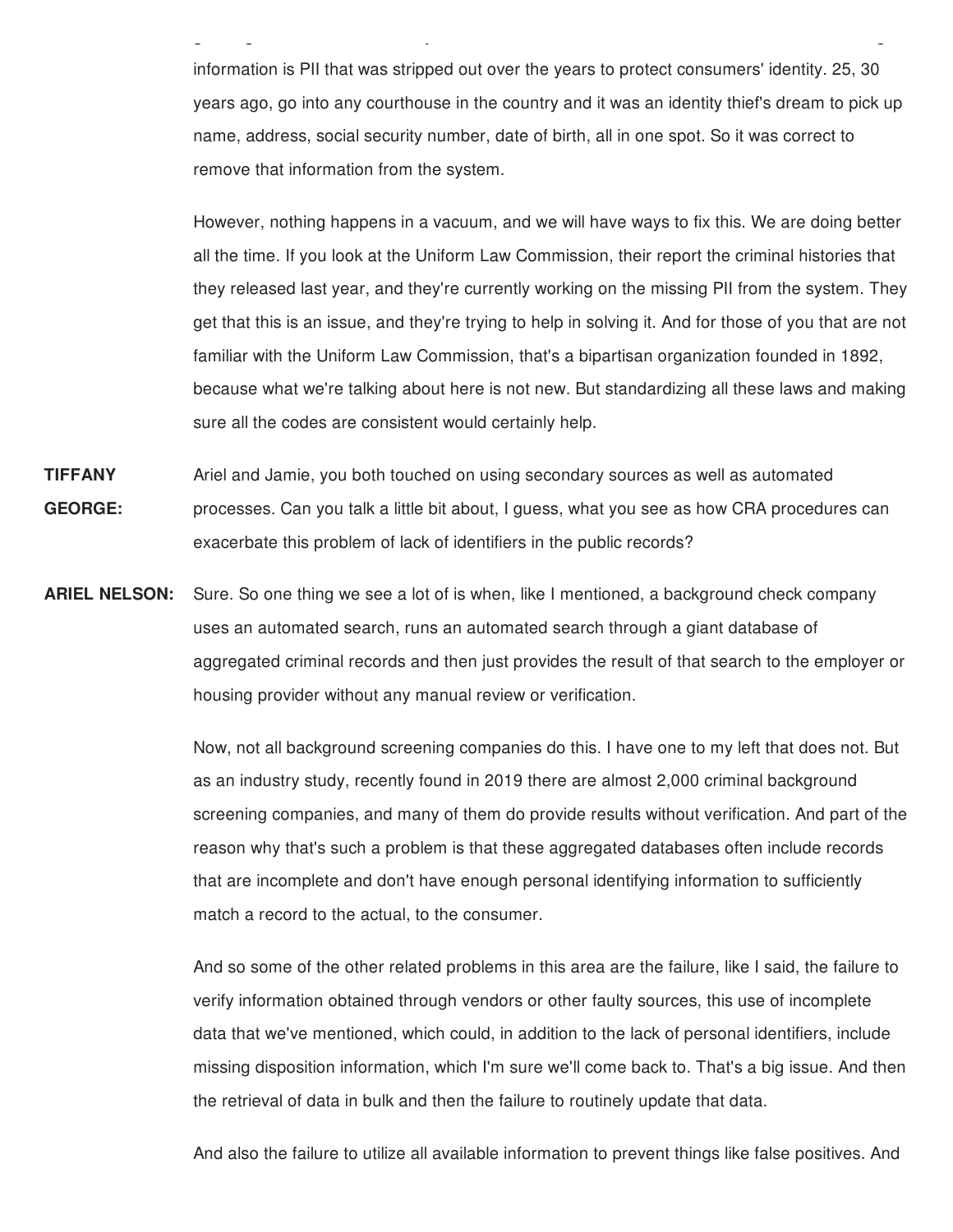Melissa mentioned the fact that you want to ask a consumer for as much information as possible to try to match that with the records, but we see a problem when there's actually a failure to use all the information that's been gathered from the consumer. So it has to occur on both ends.

 And then finally, one thing I'll touch on is the misunderstanding of state specific criminal justice system procedures and laws, which Terry sort of touched on. It's very difficult to read these records from all these different jurisdictions. And so we do see errors arising out of that failure.

 **JAMIE GULLEN:** And I'll just add a little bit of context from our practice. At Community Legal Services in Philadelphia, we represent over 1,000 low income people every year who are facing barriers to employment due to their criminal records, and we try to ameliorate those barriers in a variety of ways, including clearing as many records as we can, advocating directly with employers under local, state, and federal laws, as well as ensuring the accuracy of the information actually being provided to employers.

> And in the course of doing that work every day on the ground in our just little corner of the country, we see the same types of mistakes being made over and over, often by the same vendors, even often for the same person after they've tried to correct the issue. So while the source data is certainly a problem, it's not the only problem that we see, by a long shot.

> And some of the most common issues we see are the mis-screening of offenses. So somebody who had a summary offense, which in Pennsylvania is like a traffic ticket, being misreported as a misdemeanor or a felony offense, which has really significant employment outcomes in Pennsylvania, because summary citations are actually not allowed to be considered by employers. So that misreporting, while it might seem like a minor detail, can actually be a significant reason for a job loss.

 Another issue we see, as Ariel spoke to, is just missing or not updated information. We've had a couple of young people in our program recently who have been denied significant job opportunities. There was a young man who was denied an opportunity to go into the federal job corps program, actually, where he would have had job training, a stipend, and housing provided to him, which he all critically needed, because a case that he had been charged with that was actually sent to juvenile court and adjudicated there was misreported as an open, ongoing adult felony case on his background report.

And we've seen that issue crop up now three or four times across different CRAs. And that's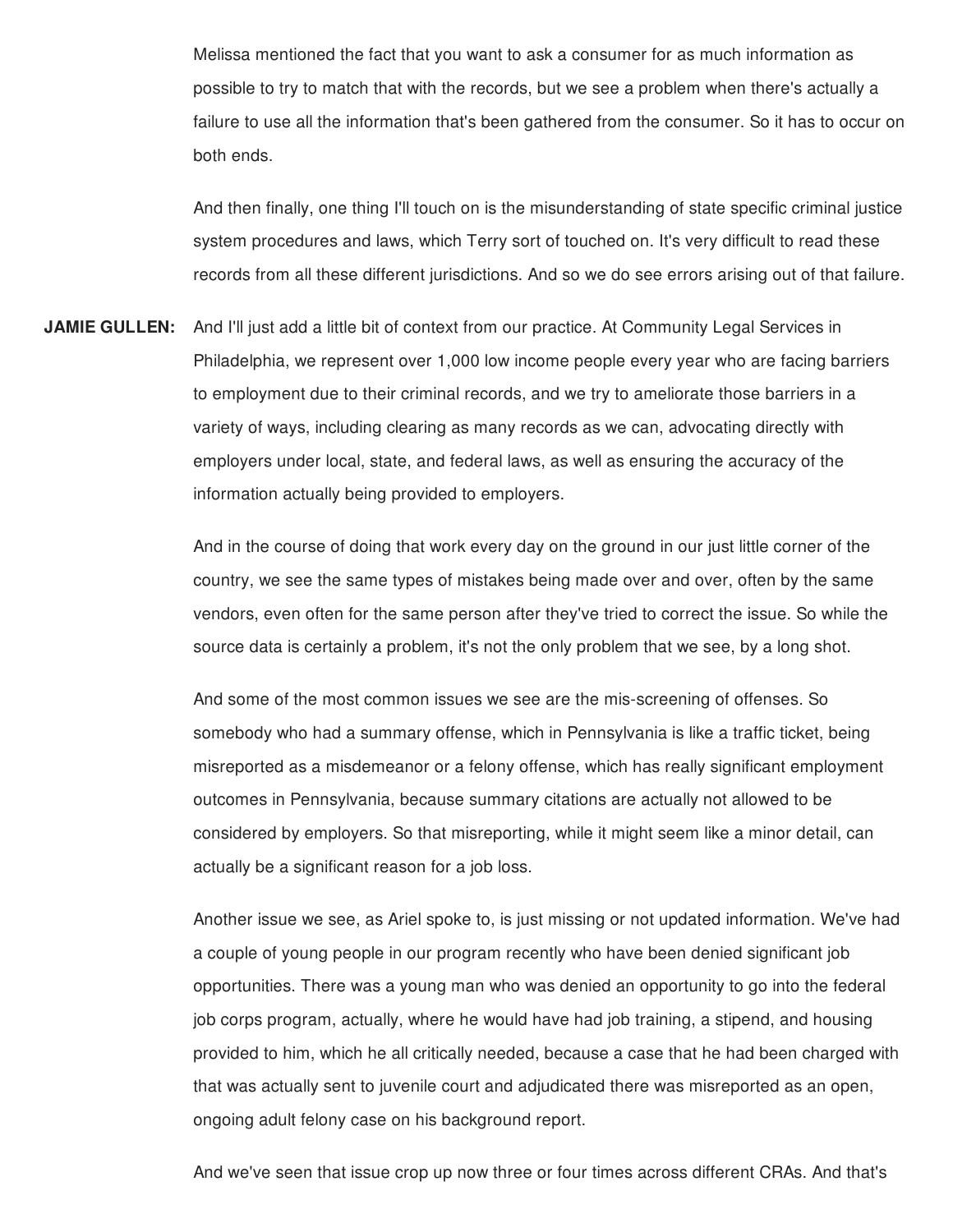an issuer that was in the source data, but a verification process with the court would have revealed that that case had been sent back to juvenile or family court.

 And the final issue I just want to touch on is across the country, we're seeing a movement towards vast expungement and sealing of criminal records. Pennsylvania was the first state to pass an automated clean slate law, which is a process by which half of our court's database is now being sealed and can no longer be reported at all or considered at all in the employment process. But other states are now following suit. So I think the future is really in automating the clearing of records, and that automation is going to make it even more critical that CRAs are going back to the sources and constantly updating their information.

 In Pennsylvania, we have a best practice, we think, which is that our courts actually produce a lifecycle file with all of the cases that have been expunged and sealed every month and directly deliver that to the CRAs that they contract with and require any downstream users to also update their records with that file. So on the rest of the advocacy we do around the country, we are advocating for states to adopt similar procedures to make it clearer and more easy for CRAs to comply with removing expunged and sealed records.

 But even without those protections, it's just really essential, especially as we see more and more states adopting these automated procedures, that there's really that updating and verification process happening, rather than as Ariel spoke to, the sort of reliance on internal database information, which can quickly become stale.

 Matt, I'm wondering if you can give us kind of a background screening company's perspective on this question of kind of the use of databases versus going directly to the source. **AMANDA KOULOUSIAS:**

 OK. Yeah, thanks. So it's interesting, because Pennsylvania has done an amazing thing with their lifecycle file. And if you're not aware of what that is, I really suggest that you research it. And also with their clean slate act, I think I agree with Jamie. It's really a model for what we ought to do going forward in other areas. **MATT VISSER:**

> The problem with that is most states just don't have the infrastructure from a technological perspective to be able to do that. And what I mean by that is in a lot of areas, the courts, the local courts, are the custodians of information. And the state really doesn't have an infrastructure where those records are sent on a regular basis. And so Pennsylvania is great, because they're in a position to be able to do that, but many places just aren't.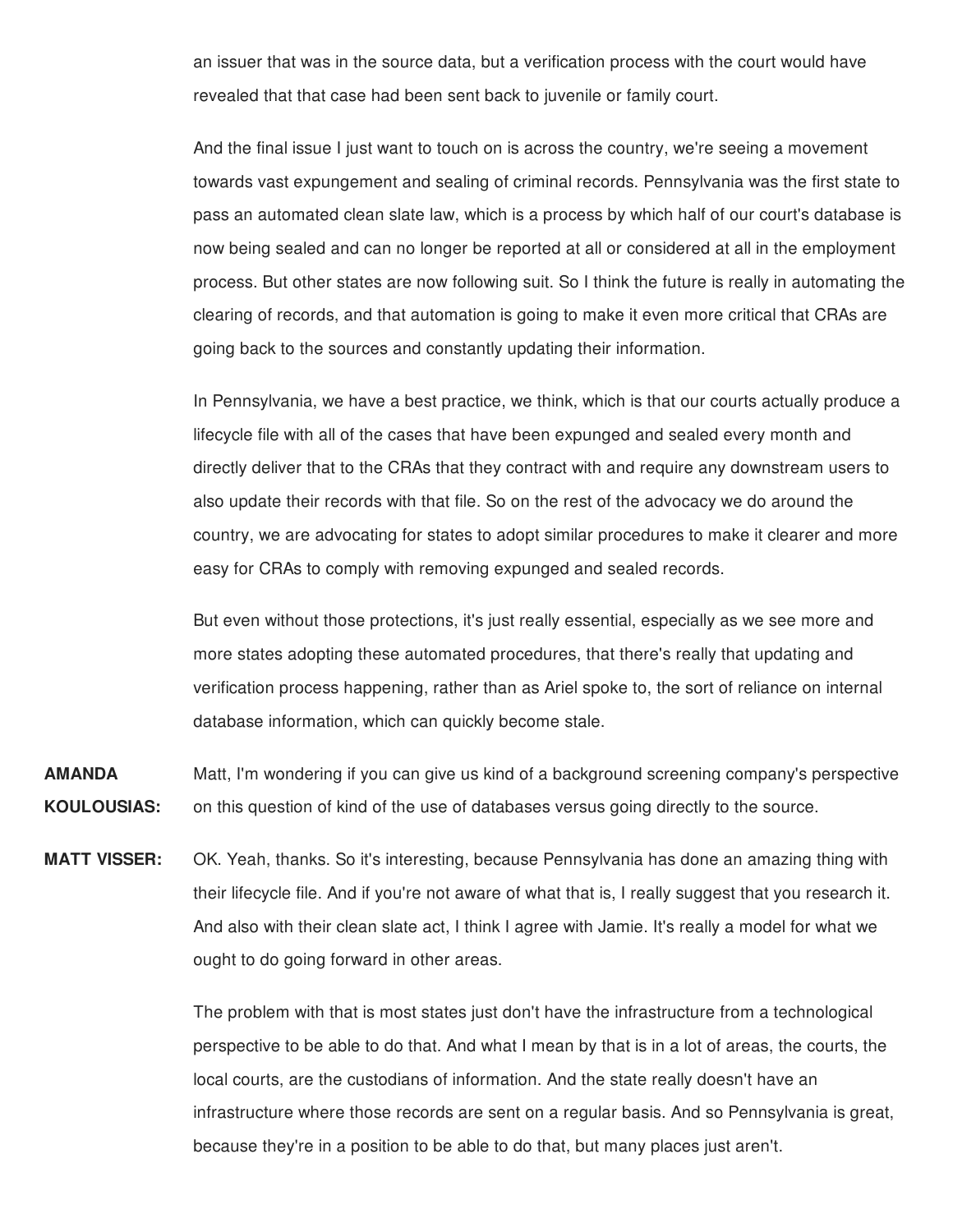And I'm not talking about Missoula County, Montana, where I'm from. Not a real highly populated area. But San Diego, for example, is one where we have to get the information by sending a court runner. And this is a profession of individuals that physically go to the courthouse to get information. And in this case, they have to get it verbally from the clerk of the court. So you've got a lot of human involvement there in just getting the information.

 And then, of course, we're dealing with public records. And as Terry pointed out, because it's public, I don't want my social security number attached to a record at the courthouse. So when we're looking at records, we're really looking at records based on their name and date of birth and sometimes their address, and if we're lucky, if we're really lucky, a partial social security number. But that's pretty rare today.

 So when we're talking about doing research based on those parameters, when courts start to redact that information, it becomes really difficult to do the research. And that's why I made the comment when the bad information is coming in, it's really, really hard for us to be accurate with the data coming out.

 And I agree completely with what Ariel and Jamie said. You have to have human involvement on that. You just can't automate any criminal record decision making or in terms of-- and what I mean by that is us passing along information. That has to be done by a human. It's just way too complex that data sets what they say, what they mean, how they're spelled is just way too complex to do that with machine learning or an algorithm. And so you have to operate in a way where you're looking at that information, you're caring about it, and you're trying to make the best decision you can based on the parameters we have under the FCRA.

 So to get back to what you're saying, database records, what's meant by that is there are companies that go out and aggregate criminal records across the country in a variety of different ways. They get it from thousands of different jurisdiction sources all across the country. And the interesting thing with that is you're dealing with I think that this study said one in three Americans have a criminal record. And oftentimes individuals with criminal records may have more than one. And so we're talking about a high volume of records.

 How you handle that is really something that's circumstantial to the CRA, to the background screening company. And companies operate in a variety of different ways. So I will speak to how we handle it. I can't speak on behalf of other background screening companies. But our policy is we don't report ever any information out of a database source.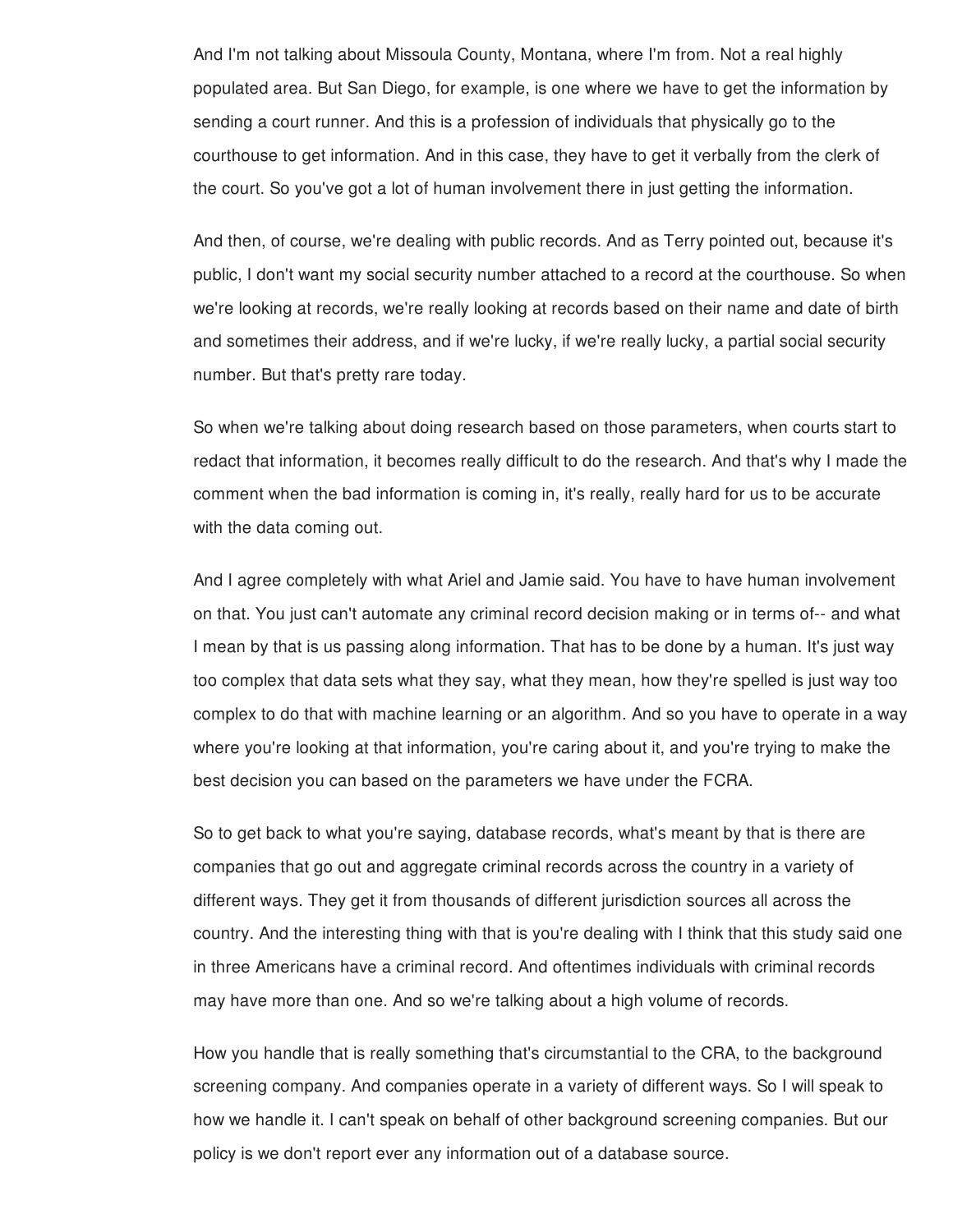And what I mean by that is we use them. We use them all the time. It's kind of like casting a net over the whole country and just seeing if we may find a record in an area that we wouldn't have thought to search kind of as a locator. But if we find any information at all, we always go to the best source for that information. Most of the time, well, I shouldn't say most of the time. A lot of the time, that requires physically sending somebody to the courthouse to verify that information. And we will only provide information to our customers that were found there.

 Now, the FCRA provides latitude in how that's handled. And so again, it's kind of tough to say, but there's challenges. There's challenges with the data, even when you're dealing with the correct data source.

- So that's a good segue way, I think, into a question that we have from the audience as it relates to Section 613. And I'm going to send this to Melissa, because I know we've had conversations about the interplay between Section 613's requirements for completing and up to date information for public records for employment and the use of national databases. And the audience member has a question as to how do you square that with Section 607. **TIFFANY GEORGE:**
- Great. Those are actually two very distinct and intentionally separate sections of the FCRA. 607 deals with the overall accuracy of the report. 613 speaks to the completeness of the record. And for employment purposes, it offers two different opportunities. You can send what's known as a 613 notice at the time that you're reporting public record information, or you can report directly from the source complete and up to date information. **MELISSA SORENSON:**

 And so in the employment context, 613 allows for both of those options to be utilized. And I think it's important for us to recognize as a panel and as a room that those are very different sections of the FCRA, intentionally so. They do have interplay, of course, but 613 really speaks to the completeness of the record itself.

 Does anyone else want to respond to that? **TIFFANY**

**GEORGE:**

 Sure. I'll venture into that. So we're talking about reasonable procedures to assure maximum possible accuracy. That's 607. And then strict procedures to ensure the data is up to date and complete. That's 613. And for me, as a business owner, as an entrepreneur, somebody that runs a CRA, those terms sound awfully similar. **MATT VISSER:**

And I think that-- I think what we're dealing with here are individuals who are applying for jobs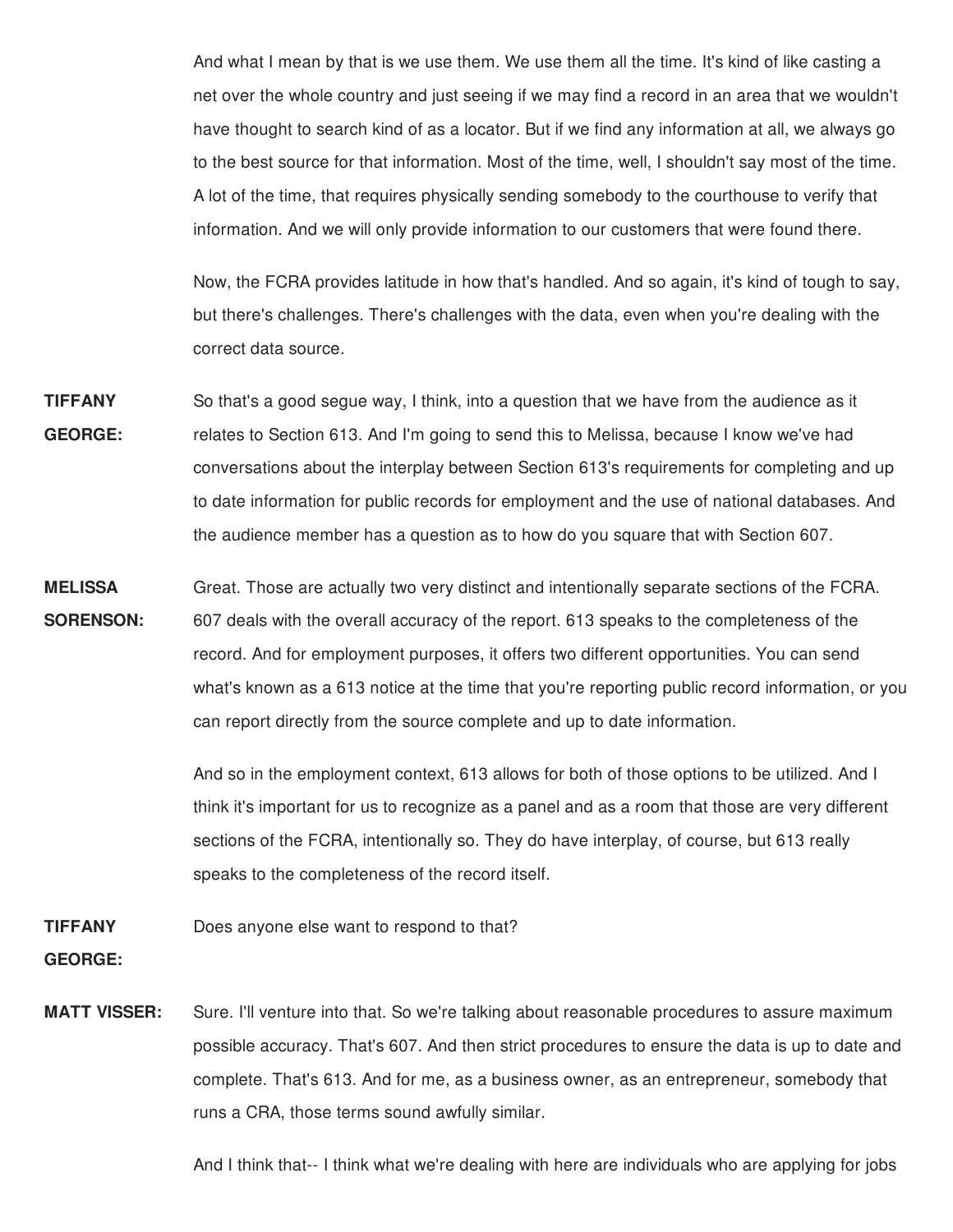or individuals who are applying to rent a property. And in both of those cases, we're talking about pivotal moments of their life. It's a major thing. And I think that the overwhelming majority of background screening providers of CRAs really kind of take that responsibility pretty seriously. We're trying our very best to make sure that the data is accurate as possible, given the stakes.

 And so for me, I agree with what Melissa said. They are separate and distinct. But practically operating a company, we look at it as we have to have reasonable procedures to ensure the data is accurate as much as possible. And so that's why we don't provide records out of that database. Just that's our kind of philosophy on it.

 Can I add something to that? **TERRY**

**CLEMANS:**

**TIFFANY** Sure.

**GEORGE:**

 I think it's really important to note that when we're talking 607 and 613 and we're talking about consumer reporting agencies and background investigation companies that there's a set of background investigation companies that avoid both of those. And any user of the information needs to make sure they look at the agreement when they're buying that information, because some of them are not CRAs. They're databases that are selling information specifically not to be FCRA compliant. **TERRY CLEMANS:**

> They're just selling you whatever they have. And they have a disclosure that says, this is not FCRA. It should not be used for employment purposes and for leasing purposes. That's a different type of company. But those are out there, and I want to make sure people don't confuse those with companies like Matt's and companies that Melissa and I represent within our organizations that are complying with the FCRA.

 So I think one of the points that we've been making here kind of related to some of these databases is kind of the completeness and the matching of the records. And Eric, I'm wondering if you can speak to us a little bit about any of those issues and any unique issues that come up specifically with housing court records. **AMANDA KOULOUSIAS:**

 **ERIC DUNN:** Sure. Well, a lot of times, people kind of think of eviction records in a similar way as they think of criminal records. But there's some significant differences. First of all, with a criminal record,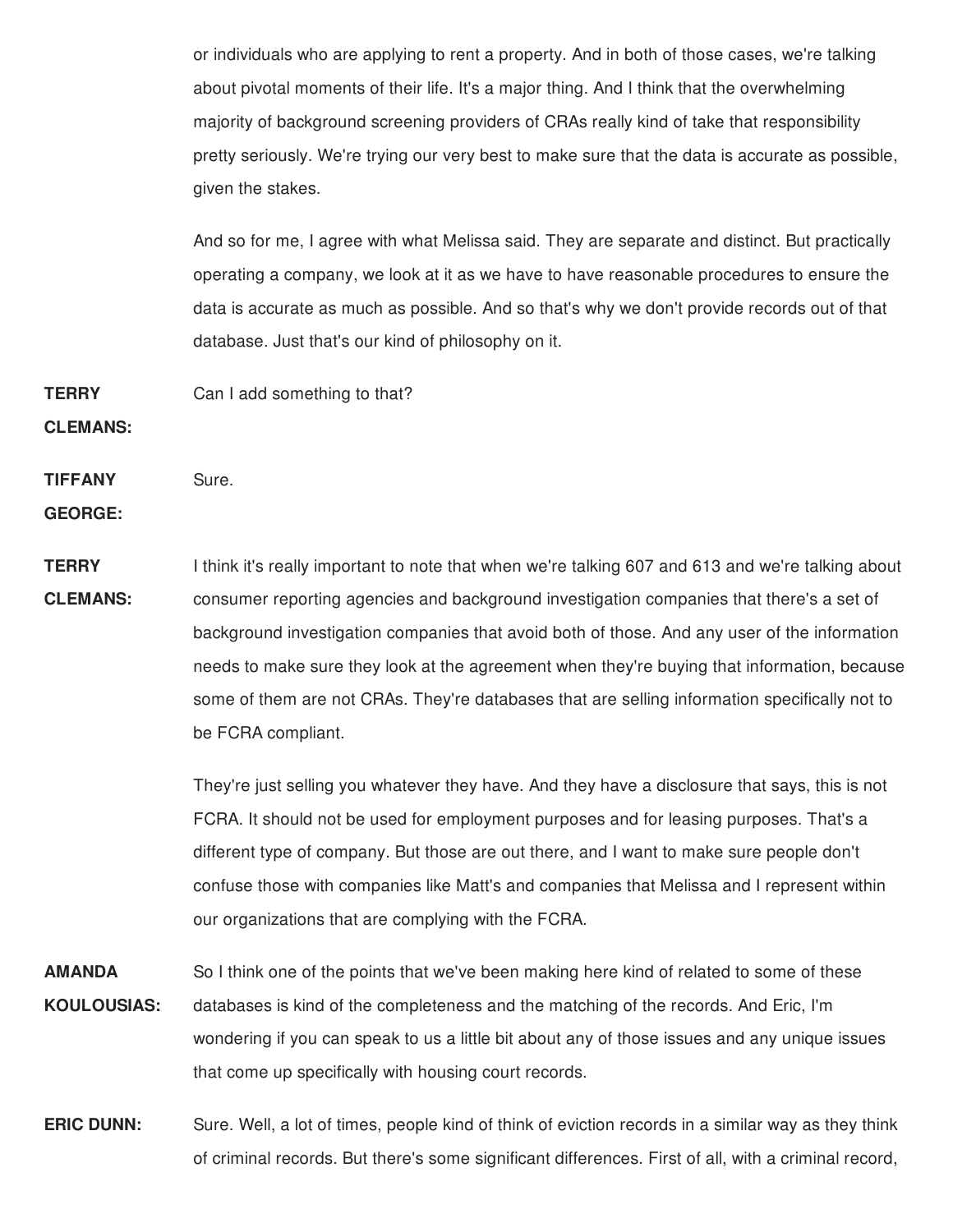one person is accused of a crime. I mean, there may be a crime involving multiple people arrested, but there would be one charge filed against each person. So each individual would have their own criminal record.

 But eviction cases, unlawful detainer cases, are often filed against multiple people. One case can belong to multiple people. I've seen cases where the landlord will sue everybody in a family, including young children, and young children can wind up with an eviction record. So that's one factor.

 Secondly, in terms of accuracy for fare credit reporting purposes, usually the number of personal identifiers available for an eviction case are very limited. You're going to have the names of the tenants or the defendants, I should say, spelled by the landlord. So if the landlord didn't spell them correctly, they may be misspelled. And you may have the jurisdiction of the court. That's about it. You're not going to have dates of birth, social security numbers, things like that usually available.

 And then third, with criminal cases, usually there's some kind of judicial disposition of the case that's dismissed. The person pleads guilty to the crime, maybe goes to trial, and a jury decides. But most cases, the court's going to end or some kind of final judgment. Whereas with unlawful detainer cases, most cases are settled.

 Close to 90% or more in most jurisdictions of unlawful detainer cases are settled. And so even if the final order says the case is dismissed or that there's a judgment entered, that doesn't really alone give you a clear picture of what happened, let alone going into the details of the case.

 And then, of course, most housing providers are only interested in filed cases. So they're usually-- they're going to deny someone's application for housing just based on the fact that a case was filed against them. And we'll do that even though the vast majority of unlawful detainer cases are based on non-payment of rent. Well over 75% of cases are either based on non-payment of rent or maybe a what we call a no cause eviction, where the landlord just declines to renew a lease, for instance. But the motivating factor is maybe the person was late on rent, that sort of a thing.

 And unlike certain types of criminal behavior where you might be able to say, well, the person may have some kind of problem confining their actions to the law, non-payment of rent is almost always based on some kind of financial problem. People can get back to work, they can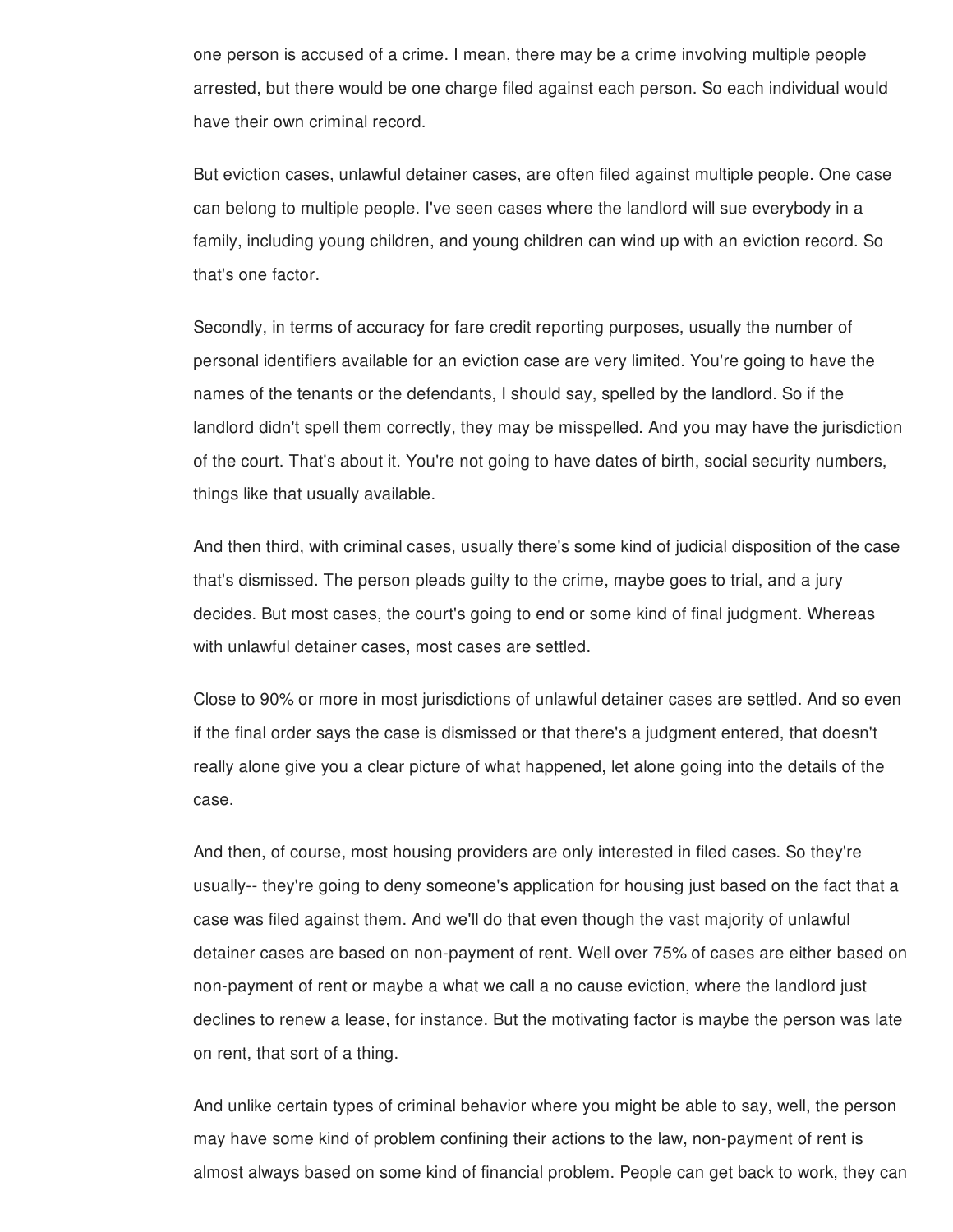get new public benefits, they can get housing vouchers, they can get new resources available to pay their rent. So I think there's a number of unique considerations available with eviction records.

 And then further, I think we've already heard on this panel sort of this idea that, well, if the courts aren't making information available to us, then that's interfering with background check companies being able to do our work and that sort of thing. But really what we see in the eviction records context is that the availability of these eviction records actually undermines the performance of the courts.

 It deprives tenants of due process, because when they know that simply by being sued for eviction and a public record is going to be created of that case file against them that that's going to cause problems for them to be able to rent in the future. Then a lot of times, they're not going to go to court. They're not going to defend the case, even if they have good defenses.

 And so when that information is redacted, when it's made unavailable to background check companies by courts, I mean, that's done on purpose to protect people's privacy and protect people's rights and protect the functioning of the courts. And the courts, I think, it's appropriate for them to do what's right to make sure they're adjudicating cases properly and able to protect people's rights and not preparing records for background check companies.

- Terry, do you want to respond to any of that in terms of how tenant screeners handle some of these unique issues with housing records? **AMANDA KOULOUSIAS:**
- Sure. Well, yes, you're absolutely right, Eric. There are a lot of filings that never get followed up on. If you think about the way the settlement happens, someone's past due on their rent, the eviction process starts, they're looking at moving on, and they move out into a different unit. And that doesn't always get completed with a full final disposition. **TERRY CLEMANS:**

 There is a variety of different perspectives amongst the housing community about the value of that. Some landlords and property managers believe that is valuable information, that is predictive, and it is useful information. Some believe that if it is not a final disposition there and you don't know if it was a conviction or not, it is not as valuable. That goes to the appetite of risk for each individual property manager and landlord.

We have to remember too that property management and the landlords in this country, 70% of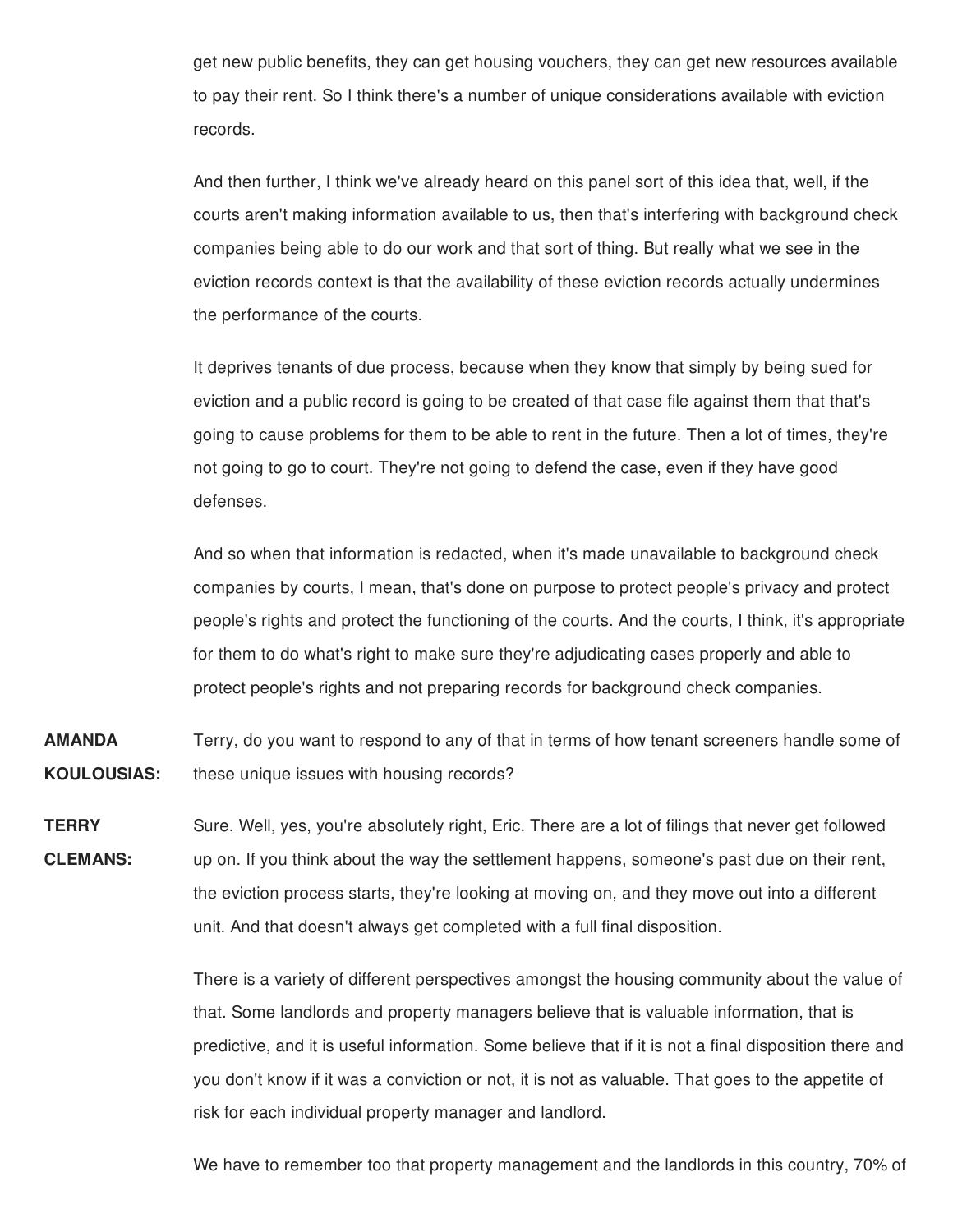them are small landlords. So a financial problem with a tenant could turn into a financial problem for the landlord. That particular property might be lost for the family that owns it if the flat upstairs is not rented.

 So it is a problem for everyone involved. And whether or not there's a full disposition there or not, if the event occurred, it is something that is reportable. Public records are part of our system, and they are protected by the First Amendment, freedom of speech. So they need to be utilized and used to the best possible ability.

- **TIFFANY** So when you're looking at these differing viewpoints and differing values placed on different **GEORGE:** types of records, how do CRAs measure accuracy, and how should they measure accuracy? I'll start with Ariel.
- **ARIEL NELSON:** That's a big question. I mean, I just want to speak to sort of an overarching problem here, which is there hasn't been any regulation saying what reasonable procedures to assure maximum possible accuracy looks like. So the background screening companies are doing different things, and there's a pretty big variation in what they are doing, whether they're just relying on the results of an automated search, like I mentioned, or taking the steps that Matt was talking about.

 And the other thing I want to mention that is different from some of the panels on credit reporting we just heard is there aren't any reporting-- there's no standardized reporting format. There's no Metro 2 in this context. There are no registration requirements for background screening companies. So we just see tremendous variation. And I think that that lack of guidance often leads to problems with accuracy.

 And just to sort of underscore how big a deal this all is, about 94% of employers do some sort of criminal background check and about 90% of landlords do. So we're talking about a really-- it's really pervasive. It's basically a universal prerequisite that you have to pass a background check. So I'm not exactly speaking to what that entails, but I think that there needs to be more rules in what maximum possible accuracy looks like.

 And I think it has to be more than just results of an unverified search. You need to take measures to verify the results of the search, whether it's sending a person to the court or calling the court or whatever that looks like. And also procedures to update records. Things of that nature are really, really important.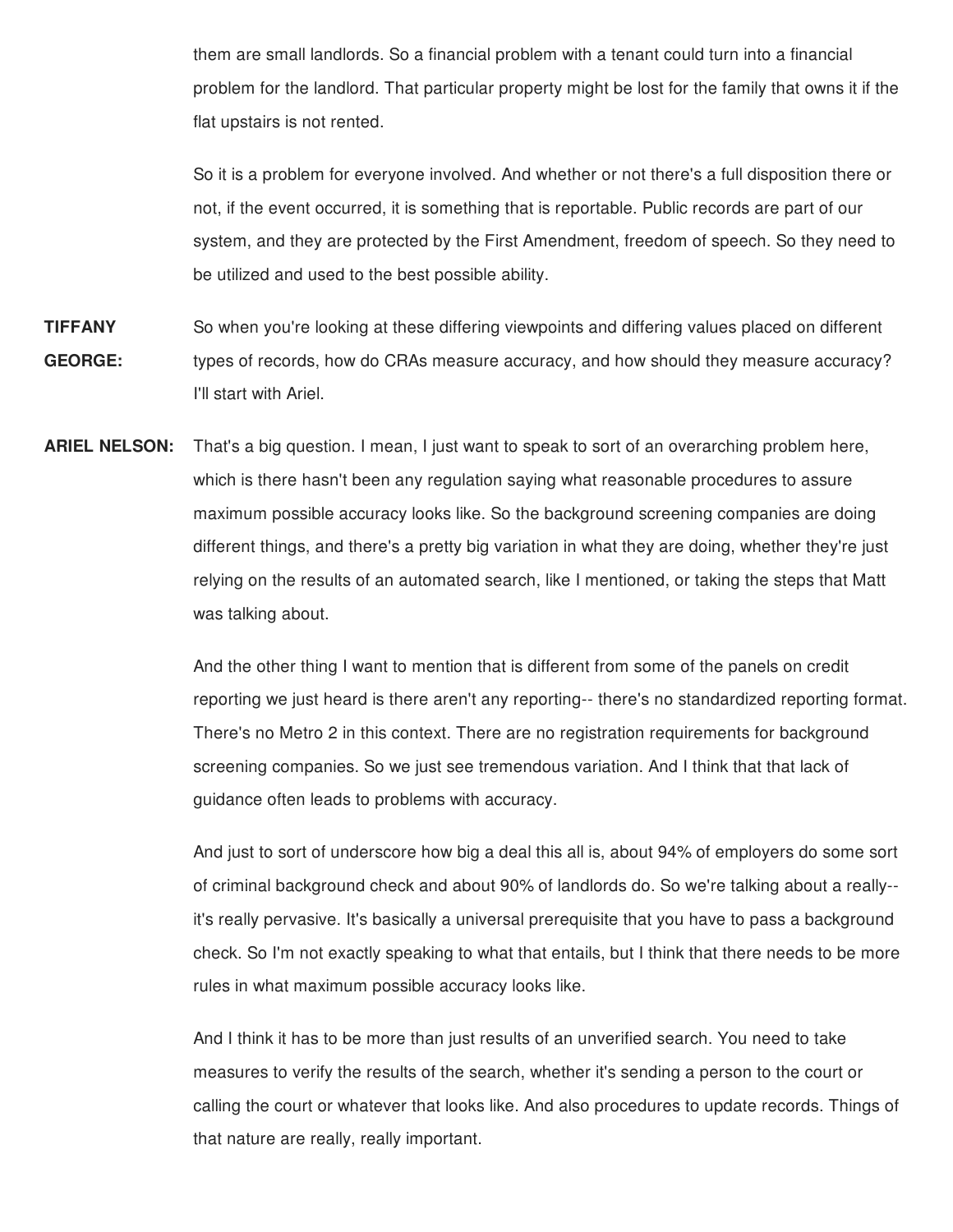**JAMIE GULLEN:** If I could just build on what Ariel was saying too, I think sometimes on the consumer or client end, as we think of it, it's difficult for us to see exactly what went wrong. We just see that it did go wrong, and often we see that it went wrong over and over again even for the same person.

> One example, I represented a young man who had a background check by a big CRA that misreported a bunch of information from his brother's background report, which was obviously a mismatch of identification mistake. But even after I navigated that young man through the dispute process with the CRA, got a corrected report issued to the employer, by which point it was too late and he had already lost the job opportunity, he then came back to our office just a month later with the same CRA having made the same exact mistake on a background check to a different employer.

> So I see that and I say, clearly something is continuing to go wrong in terms of what procedures are in place to ensure maximum possible accuracy. And you can't say that it's reasonable for that to have happened, because there was already a dispute process that raised this mistake. But as the advocate for the individual in that space, all I know is that it's still going wrong. And even in the course of trying to have those conversations, it's often really unclear to us exactly what the internal protocols of CRAs are, because that's not information most CRAs are willing to divulge in terms of how their practices are working.

> So while one might say these are just anecdotes or examples, I'm just one lawyer working in one office in Philadelphia and when I see the same CRAs making the same mistakes over and over again, even on the same individual client, it's just clear that there's a lot of work to be done in fleshing out what those standards are and holding CRAs accountable to meeting them.

 **ARIEL NELSON:** And I just want to draw one point that Jamie made which is although the consumer dispute process is essential, it can't be the only way that accuracy happens. There has to be a front end effort by the CRAs And part of that is because sometimes it's hard for the consumer, like Jamie was saying, to figure out what the problem is in the first instance.

> And one other small thing I want to mention that is a problem where a lot of inaccuracies happen is when there are consumers with common names. And in that instance, there needs to be specific procedures to deal with common name consumers. And we know this happens, and I know of a case in which an individual had a mismatched report. He had a common name, and that caused him to be denied the job, and then this consumer disputed the report,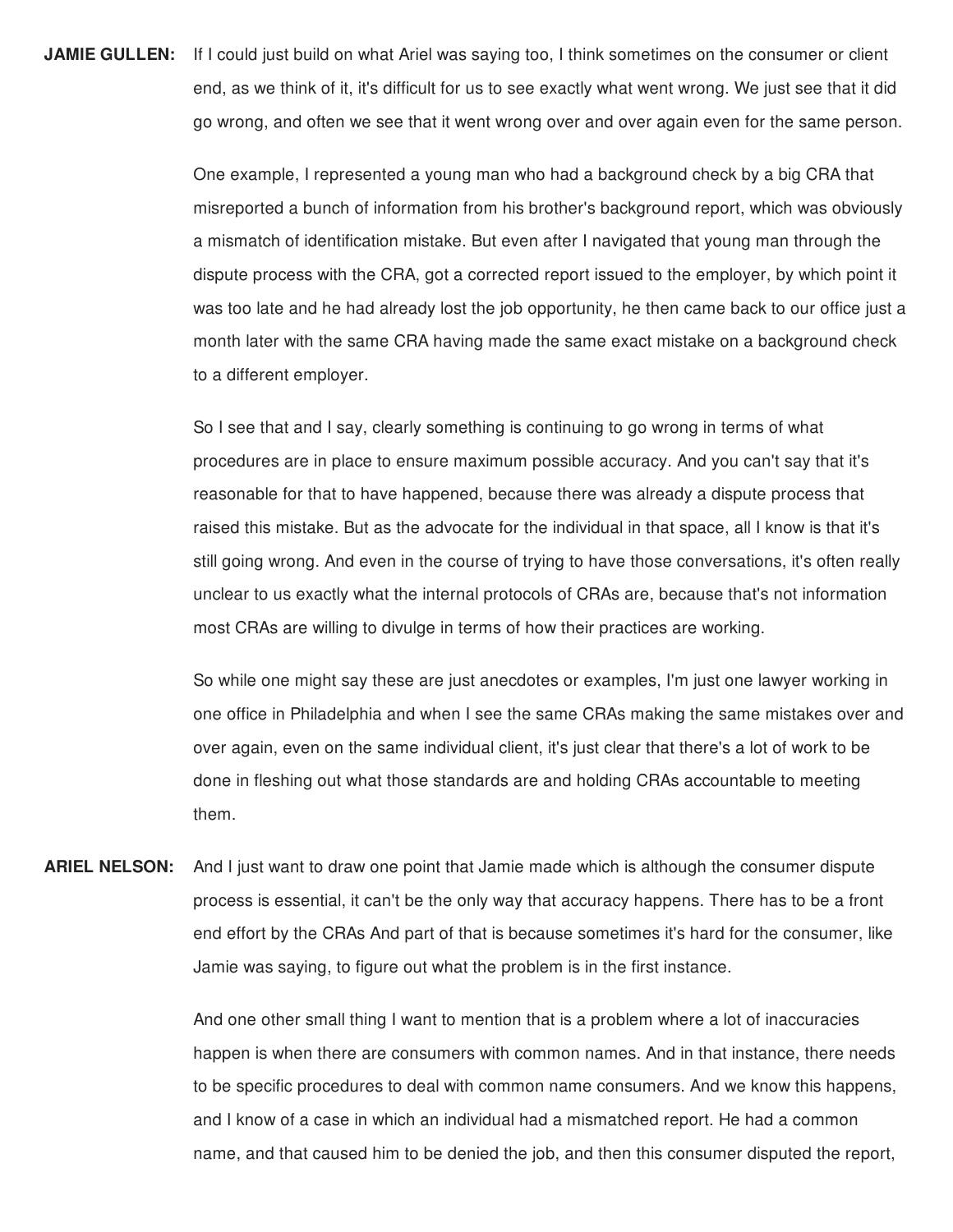got it corrected, and then a few months later applied for another job and was mismatched with the records from the same other person.

 And so the court found that it was because in part there was a lack of common name procedures in place and/or the procedures that were in place were just completely insufficient to prevent that. And we know in the credit reporting context, there are flagging or cross blocking procedures that you could have, but this big CRA just didn't have them.

 Yeah, common names is tough, because if you were to think for a second what is a common name? You'd probably percolate to Robert Smith or Mark Smith or something. But the more you think about it, it's a challenge to know what is it that's common about it. Is Mark common? Is it Smith? Is it the combination? What if there is a middle name? What if there's not? **MATT VISSER:**

> What about the year of birth? Does that play a factor? What about the regionality? Is Mark Smith as common in San Francisco as it is here in DC? There is a lot of factors in that. And there's not an authority to draw a line in the sand and say, OK, all of these names here are common. And then as soon as it crosses this threshold with this spelling, now all of a sudden it's not common. So it's a real challenge.

 There is a cool service that we started using just for information called Identity Score. And what it does is it takes Census Bureau data, it produces a score of how common a name is. And what that allows us to do as the CRA is to establish a policy for common names to say, OK, any name up to this-- if a name produces this score, then I can tell my operations team to do something different with it.

 So at the end of the day, it's a tool that allows us to draw an arbitrary line in the sand to have a policy on how to treat common names differently. But those are cases that you look at them and you say, jeez, this is ridiculous. Here's the same problem again with that same name. How is this possible? But it actually is a bit more complex than it looks like on the surface.

 I just want to jump in there and one additional thing. So CRAs largely are aware that they have an internal requirement, statutory requirement, to prevent reoccurrence of a record with respect to a particular individual. With respect to common names, that's an additional issue on top of it. I think if you look at the statistical numbers with it, once you look at the commonality of a first name, add the commonality of a last name, put those pieces together, should you be fortunate enough to get a middle initial, middle name out of the record and add date of birth, you get to a very, very small statistical percentage of the population.**MELISSA SORENSON:**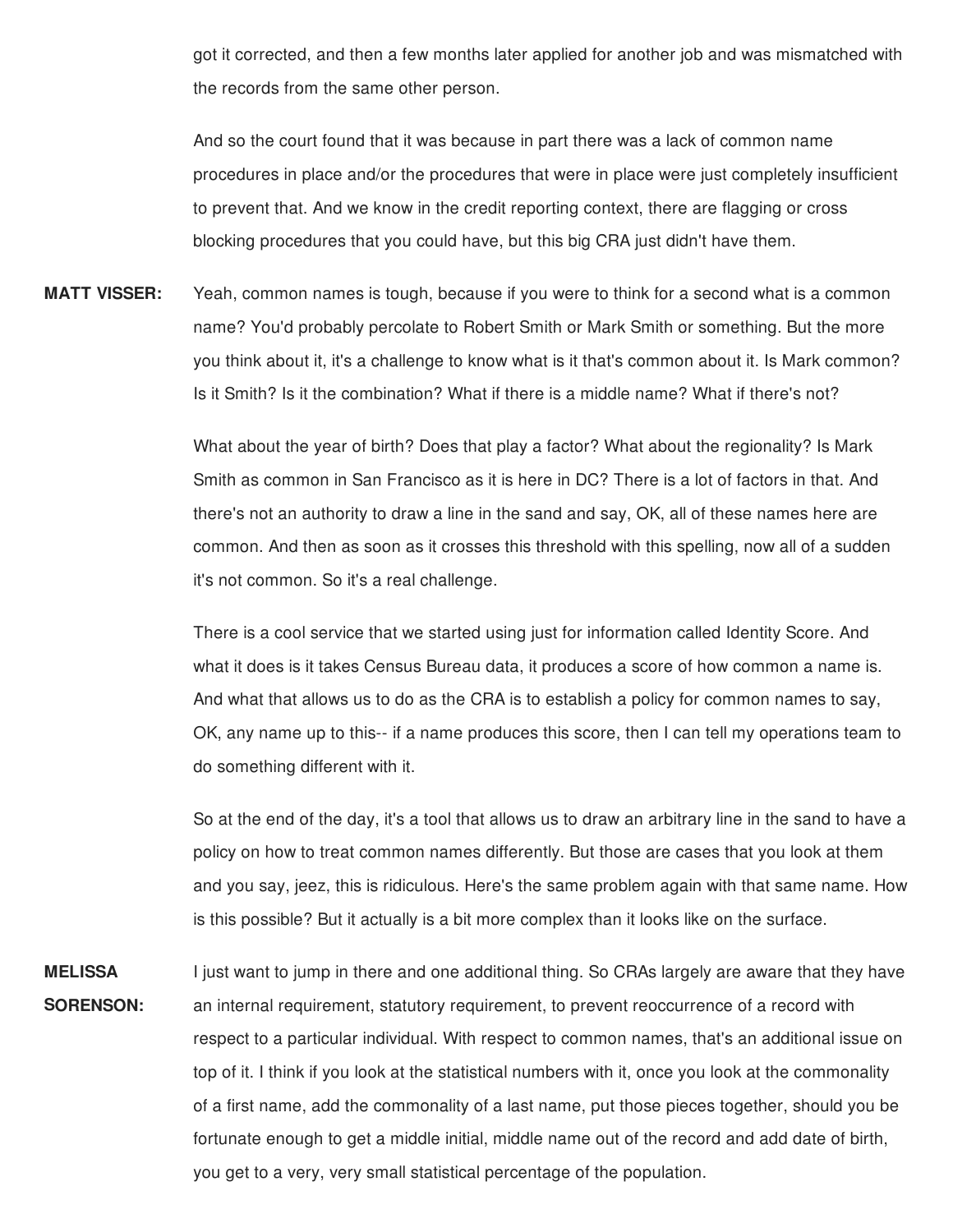But as Matt alluded, CRAs are left with deciding, where's the line in the sand that we should draw? And I think they're hungry for and looking for guidance to help them from our regulators and help them make that determination so that it's not a trial by error with litigation.

- **TIFFANY** So following up on all those points, we have a question from the audience about is there a **GEORGE:** minimum number of identifiers that constitute a match sufficient to attribute a record to an individual and does that differ for common names?
- **MATT VISSER:** I'll take that. Again, we're alone in the wilderness on that. So every CRA will have different matching policies, will have different ways of viewing that, will have different ways of handling that. And by the way, we'd be happy to share with anyone that would like. Our matching policy was actually drafted by a colleague of Jamie at Philadelphia Legal Services.

 I think it's a great one. But there ought to be, and again, this is an intuitive discussion that ends up being more difficult because there's no guidance on it. The common sense is, yeah, OK, there ought to be a different standard for a common name. But again, what is common? It's a real difficult challenge.

 And we think that we're good judges of that, but if you're seeing names that you're not common with or familiar with. For example, maybe it's a Hispanic name or an Asian name and you're not familiar with that culture and you don't know how common it is, how could you possibly be judge and jury on drawing the line in the sand with that? It's a real challenge. So that's my two cents on that.

 **ARIEL NELSON:** And I'll just add there are lots of other identifiers that could appear on records that you could use as a red flag, for example. Say you have a name that seems to match and a date of birth that seems to match but the consumer is female but the record belongs to a male. That would disqualify what appeared to be a match.

> And I think a challenge here is that it might not be that easy to automate that, which is where to us the role of humans in this process is so essential, because if you compared those two records, it would be obvious that they're not the same person. So things like that are height, for example, physical characteristics, things that can either confirm a match or be a huge red flag can be used.

**MATT VISSER:** Right. But my that would be that as a CRA, we're not dealing with the individual in our office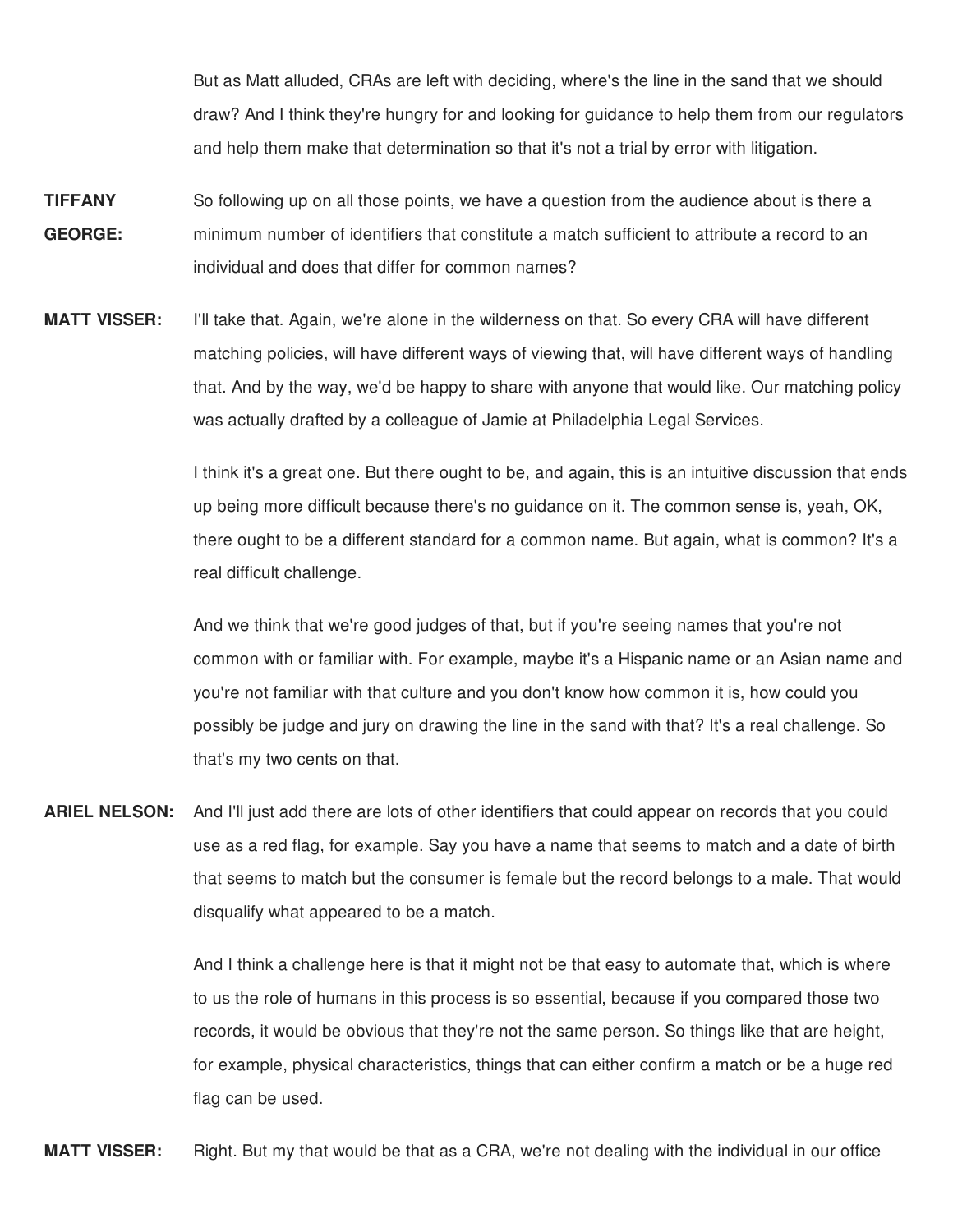that we're performing a report on. So we wouldn't know the height. A lot of those characteristics, again, that seem like, oh man, that would be really great to use as a disqualifier, you're not necessarily matching the record, but it certainly would help in not matching the record, which is great, is information that just we wouldn't have based on where we are in that process.

- **MELISSA** I think it's also challenging to establish a bright line rule that you need two, three, whatever **SORENSON:** your perfect number of identifiers is. Because most of the time, that's not consistent at the source. So where you might have a full first name, full last name, partial date of birth, potentially zip code information, that might predictably be a better match with two and a half pieces of personal information than three full pieces of information. So I think we have to contemplate that full picture there as well and including what we're able to get from the source.
- **TIFFANY** So Melissa and Terry, is there any guidance that you provide to your members with respect to **GEORGE:** matching of identifiers?
- **TERRY** We've had discussions about it, as we've had disagreements up here. There are a lot of **CLEMANS:** different perspectives on it, and it comes down to how the individual company wants to manage its own risk. Because you have to remember, when it comes to matching, it cuts both ways. So many of the things if you include it and it's a false positive, you've got that liability. And if you do not include it and you have the false negative, you also have liability. So it gets very personal to each individual company is what we have seen.
- **MELISSA** I agree with what Terry said.

**SORENSON:**

 **JAMIE GULLEN:** Can I respond to that for a moment? I just want to talk for a minute about this idea of risk and liability, because we hear that come up a lot, especially in the employment law world. And I think especially the comments that we heard right before this panel were very illuminating in this regard. And I think those social science research that's been done is really instructive here to show that even after just a couple of years, somebody with a criminal record is no more likely to commit another crime than somebody without a criminal record. And you can look at varying by types of offense, but really just after a three to four years, you see across the vast majority of offenses the rate of re-offending just plummets to below somebody who doesn't have a record to begin with.

And I think when we're talking about criminal records and appetites for risk, it's really easy to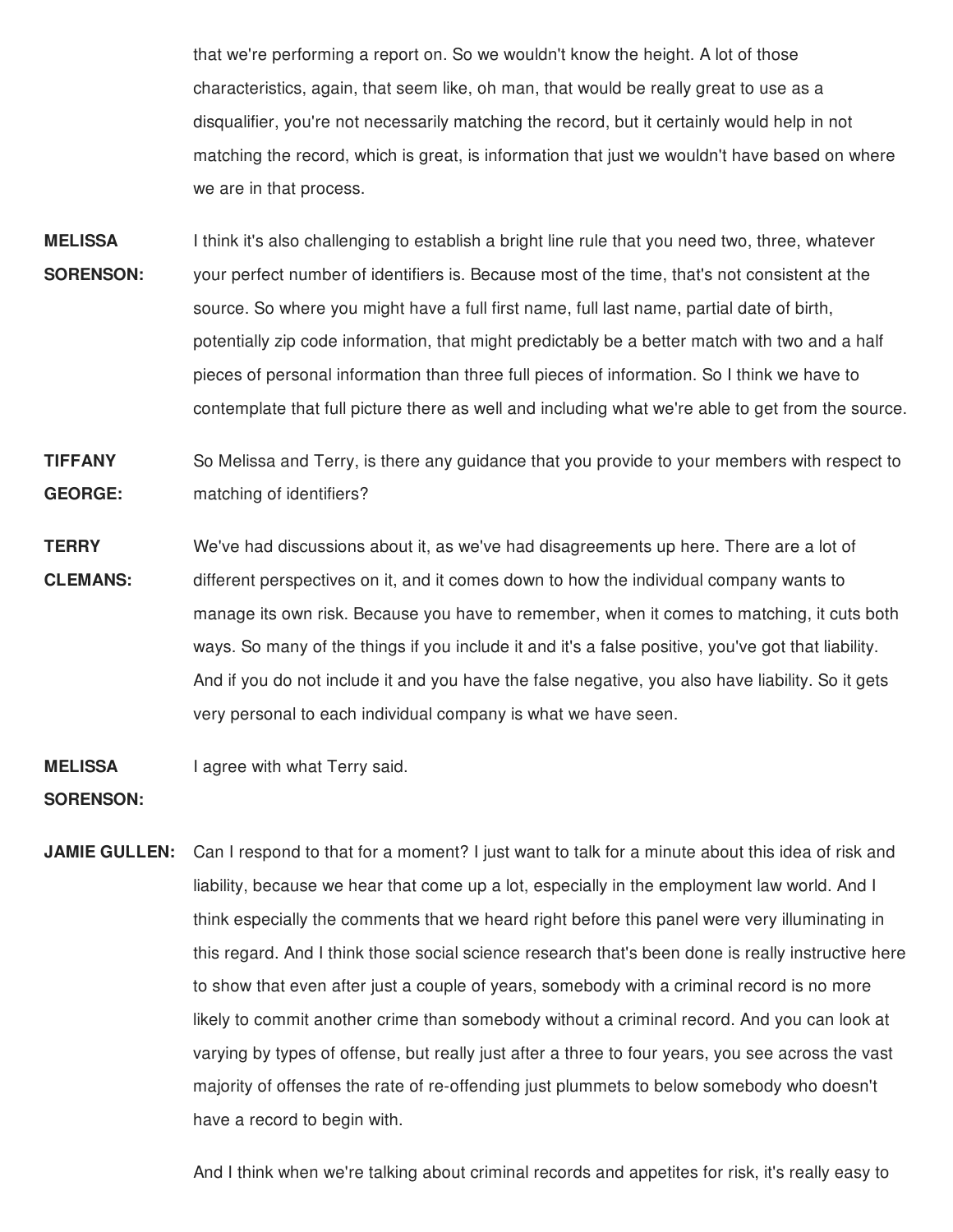get this idea in your head of how dangerous this is for employers. And I think that leads to this desire to almost over report, because the idea is we want to get employers this information so they can manage their risk. But just from doing the work we do every day and from looking at the social science research, I really think and actually is cutting the other way, and I think more and more states and localities, and even on the national level, we're seeing a trend away from stigmatizing people because of their contact with the system, especially once they've had a couple of years free from their record.

 So I just say all of that to put that into a little bit of context and to say that when we're thinking about where to draw those lines, I mean, I would advocate that the harm to attributing a record to somebody falsely and what that does to their life and their opportunities far outweighs the risk of not reporting information, especially if it's on the older or staler level and you're just missing all the information you need to feel really confident about that match.

 And from the negligent hiring kind of employment lens, we just don't see that to be a real common-- it's something that gets talked about a lot, but it's not something that we're actually seeing a lot of litigation around. And so in our work, we try to kind of get that message out there. And I think a lot of the work being done around record clearing is really kind of speaking to that. That's why you're seeing so much movement towards that around the country.

 And in the employment-- excuse me, in the tenant screening context where I've been active for the last 12 years or so, I have yet to see a housing provider who's actually researched what their look back periods for different types of criminal histories should be. When they're talking about liability, what they're usually talking about is how far back can we put the look back periods and still a court's not going to rule against us if we get challenged under the Fair **ERIC DUNN:** Housing Act?

> But I've never seen a housing provider that's actually engaged any kind of scientist or looked at any sort of statistics or meaningful study to figure out, well, how long does it take before someone's risk level goes down to that of someone with no criminal history?

 Sorry, were you done, Eric? I didn't mean to. **MATT VISSER:**

**ERIC DUNN:** Go ahead.

 I think those are great points. And I think we could talk about justice reform and prison reform, which are things that we need to address in our country for sure. And I think largely that's a**MATT VISSER:**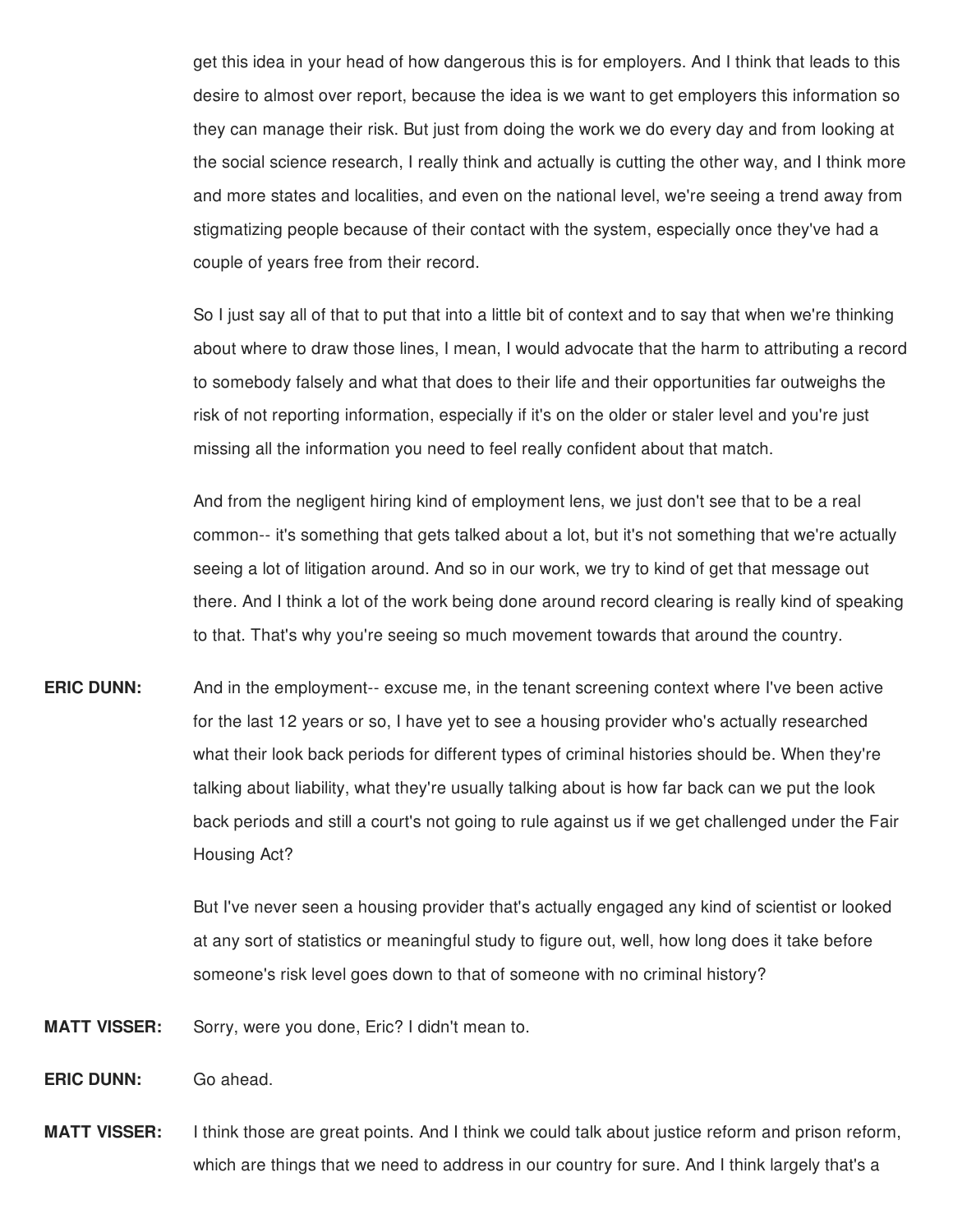factor of educating employers about the rate of recidivism and what you're looking at when you're looking at an individual who may have a past criminal record. Because I agree, oftentimes they're the very best employees. And I think a lot of employers generally agree with that.

 I think the one note I'd like to make here is that as a CRA, we don't have an agenda. We don't have a quota to meet. We're not hoping for any type of outcome when we're performing a consumer report or an investigative consumer report. We're not hoping for a record or no record, and neither are our customers.

 In fact, if you think about it, an employer spends a ton of time and money recruiting great staff, human capital. It's a process, and it's expensive. Oftentimes, the very worst thing is to get to the point of when they're finally ordering a background check and then to see in it something that they weren't expecting. It's not good for business. It's not good for the consumer. It's not the desired outcome.

 And so my point in saying that is we're not hoping for any certain set of outcome. We're not hoping to pass along a certain percentage of our records with hits, or something like that. Our objective simply is to get it right as best we possibly can. And I think then a lot of that is educating the employers or the users of that information or the multifamily housing industry on what to do with it.

- I want to just add one kind of overarching statement to that. The premise of doing a background check is to protect people, all people. So I can speak to this from my position having worked in a background screening company, having had to make tough decisions on how you draw that line of whether to report or not to report. But also as an end user, when I've had to order a background check because I know somebody is going to be caring for my child or my grandma, it's incredibly important to me to know what that history is when I put the safety of my loved ones in their care. **MELISSA SORENSON:**
- That is truly the issue. I mean, our agenda, from a screening industry, is getting it right and providing factual information so you can balance that fair access to housing and fair housing. There unfortunately are individuals in our society that commit crimes and repeat committing crimes. And for the anecdotal stories about somebody not getting a job because of a mistake, there is very unfortunate tragic stories about people who were not properly screened out, whether it was due to overzealous expungements or overzealous policies about not screening**TERRY CLEMANS:**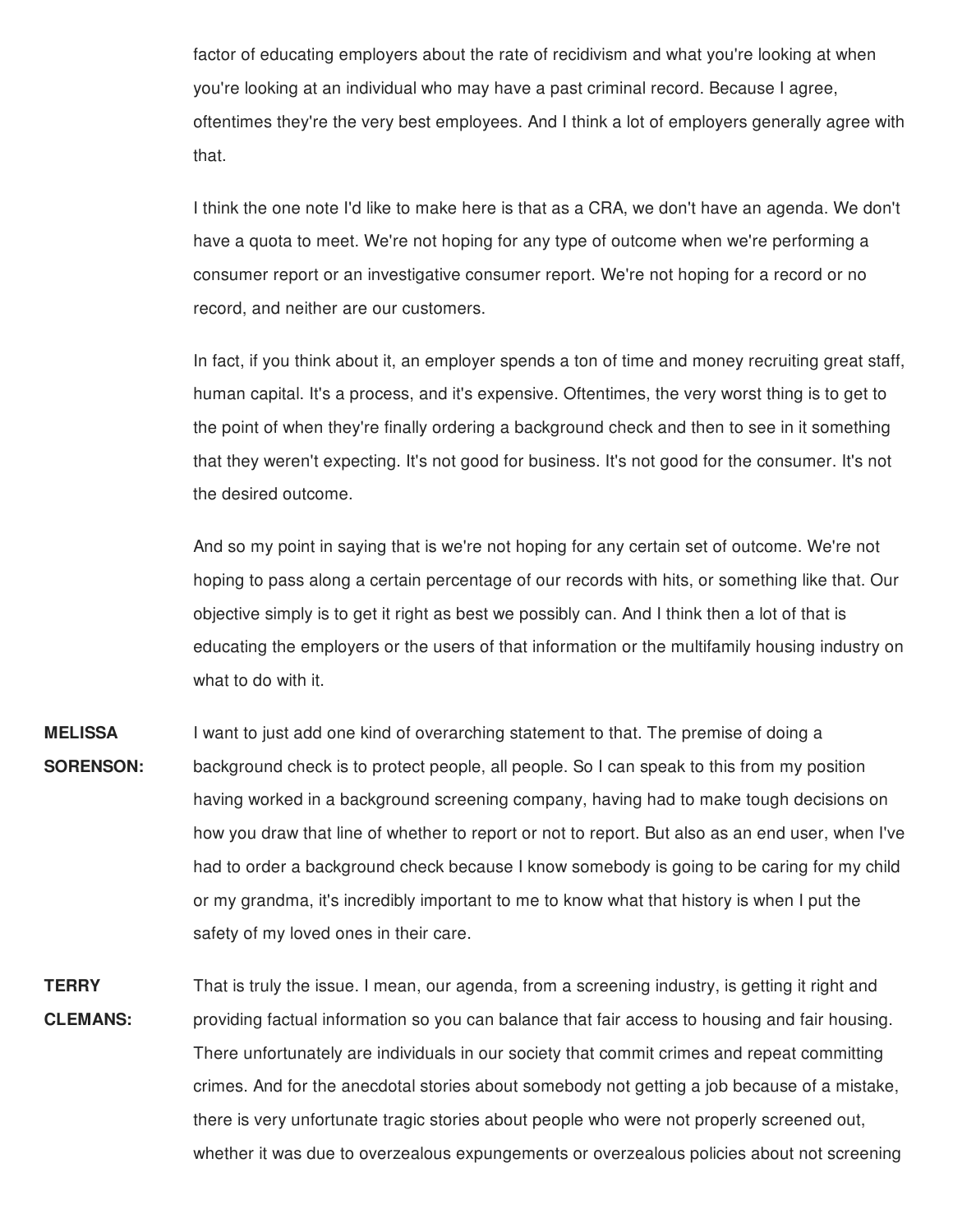at all. And this is the big question right now.

 You have such a variance out there with Seattle, who's currently fighting a lawsuit where they're trying to block the use of criminal records in private housing, to what Cook County just recently passed that'll go into effect next year that sets the bar at three years, to a different standard that Minneapolis just passed in the last couple months that sets the bar between three, seven, and 10 years depending on the type of the offenses. So that is the big question as to how to use this data. And our goal is just to make sure we provide factual information so that the right decision can be made.

 **ERIC DUNN:** Well, first of all, I have yet to hear an actual accurate, true story of someone not being screened out and then some dire consequences happen. I think that's a myth that's been going around for some time.

**TERRY** I can give you three.

**CLEMANS:**

- **ERIC DUNN:** OK, you can give me three when it's your turn. I waited for you.
- **TERRY** In the last two years, I can give you three.

**CLEMANS:**

**ERIC DUNN:** OK, he can give me three.

**TERRY** That are actual murders.

**CLEMANS:**

 **ERIC DUNN:** Great. Second, background check companies may not have an agenda to screen out individual people or find a criminal record or something belonging to a particular applicant, but they do maintain the idea that all these different data sources and databases are things that are useful and that housing providers or others should be looking at and deciding who to rent to.

> If it's the OFAC list of suspected money launderers and traffickers or it's some new database of driving records or whatever, that's a new profit center. That's a new source of information that they can market to landlords and say, hey, don't you want to check and see if the person's are listed suspected terrorist?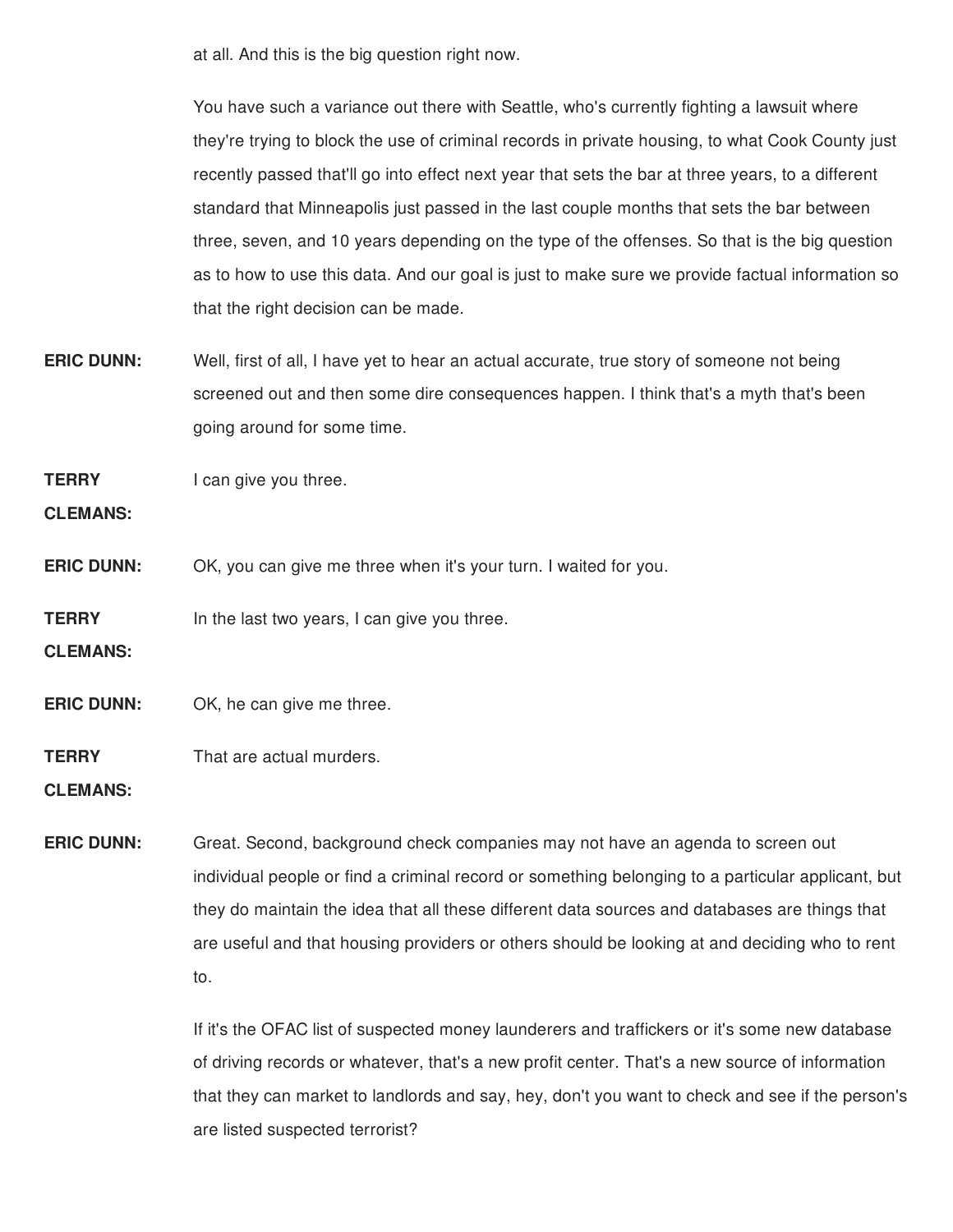And they can get landlords to pay for that. So the idea that this information somehow has value, somehow is predictive, is something that the background check industry has been pushing for a long time, even when it comes down to doing an actual background check they don't care what happens on one particular applicant.

 And then finally, it's one thing to say, well, I don't want the person taking care of my kids or the person in my home to be someone with some kind of problematic criminal record, and I think we can all understand that and identify with that. The problem is what happens when you do this on a societal level in a country that has mass incarceration and over 100 million people with criminal records. It's between one and three, one in four of US adults have some kind of criminal record. And if you're telling all these people, well, you can't live in the best neighborhoods, you can't live in the most desirable housing, well, where are they going to go? It's not good public policy.

 And what it winds up doing is it sort of steers those people into areas of concentrated poverty. They have less opportunities for education, they have less opportunities for employment to break cycles of poverty that they may be in. So it's sort of one thing on an emotional level to say, well, yeah, someone who has a criminal record could be dangerous. I'd rather find someone who doesn't. But that's not a way to approach that on a collective scale.

 **MATT VISSER:** Yeah. Let me just add, and Eric makes some great points, and I think a lot of them are, again, social, economical issues that ought to be addressed. There are things that we ought to talk about. And I think our country needs to make a lot of changes for the better. I will take exception with one comment and that is that we don't care about the applicant. And I care. We care about every single applicant that comes through our system. We feel like there's a responsibility that we have under the FCRA, but not only that, a moral responsibility for what we're doing to get it right. And so that's how we operate.

> And one other point I'll say is specifically with OFAC as an example, there are many employers in the United States that are absolutely required to run that search. They come to us and say, hey, we operate in the health care space. We have to order this search. And so it's a service that we provide. Very rarely are we out trying to add different things to their packages to pad profits. Oftentimes what is dictating what is requested from us are statutory requirements that they have based on the space that they operate in.

**ARIEL NELSON:** I just want to make two points. One is that I do think there is a tension between employers and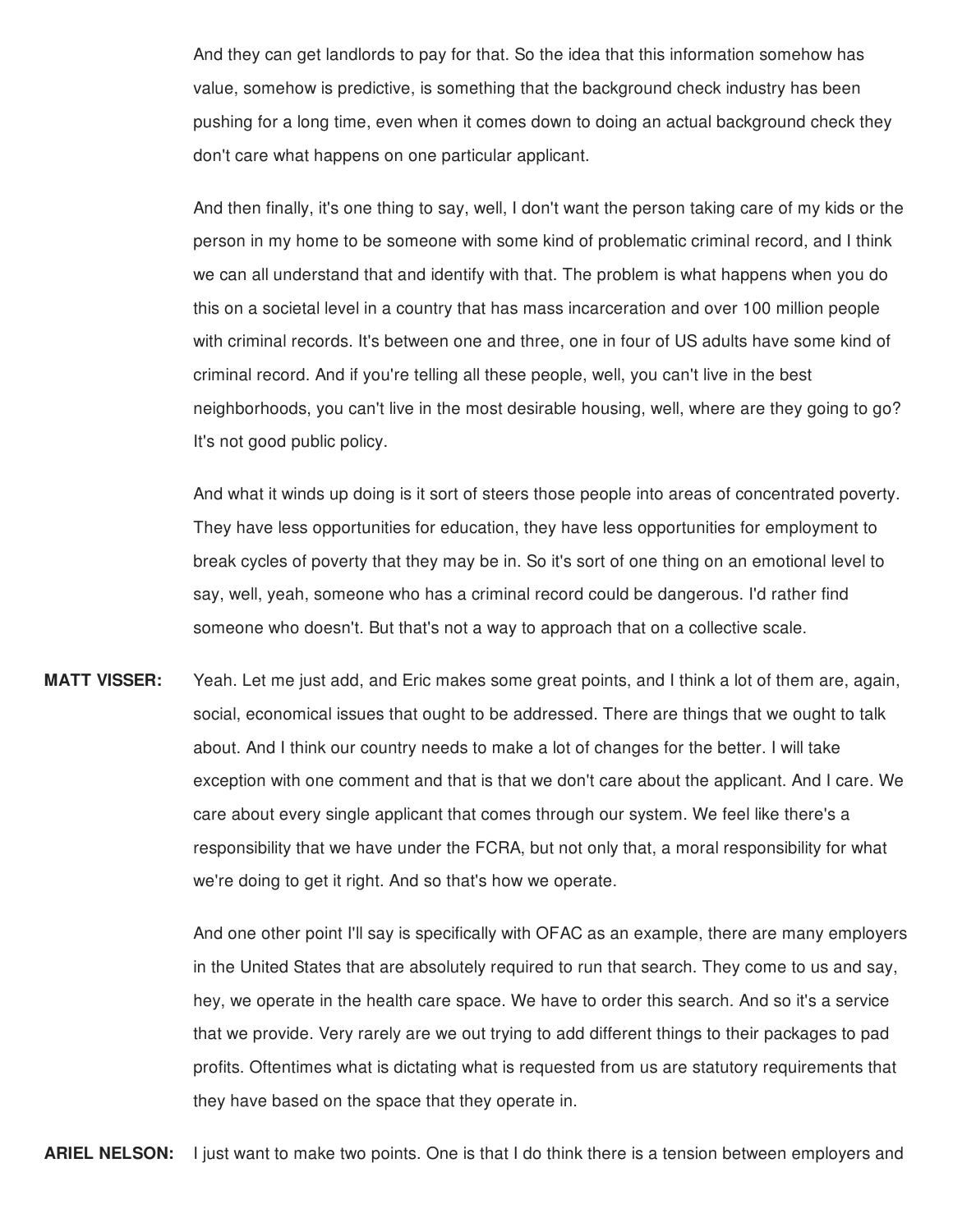landlords having this sense that they want as much information as possible and the fact that they're not allowed to have certain information. So I worry a little bit about incentives for reporting more information, even when that's not permitted. And I'm not saying everyone does it, but I think there is a serious tension there.

 And the second point I want to make is that state localities have decided that clean slate laws and record clearing laws are a public policy solution. And so when a background screener does then report expunged or sealed records, it is completely undermining those policy objectives. So that is just a challenge to underscore. Whether or not you know someone agrees with the expungement rules is completely different from the fact that reporting them undermines the public policy goals that that state or locality has set about to achieve.

 And I think that's where we all have room to work within the states and the state court system. So not every state has the availability of a Pennsylvania to put together the lifecycle file and the technology behind that. But there are very easy solutions that courts can put into place very low tech to say, here's the list of expunged records listing not personal information, just the court, the case record number, sharing that information. **MELISSA SORENSON:**

> Get that information out there. Because I can guarantee you nobody is reporting that information because they want to if they have access to that information. And we can work collectively to help courts facilitate how they get that information to the background screening companies, I think that would serve everyone well.

- ARIEL NELSON: And information sharing. I was just on a webinar with Matt. I was listening to the webinar. Matt was on it. And someone from the Pennsylvania court system who said, I'll share with anyone who asks how we do this. So that kind of information sharing is available and should be used.
- I'd like to follow up on something that's come up a few times, and I think actually kind of incorporates an audience question that we've gotten, which is something that's mentioned a few times is kind of the desire is always, obviously, to kind of get this right when you're issuing a background screening report. So the question is, how are background screeners measuring accuracy? Are you relying kind of solely on looking at the dispute information that you get, or is there another method that background screeners can use or should be using to kind of assess the accuracy overall of what they're issuing? **AMANDA KOULOUSIAS:**

 **MELISSA** Yeah, in my experience, it's a couple of different methods. Yes, they certainly look at dispute **SORENSON:** information that comes in from consumers are from their clients, but they're also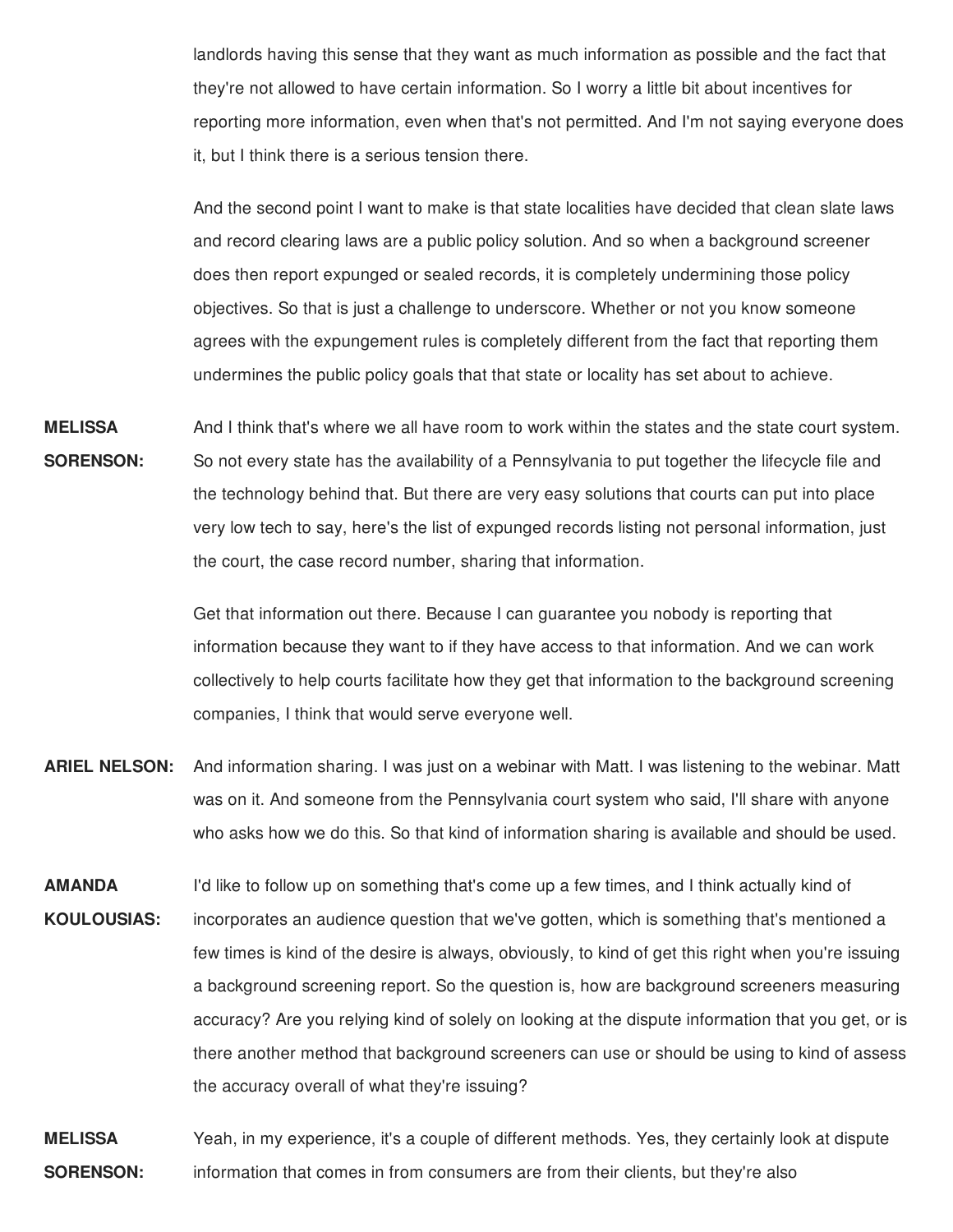independently measuring their own data. So they've got quality checks in place to go after and look at a certain percentage of their work product to measure the accuracy.

 **MATT VISSER:** Yeah, and actually the PBSA has an accreditation program which is pretty cool. It is very thorough, and it outlines some really cool practices that a CRA can do and must do if you're an accredited member of PBSA. And one of those things is in addition to reviewing dispute information on a regular basis, you ought to also be running random audits on a quarterly basis on a number of different things.

> And I think that's a critical component, because we're dealing with, as Terry said, thousands of different data sources all across the country, some of them commercial sources, but many of them public sources. It's really important to be able to have a way to go through it and see after the fact what that research looked like. Was it accurate? Was it not accurate? And then have the outcome of it and then be able to understand what the outcomes of that were. So it's critical.

 But to your point, it's one of those things that you just would be oblivious to unless-- I mean, nobody has a crystal ball. So nobody knows if this was a perfect outcome or not. And so a random audit's a great way to be able to do that.

- **ARIEL NELSON:** I completely agree with Matt that more than just-- and Melissa-- that more than just raw dispute data is necessary to assess accuracy and weather background screeners are getting it right, because there are consumers who will not dispute their reports for whatever reason. It takes the ability to navigate the dispute process. And even sometimes the consumer will get the job or the housing even if there is a bad error on the report. So they won't dispute it in that case either. So it takes more than just raw dispute data to understand what's really going on.
- **JAMIE GULLEN:** If I could just add on to that for a moment, especially in the employment context, I feel like there's this kind of overarching narrative that, well, if a CRA makes a mistake, then the consumer gets the report. They'll see the mistake. They'll file a dispute. It'll get corrected. The employer will see the corrected report and make the correct decision based on that. And in my experience, that chain of events never happens that way. Employers are operating on tight timelines. So even in an ideal scenario where the consumer got the report and did initiate the dispute process, the employer's already given that job to somebody else.

 But moreover, what we see even more frequently, which is not a problem with the CRA, but employers often don't even give people the copies of their background reports to begin with.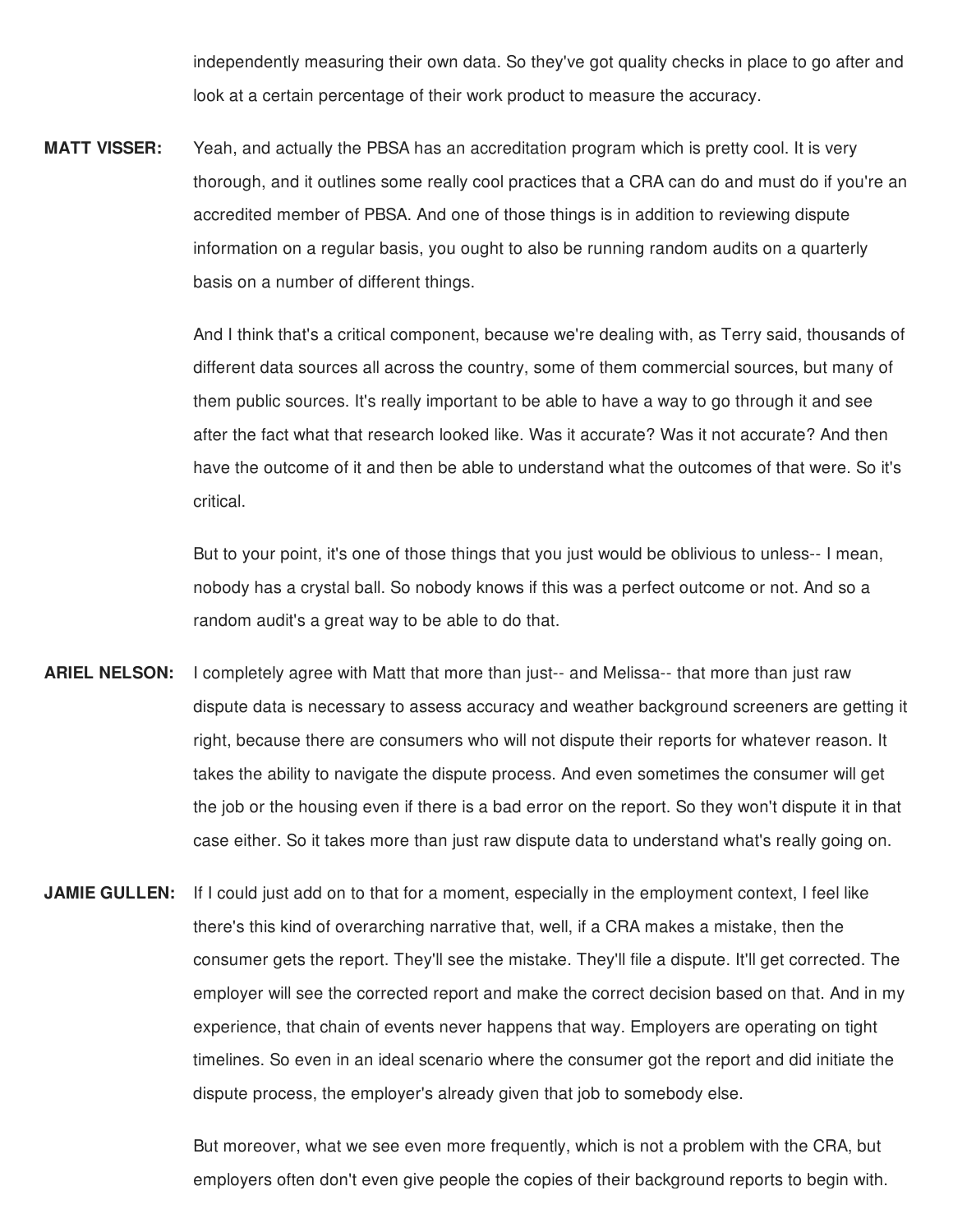And so they're never even at that starting line to notice that there's incorrect information being used against them to be able to initiate the dispute process. So just given all of the kind of links in that chain to make the dispute.

p y g p p p g p g

 And I know we have a whole panel on the dispute process later, so I won't say too much about it. But just to make all of that work the way it should really does not play out in reality. And a lot of employers are not doing their part to make sure that consumers are actually given the information they need to make those disputes. So that's just to echo that relying just on dispute data alone is really not going to capture the universe of errors that may be being made.

**ERIC DUNN:** And in the rental screening context, I think one of the real limitations on disputes is that when consumers request their reports, I mean, a lot of times they're sort of steered toward calling on the phone and receiving disclosures of information orally rather than even getting an actual copy of their report. But even if you get the physical copy of the report, with the automation of not only the retrieval and the sorting of the information, but even the actual decision.

> And I realize the background check companies will call it a recommendation. But landlords will almost always just use the recommendation as a decision. So it effectively amounts to the same thing. Landlords will be given some kind of screen or grid or something to program in their rental criteria.

 So let's take criminal history. They might be given several different categories of crimes. Crimes against people, crimes against property, crimes against society. Maybe broken down into felonies and misdemeanors, that sort of thing. And then they'll be told to put in a number of years to look back. So OK, we're going to deny people for felonies against people for 10 years and property misdemeanors for three. And then they fill out this whole grid.

 And then you have an automated system that what it's supposed to do is match the applicant to the criminal records that belong to that person, bring them back, classify each criminal record into a different type of crime, assign a date to the record, and then figure out whether that criminal record falls within the landlord's look back period. And if it does then they'll report back to the landlord to deny the person. And if it doesn't, then the person will pass the background check.

So when you call and get a copy of your criminal history and it says you've got a record for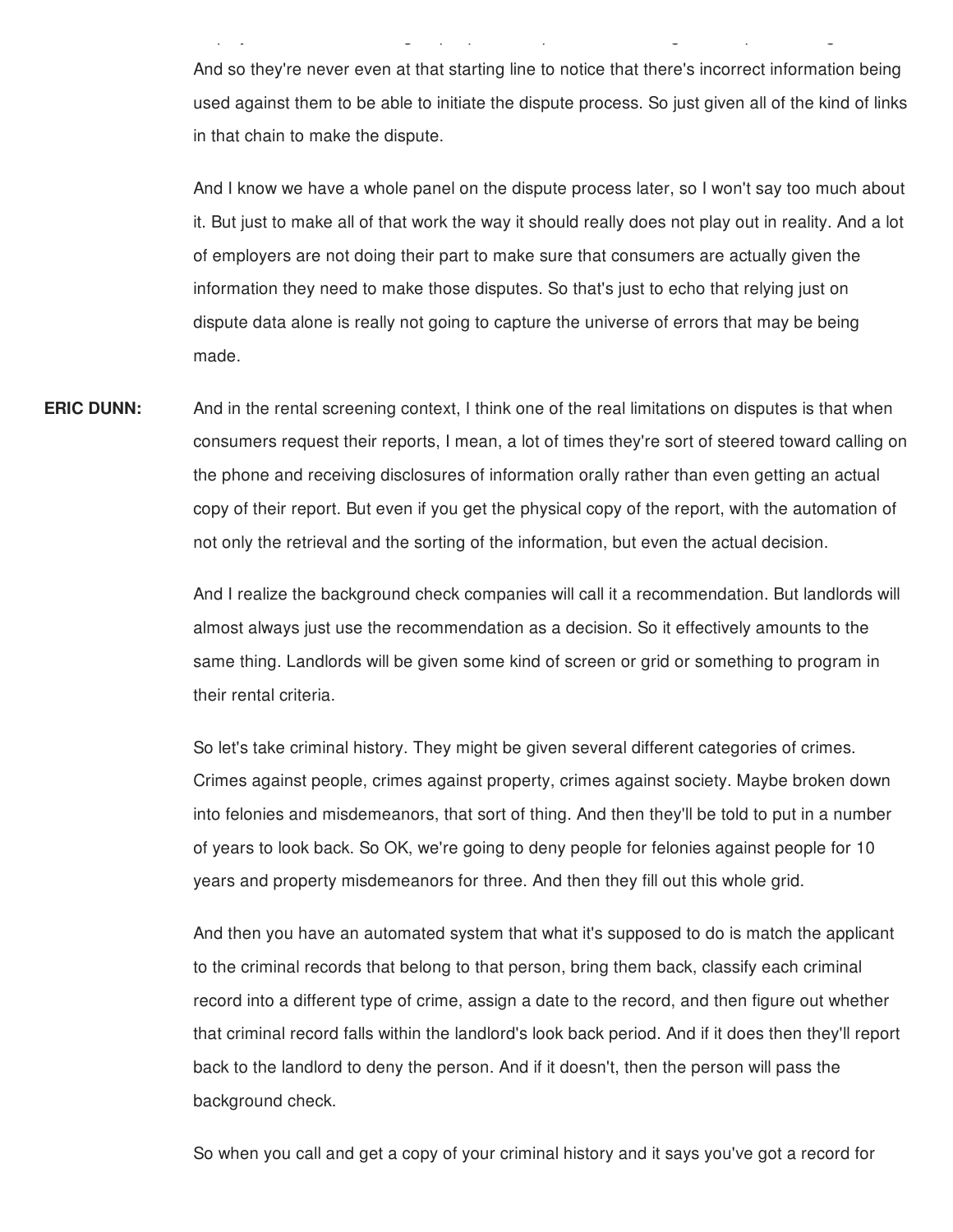purse snatching, well, do we know which category? Does that belong in crimes against people, crimes against property, crimes against society? And then maybe that was classified as a felony. Maybe it should have been a misdemeanor. Do we know what age it was put on the record? Let's say that the crime occurred in 2013, but you were arrested in 2014, and you pleaded guilty in 2015, and you are released in 2016. Which date did they use? How did they measure the look back period?

 The consumer isn't told any of this sorting information. They're not told which category it was put in. They're not told which a date was used to age the record. They're not even shown what the landlord's admission policy was that it was compared against. So the consumer has no way of knowing, well, gee, you put my crime in the wrong category. If you put it in the correct one and applied the correct data, I would've gotten in. So there's a lot of limitations, even when the consumer does go through the steps of getting their record, in what these disputes can really accomplish.

 I think that while there are some companies that have done exactly what you've outlined, there are some companies that don't offer any type of decisioning tools like that. They just provide the records. And that is totally up to the landlord or property manager to interpret it. So I think it's very difficult to sum up the entire industry as acting in one way. **TERRY CLEMANS:**

> Because even when you have decisioning tools like that, the industry is divided as to whether you use an algorithm that looks at all these things in whatever fashion or you use a set of matrices to go through and look at the rules and decide what the recommendation would be and whether it's a yes, some type of a conditional offer or caution, or if it has one of the hits on the HUD's knockouts a denial based off of the key items from HUD that is the bright line.

> But I think it's very difficult to lump the whole industry and say that all consumers don't get to see a copy, because the FCRA is pretty clear about how adverse actions need to be handled. And if the entire industry acted that way, I think we'd have a lot more litigation and the FTC and the CFPB would be very busy. Because they do a very good job at oversight for industry. We are heavily regulated.

 The FTC, the CFPB, as you guys have heard about, with the uncapped, the 31 attorney generals went together and brought forth an action, and then there is a variety of private action. And that private action, again, our goal is to make sure we get it right. Because the private action cuts both ways as well for us as providers of the information.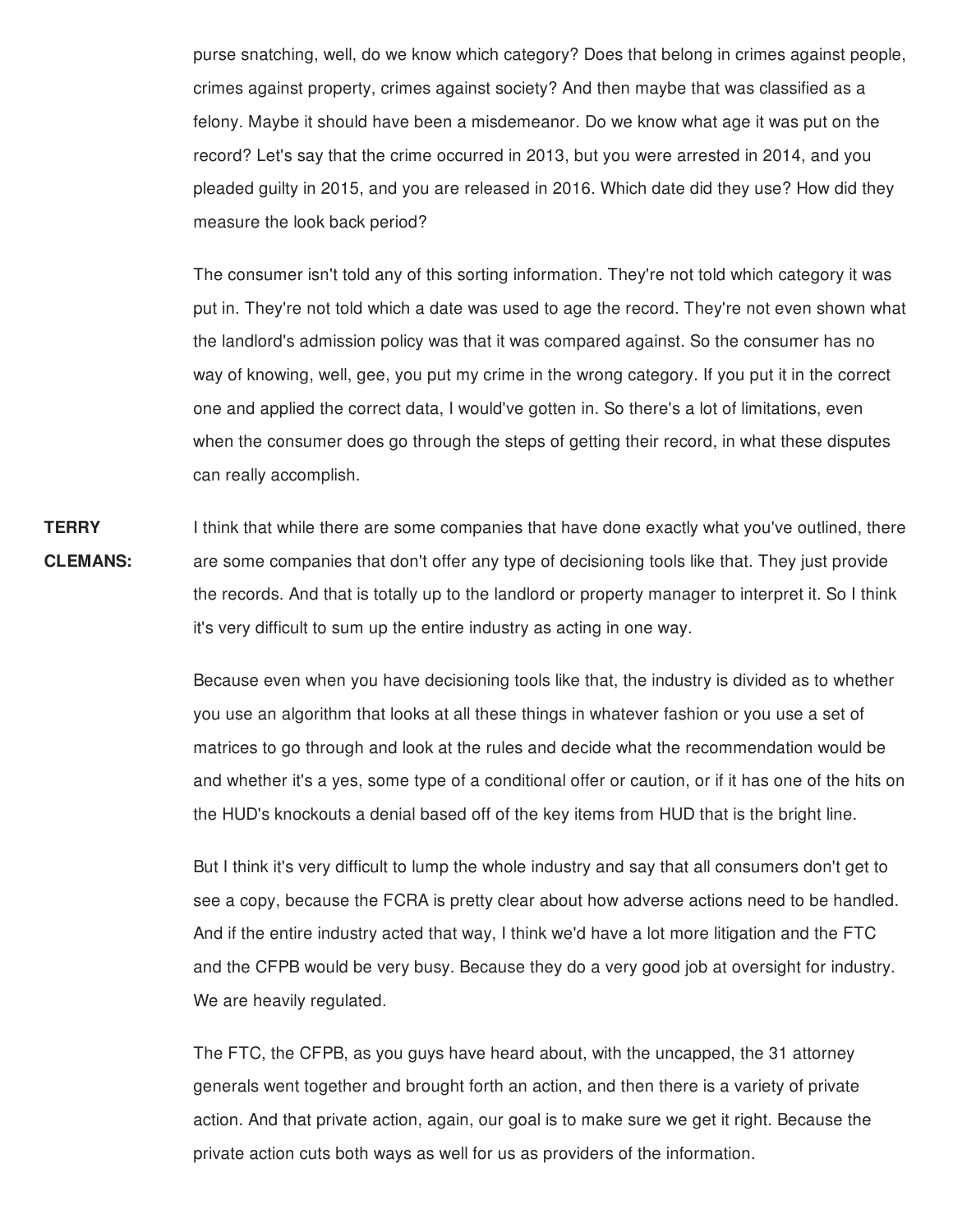If we get it wrong on the consumer, they have a cause of action. And if the property manager or employer makes a mistake and there is some kind of an event at their employment or there's something in the rental housing that goes wrong, there's liability there if there was something missed. So our goal is to get it right.

 And these tools, these decisioning tools, have been brought about from requests years ago from the fair housing community to go to a rules based system and to put into play mechanisms to take subjectivity out of it, to make the decision based off of data. So that you create this matrices and it is colorblind. The data states what it states.

 And that is the thing that was talked about in an earlier session too about lending. Fair housing, fair lending, fair employment, we are all trying to provide the information to get to the right decision. And we get to that data correctly and accurately much more often than not.

 And we talk about and focus on when we don't get to it, and I think we should, because we're always trying to evolve and get better as an industry, and by focusing on the mistakes is how we'll do it. But most of the time it is accurate. And again, these tools that have been created to make these decisions were created because of the housing advocates coming to us and telling us we need tools to take subjectivity out of it.

- **MELISSA** I'm just going to add one more thing onto what Terry said in particular in the employment **SORENSON:** context. In my experience, those decisional matrices, a CRA may apply flags based on what their clients have provided them in a decisional matrix, but the CRA is not making the decision. They are applying flags like review the information and that type of a thing based on what their clients have said. And that's only if they've got the capability to apply those flags.
- **MATT VISSER:** Yeah, absolutely. But Eric, you make a great point that, I guess, I've been thinking about here with the scoring models, particularly with adverse action. And I'm not aware of the process that you described with categorizing criminal records, because that's something I wouldn't dare even try and attempt. But I'm sure somebody is doing it, because you're talking about it.

 But it is an interesting point, though, that if that matrix is affecting that decision, that the categorization of those things ought to be something that the individual should know about. And so that if a company is employing those, then that's something to consider. But I think that's a good point.

**JAMIE GULLEN:** I'd like to just respond, and if Eric wants to jump in on the housing advocacy point, I would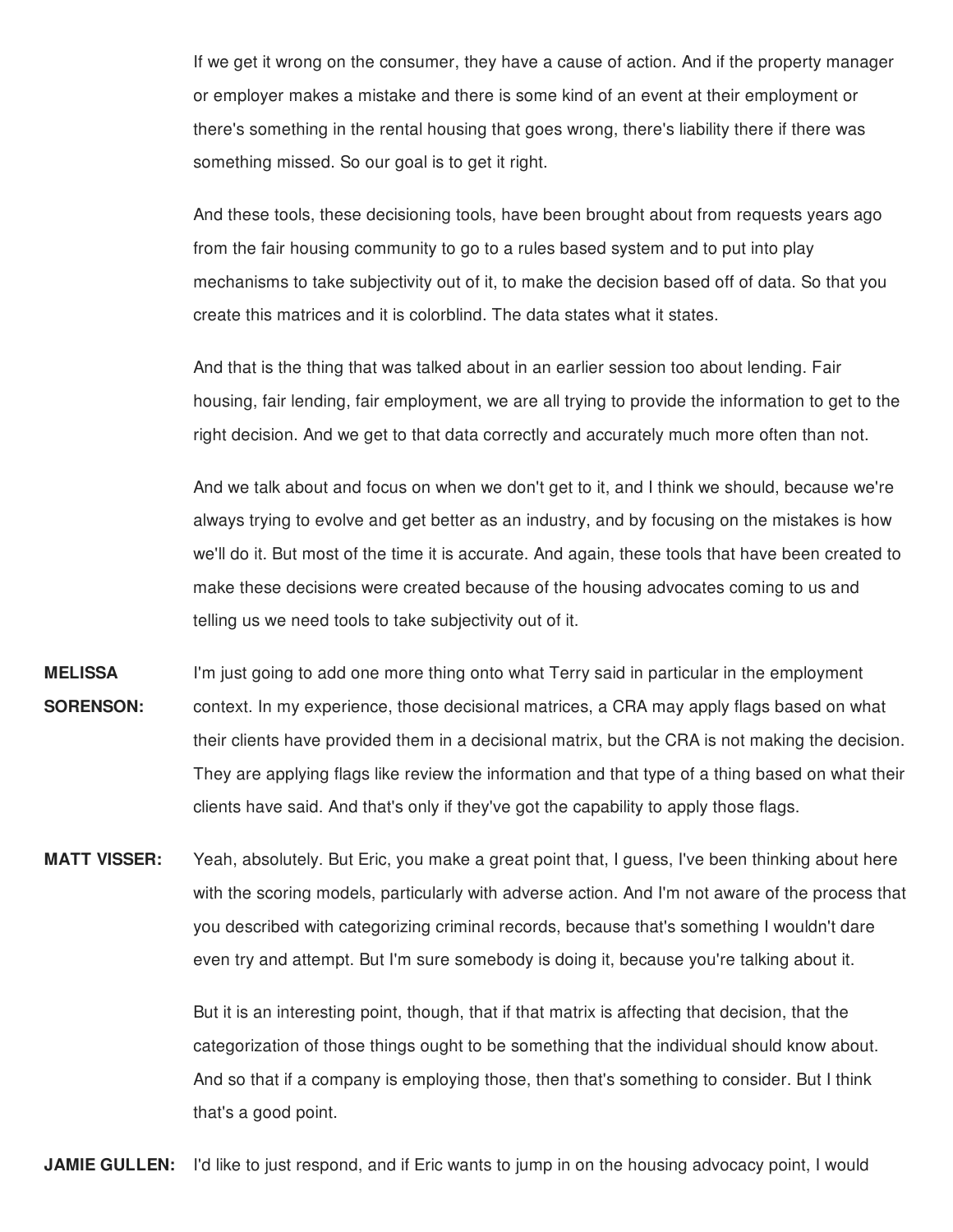defer to him on that. But I want to respond to this idea that a matrix based on strict criteria or rules is in some way colorblind. I think what we know about mass incarceration in this country ensures that any way in which you're using blanket rules to disqualify people based on their criminal records is anything but colorblind and will have a huge disproportionate impact on people of color in this country.

 So I think that in the employment space, I'll speak to that. We've moved very far away from any kind of blanket line drawing, anybody with a felony you're out, because we know what the impact of that is and pushing people deeper into poverty and over and disproportionately punishing communities of color.

 And the EOC's as guidance is very clear that people are supposed to be considered on an individualized basis with consideration given to who they are as a person, to their rehabilitation, to their job history in addition to the record itself. So at least in the employment context, and I'll let Eric speak to the housing context, all of the trends in state, local, and federal law have been away from these sort of blanket rules that disqualify people because of the very harm that they do.

 **ERIC DUNN:** Absolutely. I mean, the HUD guidance that came out in 2016, one of the things it basically requires or what I think it said is that a less discriminatory alternative for doing criminal background screening will always be doing an individualized review of someone's background, including factors other than their criminal record before you make a decision. So anytime that you fully automate a decision and just the computer says no, you're denied, you can't comply with that.

> And the fair housing community wants this argument is one that's been kind of an annoyance for some period of time, because what a lot of the criminal screening companies will tell housing providers is, hey, you need to treat everybody exactly the same. And if you don't do that, you're going to get sued for discrimination. So just if you use our computer screening product and you just follow the decisions that the computer provides, then nobody can ever accuse you of discriminating, because you don't even know why you turn them down. The computer said no, so you don't get in, and we do that for everybody.

 I've had housing providers deny reasonable accommodation requests, which by definition you're treating somebody differently because of this mantra that they hear from background check companies that you need to treat everyone exactly the same. You can't consider any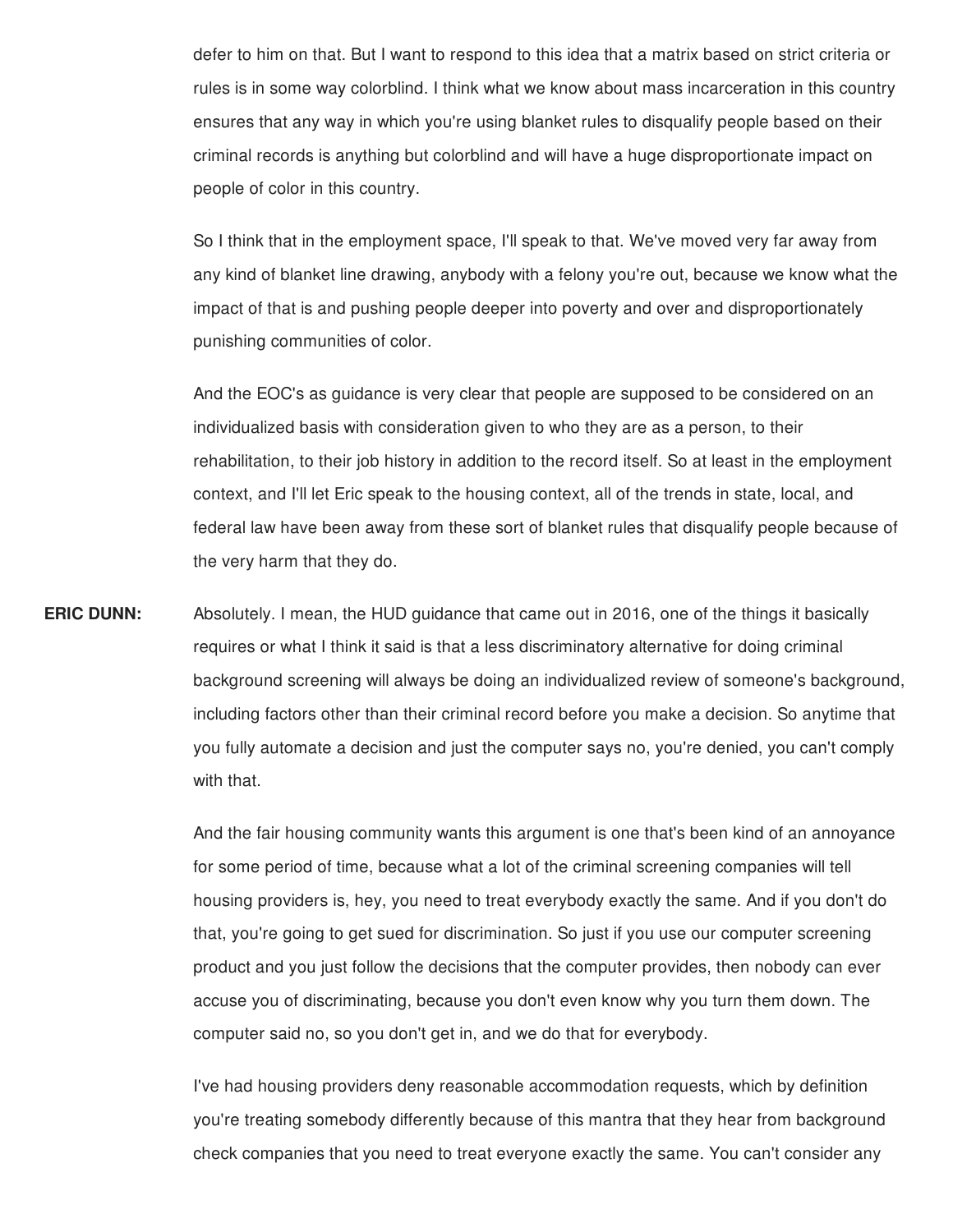individual circumstances. Well, HUD rejected that a few years ago, and I'm glad to see some of the courts doing that recently as well.

 So we are out of time. I know we've just begun to peal the many layered onion of accuracy in terms of the different components of accuracy, accuracy in interplay with predictiveness and accuracy and interplay with fair housing and fair lending and other various considerations. So I want to thank our esteemed panelists for sharing their time with us today and thank you as well. Please stick around for the next panel. **TIFFANY GEORGE:**

[APPLAUSE]

We're going to take a quick break.

 Yeah, we're going to take a 15 minute break. **AMANDA**

## **KOULOUSIAS:**

## [MUSIC PLAYING]

 If everybody could go ahead and take their seats, we're going to get started with our final panel in just a second.

- And we haven't had our panel yet. Seriously. **SPEAKER 1:**
- Should we do some jumping jacks before we get started? **SPEAKER 2:**
- Thank you to everybody for coming back for our final panel of the day, which is on navigating the dispute process. My name is Amanda Koulousias, and I'm an attorney in the FTC's Division of Privacy and Identity Protection. And my colleague Beth Freeborn and I are going to be moderating this panel. Beth is from the FTC's Bureau of Economics. **AMANDA KOULOUSIAS:**

 Following up on our earlier discussions today about how furnishers, credit reporting agencies, and background screening companies handle accuracy, the plan for this panel is to turn to kind of a discussion of what happens once a consumer identifies a potential inaccuracy and initiates a dispute. We'll be covering consumer disputes in both the credit reporting and background screening context. And before we kind of start diving into some of the issues, I'd like to just give each panelist a minute or so to introduce themselves and their organization's work in this area. We'll start with LaDonna.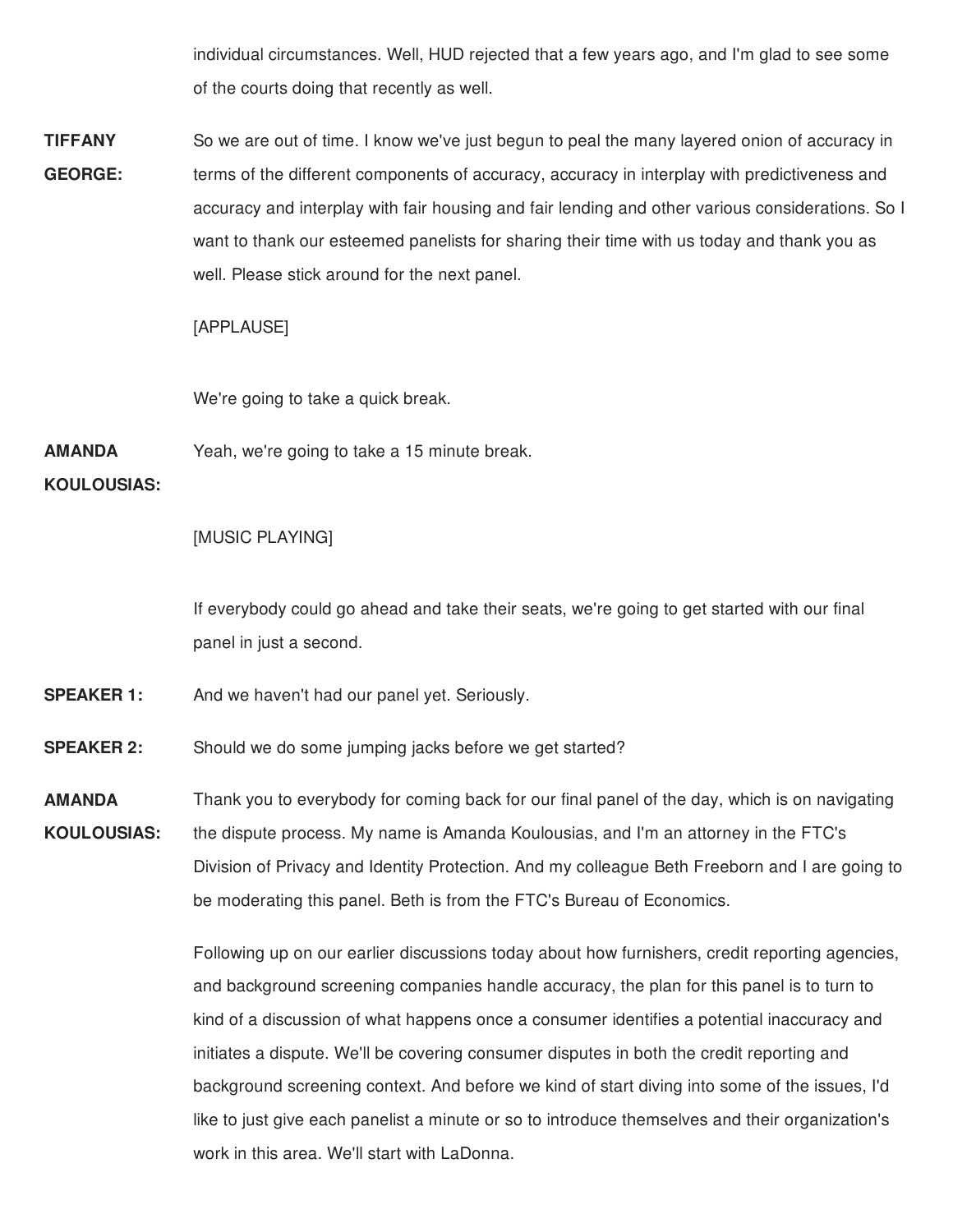- **LADONNA** Good afternoon. Thank you for hanging with us. My name is LaDonna Bohling and I'm from **BOHLING:** Receivable Solutions. We are a third party collection agency. I am their Chief Compliance Officer. But I'm also unique to this panel, because I'm also the Chair of the Education Committee for one of our member support groups, ACA International, and we're the folks who put out training content for all of our industry.
- **ERIC ELLMAN:** Good afternoon. Eric Ellman with the Consumer Data Industry Association, CDIA. We are a trade association representing the consumer reporting industry, which includes not just the nationwide consumer reporting agencies that were here earlier but also a number of background check companies, employment screening, residential screening companies. We're really happy to be here. Accuracy is our north star, and we're happy to talk about it.
- **STEPHANIE** Good afternoon. My name is Stephanie Froelich. I am CEO of True Hire. True Hire is a **FROELICH:** background check company. We do background checks across the entire United States. I have been in the background check industry for over 20 years now.
- **KRISTI KELLY:** Good afternoon. I'm Kristi Kelly. I'm a consumer protection lawyer with Kelly Gonzo based in northern Virginia. One of our main practice area is representing consumers in the Fair Credit Reporting Act on individual and class basis. And so I'm very pleased to be here. Thank you.
- **REBECCA** Hi, good afternoon. My name is Becky Kuehn. I'm with the law firm Hudson Cook. I work with **KUEHN:** furnishers and consumer reporting agencies on accuracy and dispute issues. And prior to joining Hudson Cook, I was here at the FTC for a bit and worked on the furnisher rule and the direct dispute rule.
- **CHI CHI WU:**  working on credit reporting issues since 2006. One of the first things I did at NCLC is I put out a report in 2009 called Automated Injustice describing all the problems that we saw with the credit reporting dispute process and the fact that it was highly automated and consumers had trouble fixing their errors. **CHI CHI WU:** Hi, my name's Chi Chi Wu. I work for the National Consumer Law Center, and I have been

 We've released a update to that in 2019 called Automated Injustice Redux, and it goes through some of the changes that were discussed earlier today by the CFPB but also finds that there's still a lot of problems with the credit reporting dispute process. And my colleague Ariel Nelson, who you heard from earlier, has copies of that report, if you would like it. She didn't mention she has her own report that she just released yesterday on the topic that she was talking about. Broken Records Redux on background screening issues.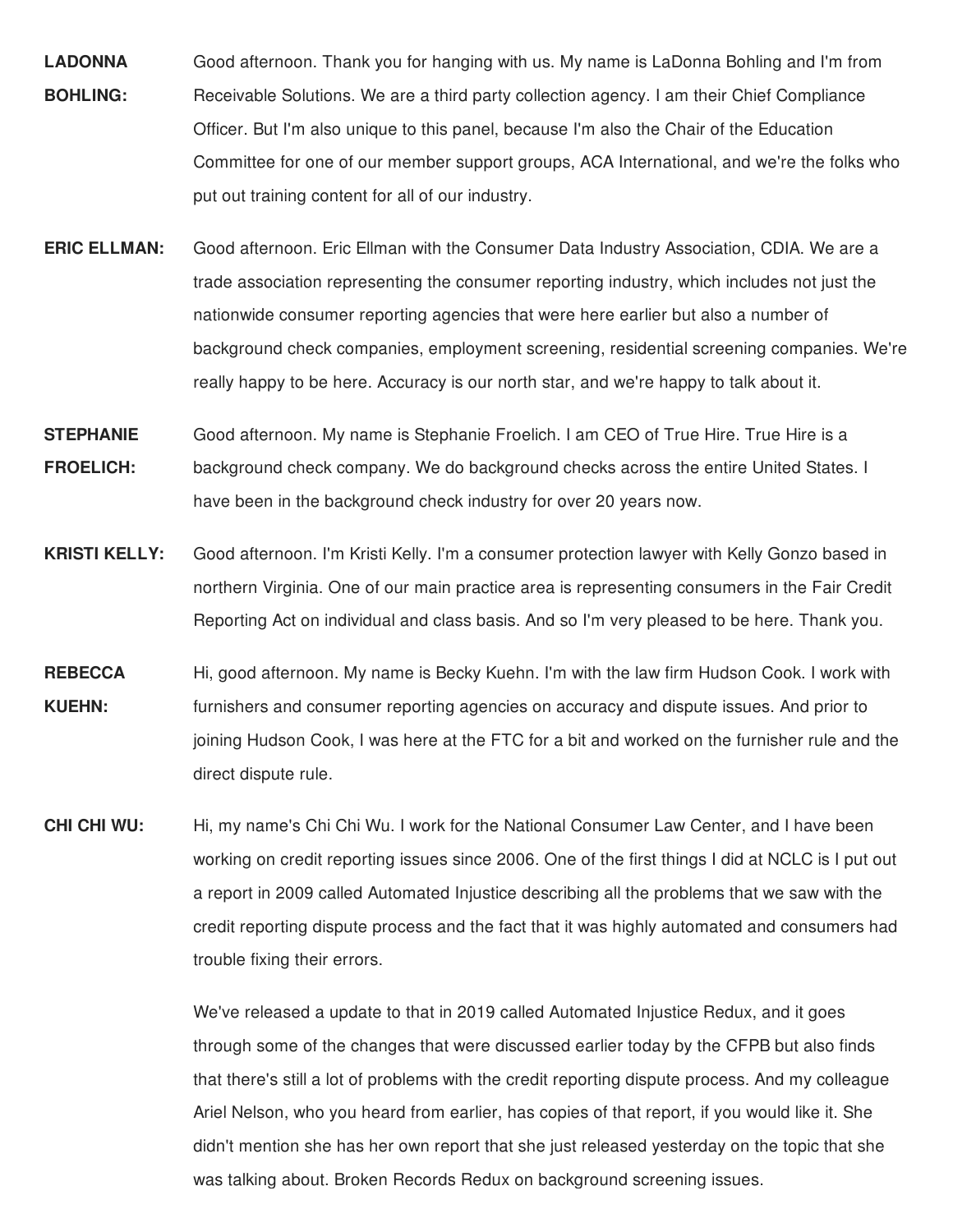Thank you. As you can see, we've got a variety of perspectives here, and so we hope that will lead to a constructive dialogue about how consumers, furnishers, and CRAs navigate the dispute process. Just to help kind of ground our discussion, we do have a background slide up that just tries to give a kind of simplified look at the process when a consumer disputes something with a CRA. Of course, consumers can also dispute things directly with the furnisher. So the fact that this is focused on CRA is just for simplicity's sake that we have one slide. And with that, I think we'll start to jump into the discussion. **AMANDA KOULOUSIAS:**

g g g

- **BETH FREEBORN:**Great. So as you can see, the first step in the dispute process begins with the consumer. So the consumer has to identify a potential inaccuracy on their report. So first we'd like to talk about whether or not there might be potential barriers or challenges to consumers in identifying a potential inaccuracy. So we thought Chi Chi, maybe you could start with that.
- **CHI CHI WU:** get a copy of the consumer report. As we all know, you can get one free copy per year. But one of the things that we found is consumers even have sometimes trouble with that because they'll go to get their free report and they'll somehow end up signed up for a \$20 a month credit monitoring product, which is a whole other panel and discussion. OK, great, thank you. Well, obviously to identify an inaccuracy, the consumer has to be able to

 But once they've used up the free report, either they have to pay for it or they have to have some sort of second right. And so in the first panel, Syed Ejaz talked about wanting a-- that we should have free online access to our credit reports at all times for free. I mean, after all, it's our information, right?

 The reality also is that in terms of accessing consumer reports and spotting errors that a lot of it happens when consumers get an adverse action notice. They're going to notice that information in a consumer report has been used to turn them down for something or they have to pay more for it. And that notice is important. Unfortunately, sometimes it is not complied with, especially in some of the fields that we talked about in the previous panel. And

 I just want to say at this point there was some discussion earlier of how, oh, some of these noticed requirements, the violation, they're just foot faults. No, they're not foot faults. These notices are important to consumers, because it gives them important information about their rights, about what's going on in their credit report. And so it's vital that they're actually provided.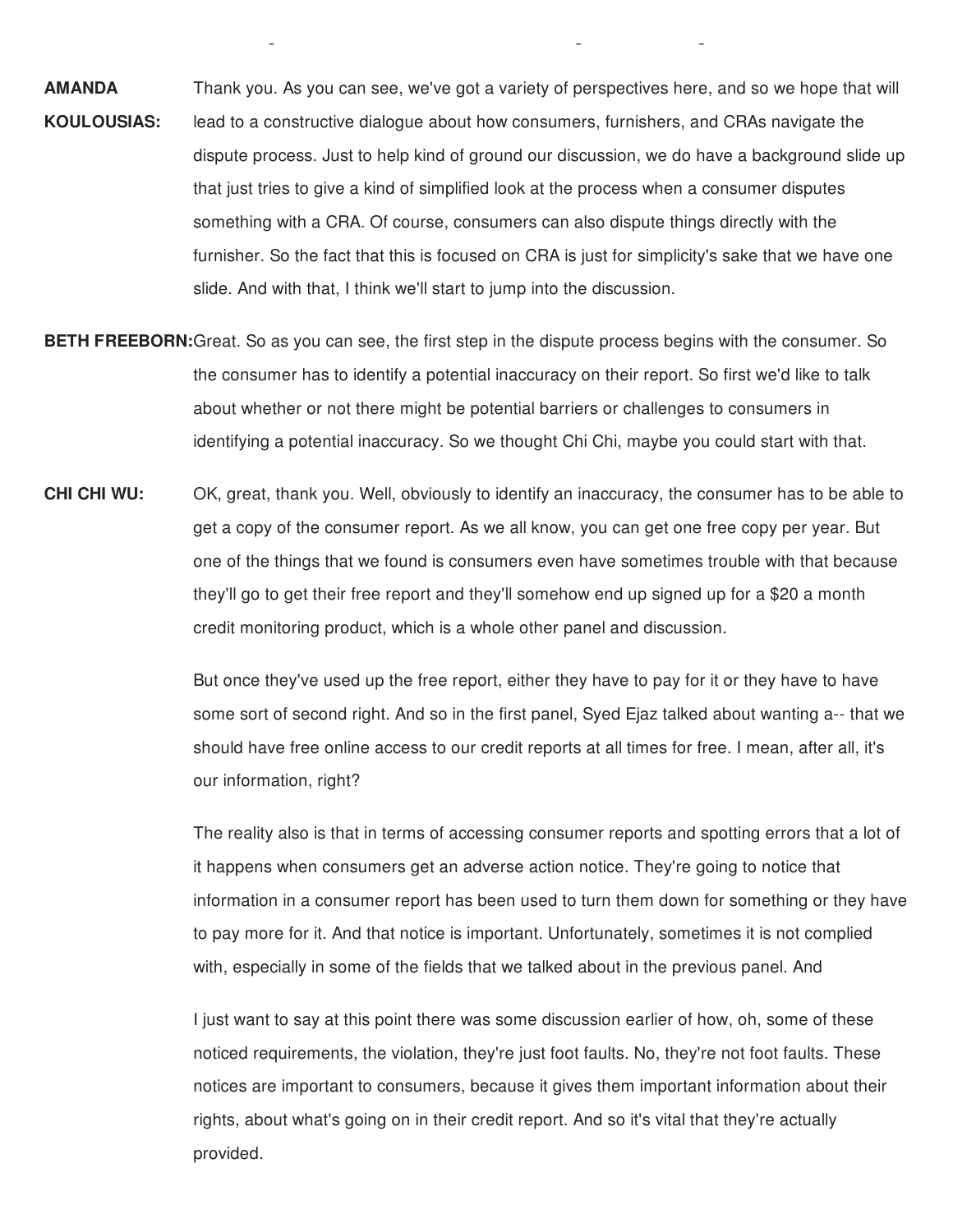**ERIC ELLMAN:** Can I jump in for a moment? I'm glad that Chi Chi started with maybe one step before identifying alleged or possible errors on credit reports, because really, the first step is getting copies of credit reports. And the good news for all of us, the good news for consumers, is that consumers have never been more empowered before ever to obtain copies of credit reports. And the places that consumers can go to get copies of credit reports and credit scores has never been more widely available.

> In fact, last year, 23 million free reports were given out through annualcreditreport.com, and that's just through annualcreditreport.com. That doesn't include the myriad of other ways that consumers can get copies of credit reports and scores from lenders and users and furnishers and from other websites and from adverse action notices, which of course, are free for if you're on public assistance, free if you are denied employment or other adverse actions and things like that. So the good news is that consumers have never had more chances to get more stuff for free than at any point before in history.

- **AMANDA** I'd like to just follow up on that really quickly, because for credit reports, obviously, there's **KOULOUSIAS:** annualcreditreport.com. But Chi Chi, one of the things you mentioned is kind of specifically with background screening reports. I'm wondering if somebody could address whether there are issues in particular in terms of background screening reports for consumers to be able to identify potential inaccuracies or get a copy of that report.
- **REBECCA** Well, obviously in the employment context, we have the pre-adverse action process, which is **KUEHN:** unique to employment. Congress recognized that employment was important, wanted to make sure consumers had access to information that could affect their ability to get a job. And so if an employer gets a report that has potentially disqualifying information in it, they're required to provide a copy to the consumers.

 That's a very affirmative act of getting it to them. So that pre-adverse action process I think gives, at least in the employment background screening area, a unique access to consumer reports, perhaps even earlier than waiting for following up after an adverse action and requesting a report after an adverse action notice.

 **AMANDA** And would somebody mind addressing that in the tenant space, the tenant screening space? **KOULOUSIAS:**

**CHI CHI WU:**  I'm going to try to channel Eric.So Eric Dunn has left the building, unfortunately, and I might be able to address that. So I think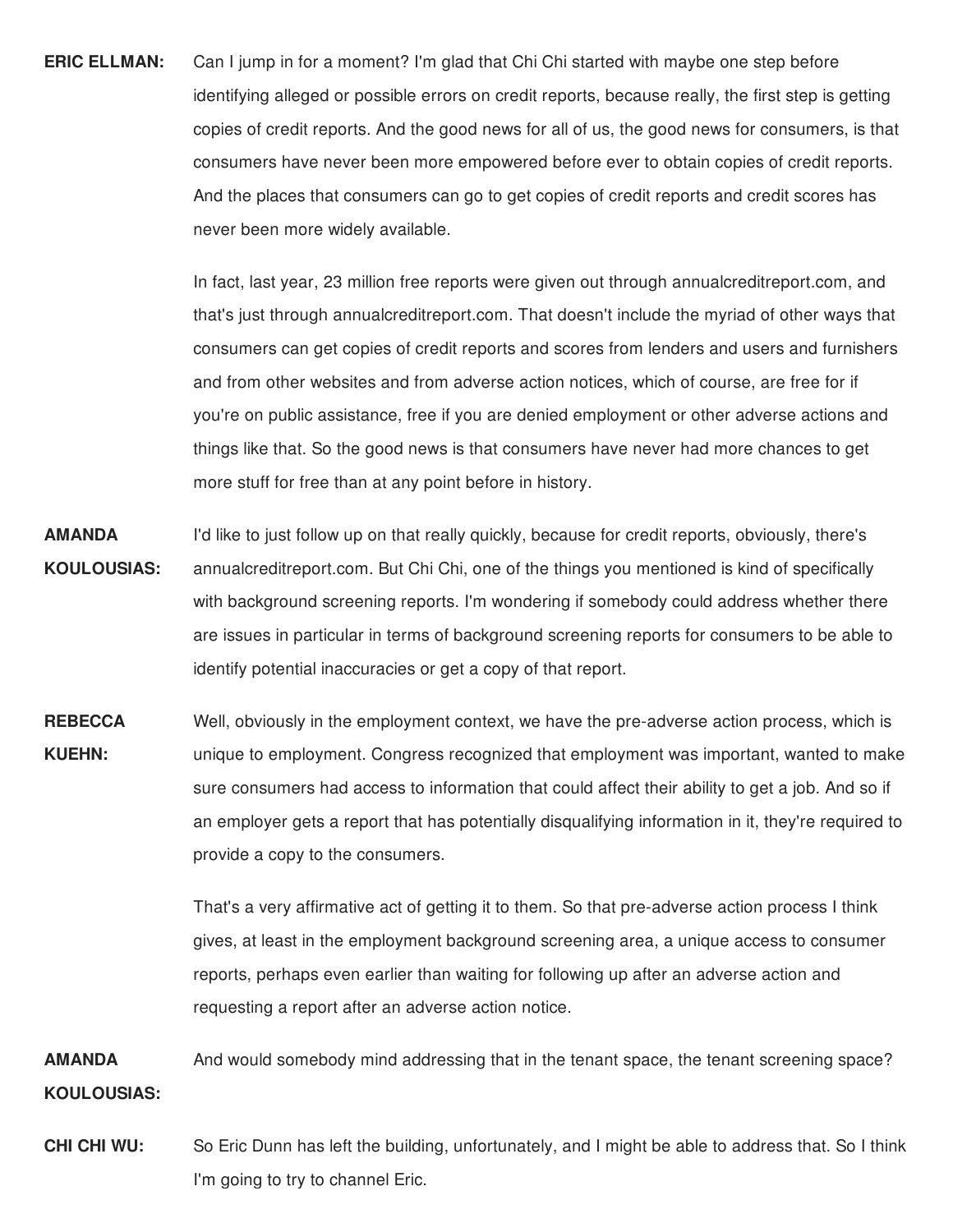**ERIC ELLMAN:** I'm right here.

[LAUGHTER]

 $\overline{z}$   $\overline{z}$   $\overline{z}$ 

**CHI CHI WU: Eric Dunn, not Eric Ellman.** 

I'll go next. **ERIC ELLMAN:** 

**CHI CHI WU:**  automation that was talked about in the earlier panel that makes it difficult to actually get a copy of the underlying information that led to the matrix or led to the recommendation slash decision. And Eric's actually litigated cases where tenant screeners were like, oh, well, we pull the records at the time we assemble something. So we have no file to give you, which is a And so there are barriers to consumers accessing their tenant screening reports. Some of the problem.

> Also, those scores, the tenant screening scores, and background check scores, to the extent there's automation and a score is produced, there's no right under the Fair Credit Reporting Act, either free or paid, to access those scores, which is a significant deficit in the statute. And I think basically, I've been saying this over and over again. If there's a piece of information about a consumer, we should be entitled to it. We should be able to get it and access it for free.

 I just want to jump in a little bit on tenant screening, because I think this is an area where I think the industry has made some strides in the absence of any sort of regulatory or legislative import. There are a number of tenant screening companies that work with their clients to provide earlier access to potentially disqualifying reports, recognizing the challenges, which we heard throughout the day, with public records and matching and that being such a difficult thing even doing the very best job you can. Because of the absence of identifiers, you may get **REBECCA KUEHN:** it wrong.

> So tenant screeners have really been incentivized by their user community, the landlords, who want to be able to get these people approved and get them into apartments to provide earlier access to reports. So it's not anything that's required by law, but it is, I think, a development I'm seeing among the tenant screening community to provide earlier access to consumers.

**KRISTI KELLY:** One issue I would like to raise on behalf of consumers is kind of a counterpoint to what Eric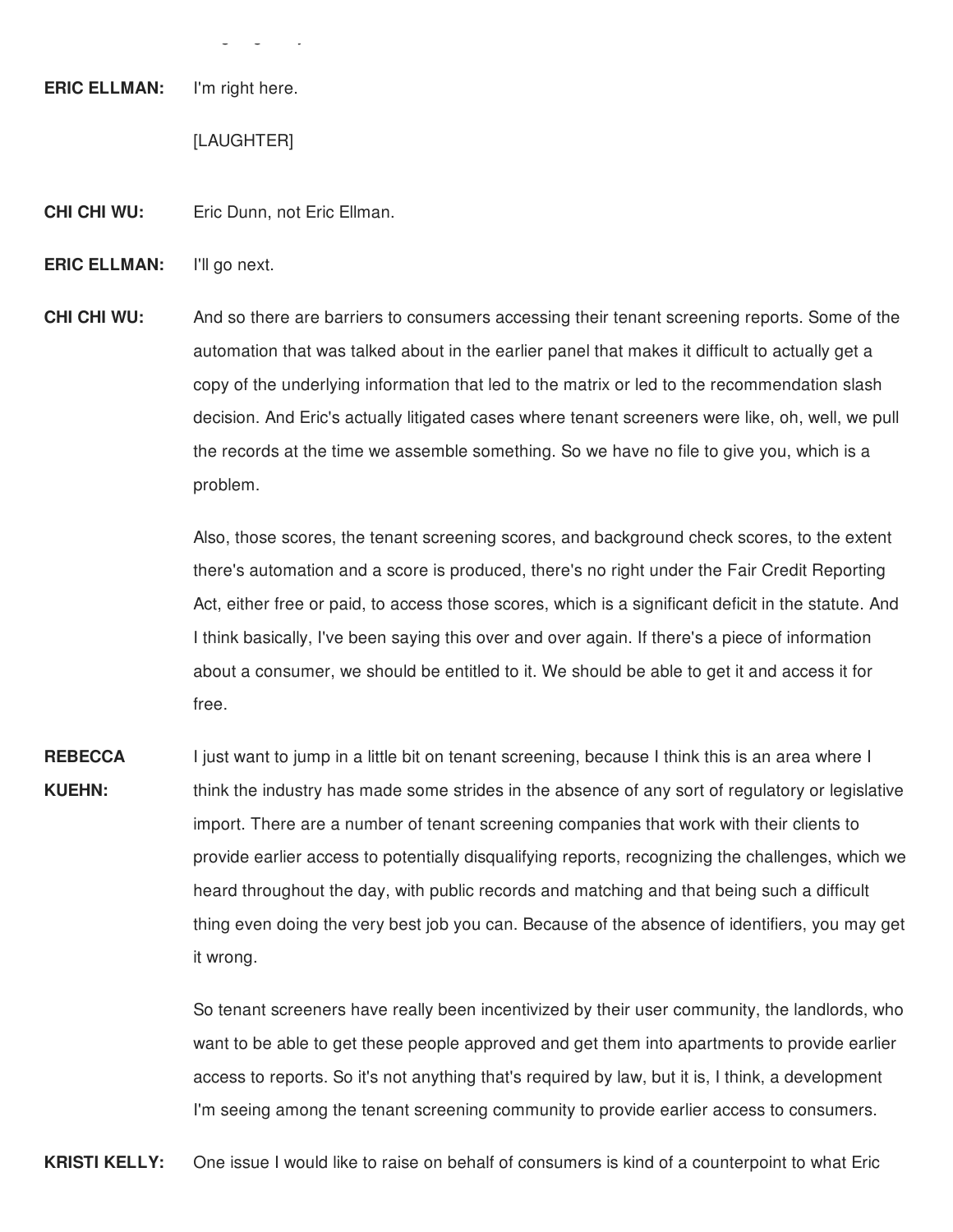said is with the proliferation of access to consumer reports, there's also a proliferation of different types of consumer reporting entities or agencies that don't consider themselves consumer reporting entities that have information on consumers. And so it's not uncommon a consumer will come in with a tenant screening or background check report or even a tri-merge report when they've applied for a mortgage that has taken data from so many different sources.

 And so it can be difficult for the consumer to correct that information to identify what source that data came from and how to prevent that happening in the future. Because when people come to a consumer lawyer like myself, they want to solve the problem. They don't want the inaccuracy to continue. And so sometimes if you correct it with True Hire, certainly True Hire will correct it right away, I'm sure.

 But that doesn't mean that if they go to another background screening company that they may get their information from the same place, and that problem persists, and that consumer's plagued by that issue. And so for me one of the big issues that I see is there are so many other entities that gather information and sell information to consumers. And having a consumer have access to all of that information and being able to correct that can be very problematic.

 Can I follow up with that? This is one of the challenges of why it's hard being a consumer reporting agency, because we are being criticized when consumers get too much information and we are criticized when consumers don't get enough information. We are criticized when the process is too automated. We are criticized when the process is not automated enough. **ERIC ELLMAN:**

> And the fact that the FCRA is a fee shifting statute that incentivizes private enforcement I think puts consumer reporting agencies in a very difficult position. We do a very difficult job very, very well. But you can see from this panel just now, just a few minutes into it, as we've seen from some of the prior panels, some of the challenges that we have to work with to make a fair and reliable system even more fair and even more reliable.

 And if I could make just one comment. What Kristi was saying, we do try, when we do have a dispute and there is an actual correction that needs to be taken, say, at a courthouse or something of that nature, we do make sure to follow through with that court and make sure that that information is corrected on their side as well so that that will lessen the possibility of that coming up in the future on that particular consumer's report in the future.**STEPHANIE FROELICH:**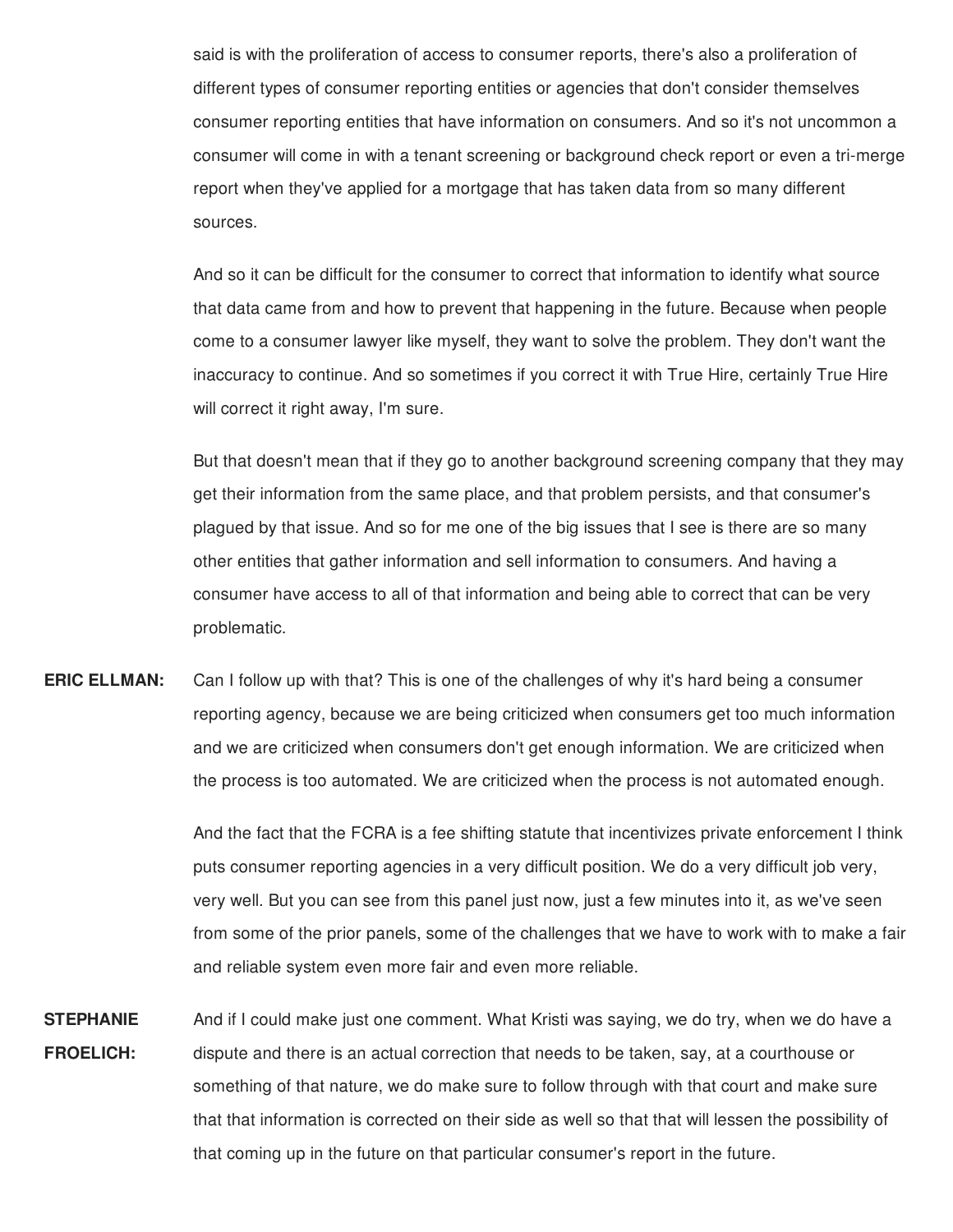And allow me to comment. Not only do the CRAs get a bad rep, but the data furnishers themselves, because there are so many working pieces to this process goes to the creditor the person gathering the information that goes perhaps to the collection agency or to their internal department trying to collect. Then it goes to the data furnisher to the CRAs, and is that **LADONNA BOHLING:** information correct?

> And e-OSCAR's involved, and there's so many working parts to where you have to stay on top of everything. The regulatory environment, the technology environment. And since Chi Chi's original report came out in 2001, there's been leaps and bounds. Great things have happened. But then she's got a 2019 report saying that some of these issues are still there. But I tend to be a very positive person, and I think as an industry, we're all working on getting these things corrected.

- **BETH FREEBORN:**So I think I want to bring it back to, well, providing a little bit more clarity about what the steps the CRAs do take when a dispute comes in, how that investigation process works, specifically how it might be different for credit reporting agencies versus background screeners. And how long does this process take for the consumers?
- Was that for me? Well, first of all, as I mentioned before, not only is accuracy our north star, but the touchstone for the dispute resolution process is the FCRA, of course. And everything flows-- everything that's done by consumer reporting agencies flows out of that act. **ERIC ELLMAN:**

 So a dispute comes in. If it comes to a consumer reporting agency, it's processed. It is sent to the data furnisher for review. The data furnisher is in charge of re-investigating, reporting their results back to the consumer reporting agency who turns around and reports the results back to the consumer.

 One of the things that we've seen, and I'm sure we'll get into this soon, it's already been touched on, is the significant problem that credit repair has in gunking up, that's an official technical term, the dispute resolution process. And about a half, approximately, of all disputes are the result of credit repair.

 And it really drains the resources of the consumer reporting agencies to have to deal with the real from the imagined. And it makes it difficult for consumer reporting and for data furnishers and data users to resolve the process when, in fact, credit repair clinics are trying to pound consumer reporting agencies into submission.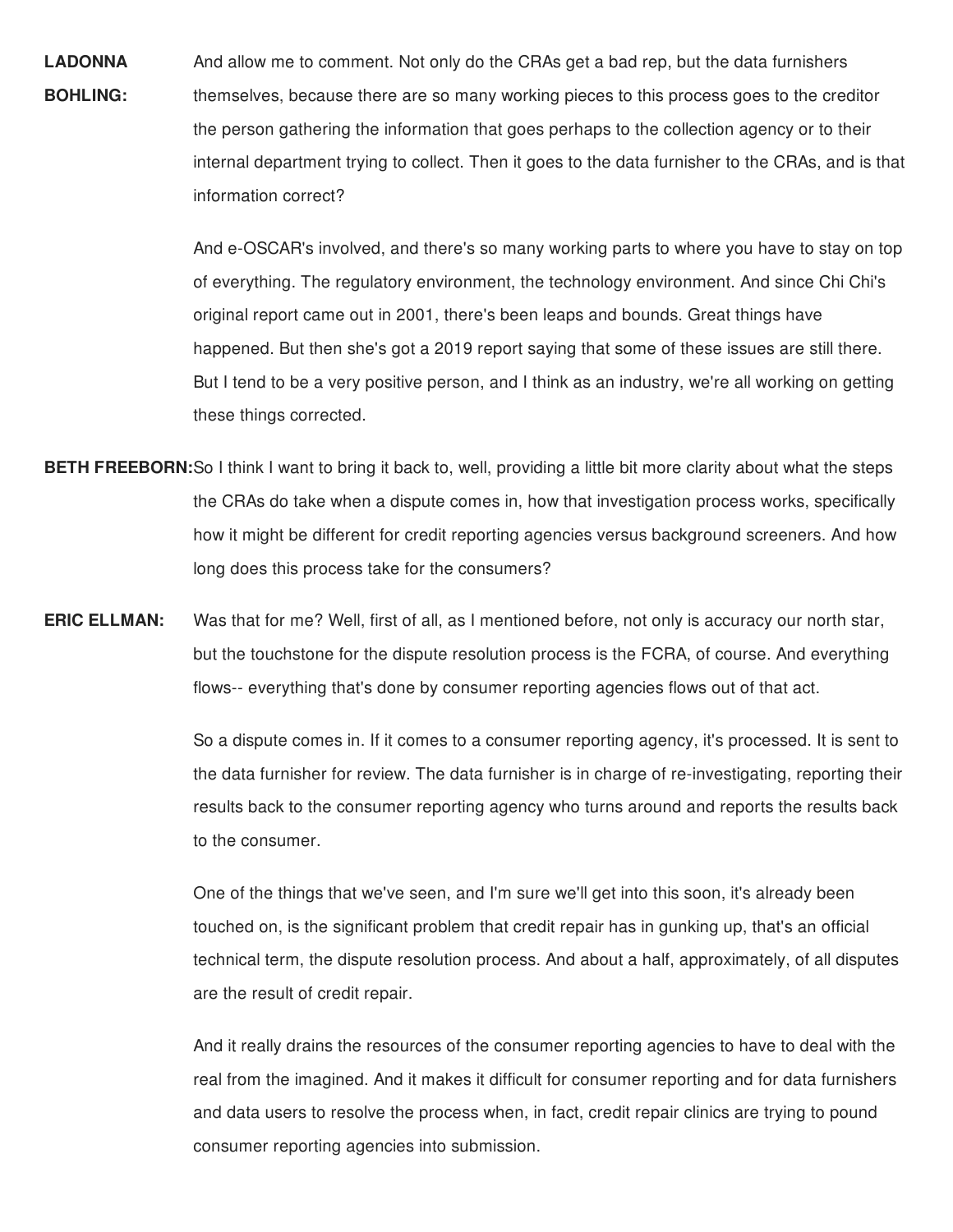**AMANDA** So I actually have a kind of a follow up to that. So as you were kind of walking through the **KOULOUSIAS:** steps you talked about, the CRA gets the consumer's dispute, they process that, they send the information along to the furnisher.

> So I'd like to understand a little bit more about what steps the CRA is taking in terms of processing the dispute, whether it's reviewing the information the consumer has provided, and I think kind of flowing from that, one of the things you raise is you suggested that half of the disputes are kind of from credit repair. What is the CRA-- how is the CIA identifying those? What kind of evaluation is going into that?

- **ERIC ELLMAN:** Let me try. There's, I think, a couple of questions in there. Let me try to respond to them. And if I forget, I'm sure you'll remind me.
- **AMANDA** I will.

#### **KOULOUSIAS:**

**ERIC ELLMAN:** So one of the things that consumer reporting agencies do, credit bureaus do is, of course, if there are internal reviews that they need to undertake, then obviously they do that. One of the things I didn't mention is that when a consumer sends backup information, like letters or receipts or bills or something, all of that is imaged and turned around and sent to the data furnisher. And going back a couple of panels ago, if I recall correctly, furnishers must and are required to open those attachments before proceeding down the line. I think there was a previous panel that said that that did not happen. But as I understand it, it does.

#### **LADONNA** It does.

**BOHLING:**

**ERIC ELLMAN:** Right. There you go. And in terms of how do we identify credit repair, well, it's a challenge. Certainly form letters that maybe all come from the same zip code, that maybe have the same misspellings in them. Or now we've seen that recent changes in the identity theft report from the Federal Trade Commission, I think, incentivize and enhance the ability of consumers to essentially make false claims and try to have accurate but adverse information removed. So I think those are, perhaps, get to some of the questions that you asked.

 **REBECCA** And I just want to chime in. You identified sort of two rounds of disputes, talking about **KUEHN:** background screening and credit repair, credit reporting agencies. But there also are direct disputes to furnishers that came out as an advent of the direct dispute rule. And I think that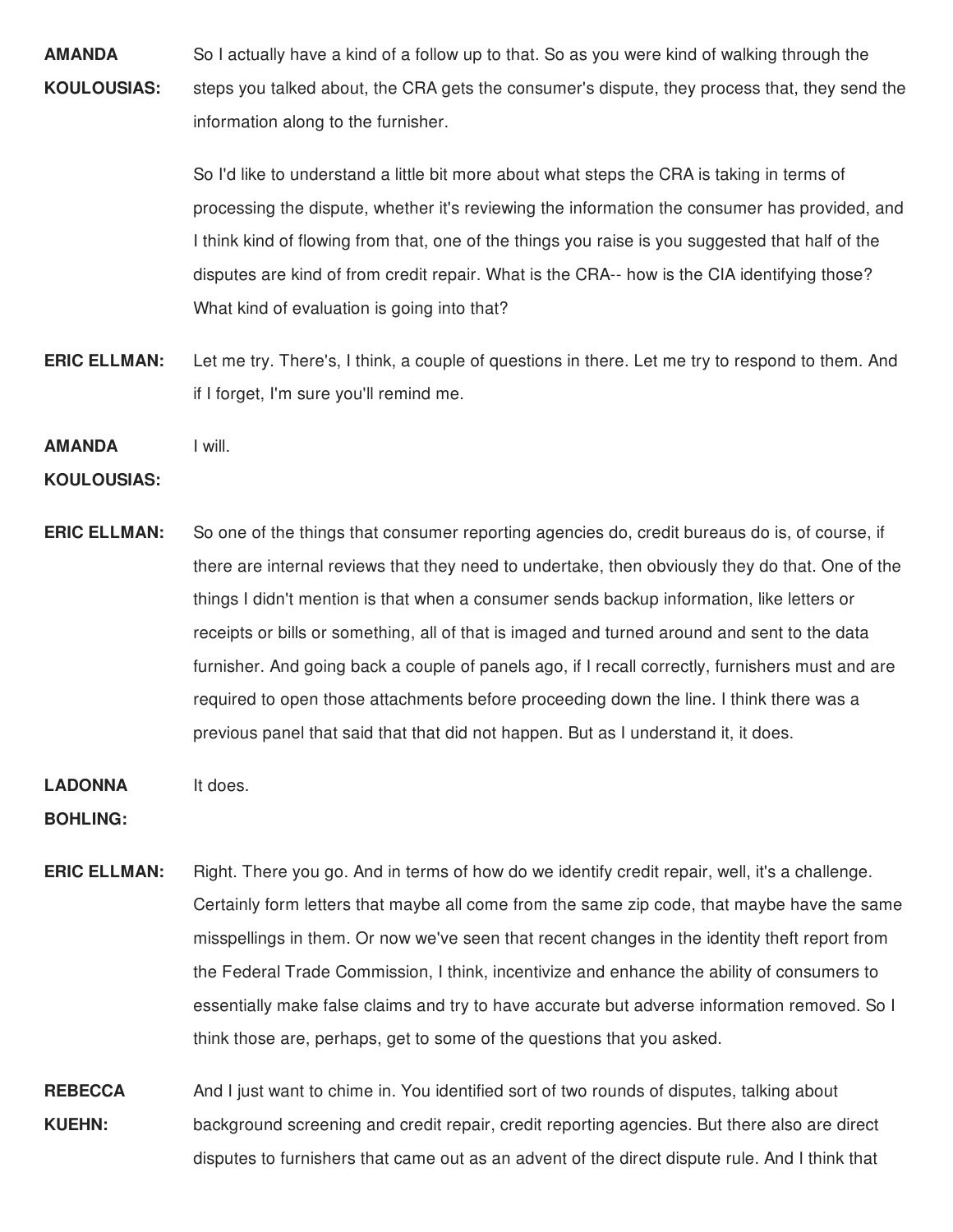that's important, because one of the things I hear are concerns about the automated system and the about the ability of consumers' information to be accurately transmitted through the system. Now, there have been a lot of changes and modifications, as Eric as mentioned, to try to improve that, to include copies of documents.

 But there also has been this right of a direct dispute, which allows consumers to go right to the source, to the furnisher who provided the information, the creditor with whom they have the relationship. And I think that has made, at least in my experience in working with different companies, a big change.

 Number one, they've all had to adopt policies and procedures to be able to handle these disputes in addition to their accuracy responsibilities, but also they have a much faster immediate insight into what the issue is and their ability to correct it. And so you don't have the delays of things coming into the system and even though they get it done within those 30 days, there's still some consumers who are looking to get things done more quickly, and the direct dispute process allows for that to happen.

 And let me add to that as a data furnisher, our industry has opened up so many multi- channels for consumers to communicate with us. If they see their credit report, our name is there. Our toll free number is there. They can reach out to us via phone. They can send us something in the mail. **LADONNA BOHLING:**

> Our industry has spent significant time and effort in updating our website. So a consumer can go to a website rather than talk to a person and initiate a dispute, get a dispute started. Or they can call and ask to speak to someone about the dispute.

 ACA International and RMA International, those are both support groups for our industry. They have reference pages on their websites for consumers to educate consumers on what do you do if you dispute something. How do I get a dispute resolved? How do I get a balance checked? Those types of things. And we're all making an effort, working together, to try to get these things resolved to make it more consumer friendly for the consumers to actually get their disputes resolved.

 **CHI CHI WU:** So I'd like to speak, though, to some of the-- were we going to get there?

 It's OK. Go ahead.**AMANDA**

**KOULOUSIAS:**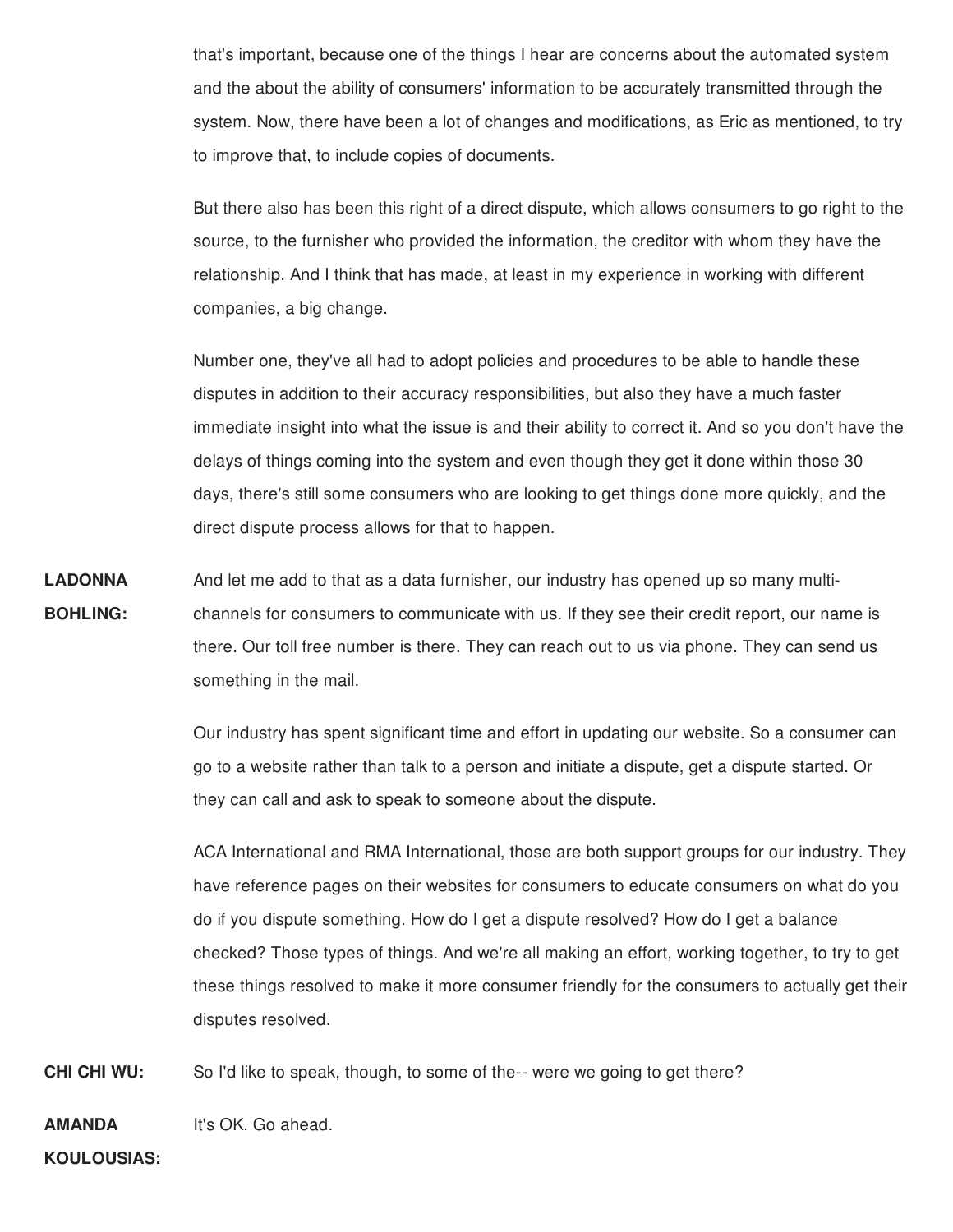**CHI CHI WU:**  hear that there are more channels to get a dispute in front of a furnisher, but there's a lot of variability in terms of how furnishers handle disputes. **CHI CHI WU:** OK, so I want to speak to some of the downsides of the dispute process. Certainly it's good to

> And I have no doubt that, LaDonna, your organization may conduct a reasonable investigation. But what we've seen from CFPB enforcement actions and private litigation, there are a lot of furnishers that don't properly process disputes. And despite the CFPB guidance to furnishers that they need to consider all the information, including opening those images through e-OSCAR, they're not doing that. There's a lot of variability.

 And the check on that variability is supposed to be the consumer reporting agency, because they are supposed to have an independent obligation to review that dispute as well. And the thing that I, unfortunately, didn't hear in Eric's presentation is that the role of the CRA to be that check and to independently review the information to see if the consumer is actually the one correct because the documentation-- for example, things like a court judgment or a settlement that says the consumer doesn't owe the debt. And yet if the furnisher says, no, no, no, they owe it despite that judgment, it still stays on their report.

 And so just yesterday, the CFPB released their own report. I mean, I guess it's a week of new reports coming out. And the supervisory highlight report on page 19 says that the CRAs relied on the furnisher's response invalidating information from a dispute without independently considering the relevant information or documentation provided by the consumer when that information called into question the accuracy or validity of the information provided by the furnishers.

 In response to these findings, one or more CRAs updated procedures to more clearly describe that agents must review all relevant information that the consumer provided. However, in a follow up review at one or more CRAs, examiners found that these revised procedures were not fully implemented.

 Also, the multi-state attorney general settlement with the 31 attorneys general clearly said in the document that there was supposed to be this independent review, and yet it's not happening. And part of what we documented in this report, Automated Injustice Redux, is the fact it's not happening. And clear, straight out errors that should be easily spotted, like in the furnisher's own record is a copy of a settlement where they said the consumer didn't owe the debt, and it's still being reported.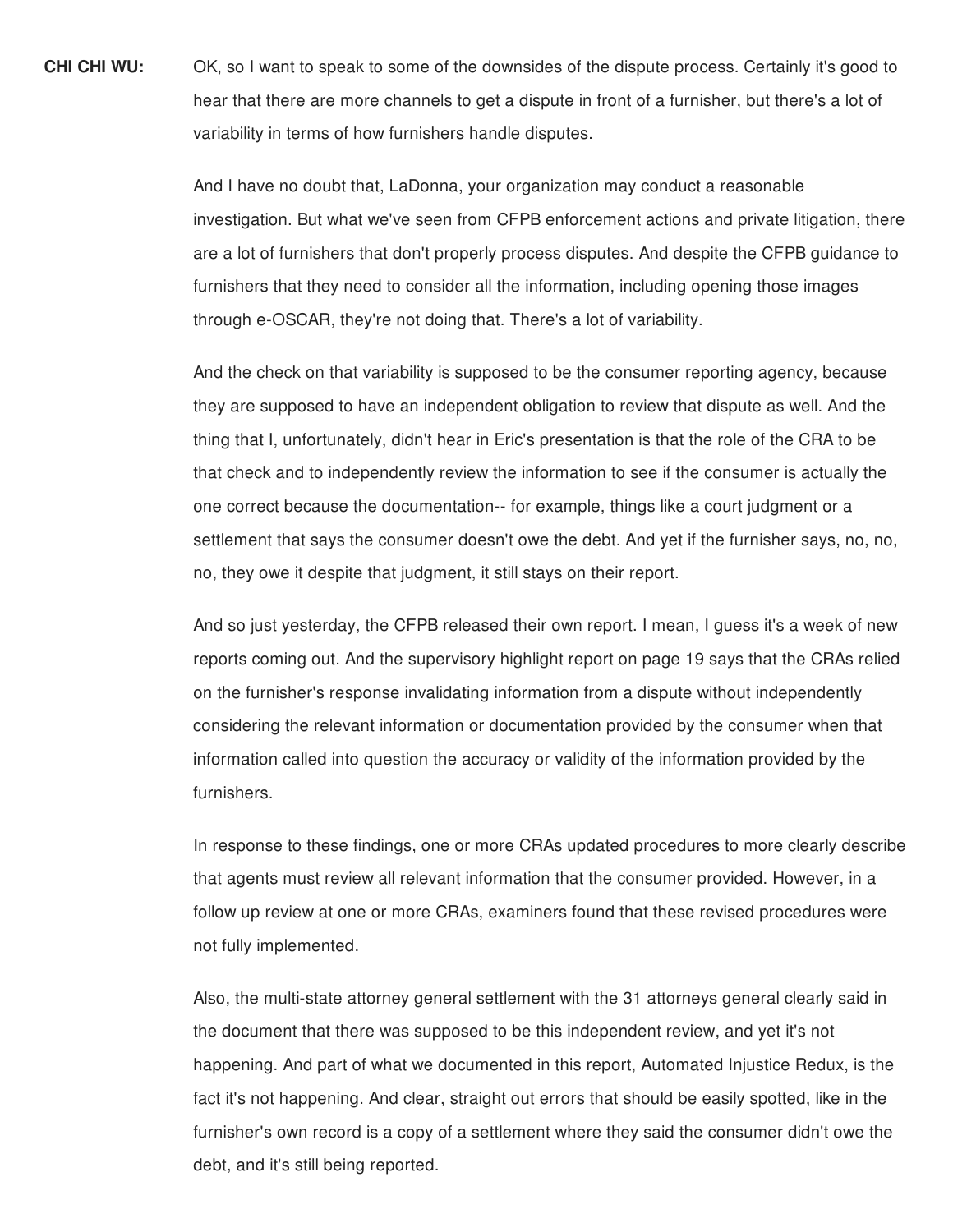- **LADONNA** Chi Chi, just may I make this point? We only get 5% of disputes that come to us have **BOHLING:** supporting documentation from the consumer. So we gladly open those to help us to resolve the dispute more quickly. But we're not getting a whole lot of documents from the consumer.
- **REBECCA** And I did one want to sort of circle back to something was said on the earlier panel with the **KUEHN:** consumer reporting agencies. They've all been developing furnisher oversight procedures. And part of those furnisher oversight procedures are looking at exactly the type of things that you talk about, Chi Chi. Are they looking at the documents?

 Are they just verifying everything? That's a sign they're not really doing a reasonable investigation. Are they deleting everything? That's another sign. And something else the CFPB has pointed out that that's not a reasonable investigation. If you get a dispute, I'll just delete it. I don't even have to look at it. So we all agree that that's not a reasonable investigation.

 So I think there have been a number of strides coming out of NCAP and others to try to figure out better ways to help oversee exactly what's going on with furnishers and how are they treating disputes short of instituting a giant audit process. And let's be honest, consumer reporting agencies had, and I'm probably going to get the count wrong, so I will apologize, and Eric will correct me, 15,000 furnishers or some kind of giant number.

**ERIC ELLMAN:** About. In that 10,000 to 15,000 neighborhood.

- **REBECCA** So there's a lot of different companies to look at. And you were right. I mean, so you've got **KUEHN:** responsible companies who are definitely doing what they are. There are companies that need encouragement for their compliance, to put it nicely. And so I think we're all trying to figure out who those companies are and bring them up to speed with the rest of the industry.
- **KRISTI KELLY:** In my experience representing consumers in deposing some of the individuals that actually investigate the disputes from consumers, I can say positively toward consumer reporting agencies that in my career, the past decade or so, direct disputes to the credit bureaus mixed file disputes are-- the process and procedure for resolving those is much better than it used to be. And so a lot of times when a consumer comes to me with a mixed file, that sometimes gets resolved in their dispute, and it's because the consumer reporting agencies actually investigate that.

 And I have found in my experience as well that if it's a furnisher error, the consumer reporting agencies, as Chi Chi indicated, just kind of pass it along to the furnisher and don't really own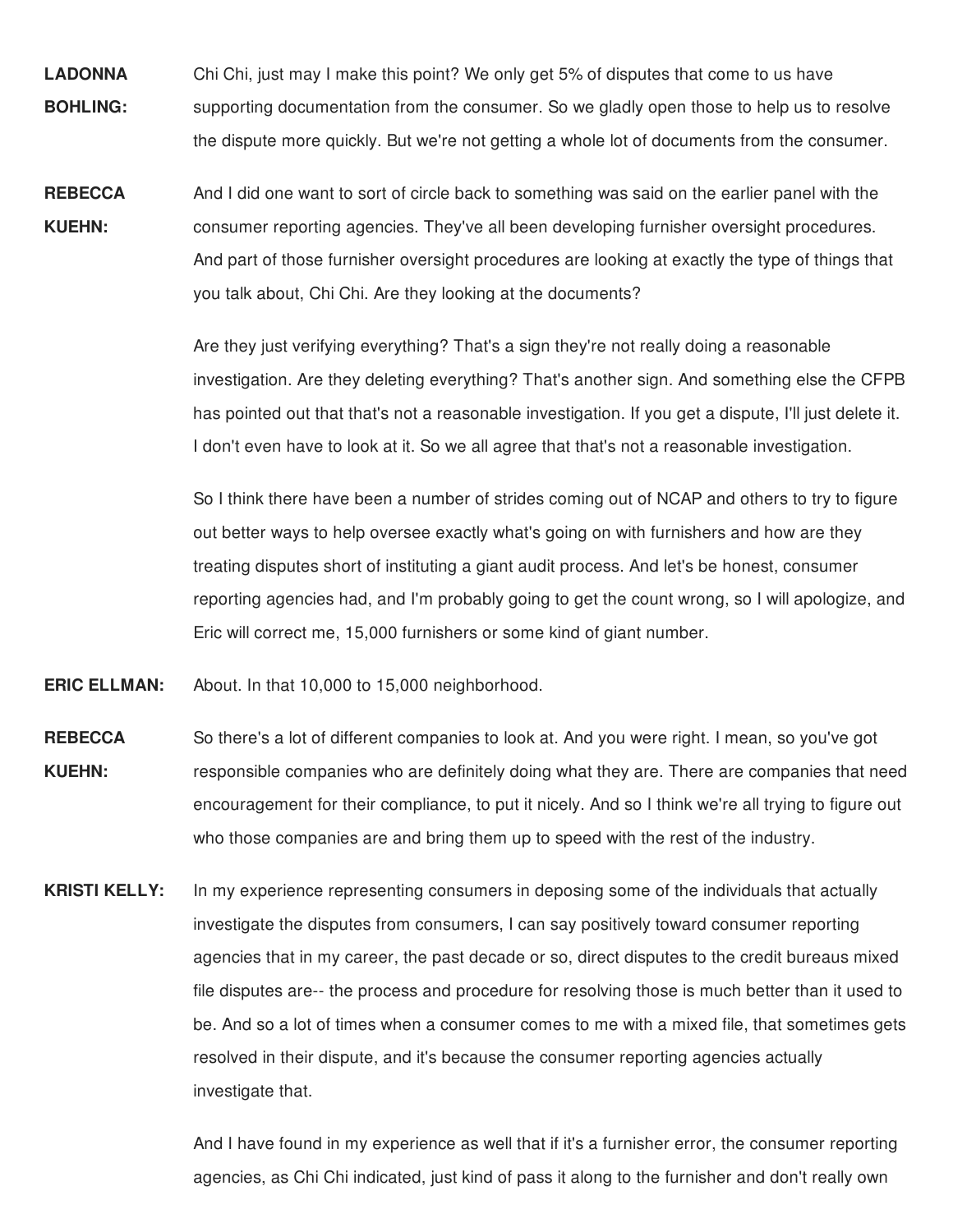their obligations as needing to investigate that as well, despite the fact that there may be a lot of documentation that in and of itself would show that the consumer's position is correct.

 And they just rely solely on what the furnisher states. And the larger furnishers that I've deposed, a lot of times they outsource the investigation of disputes. And when you depose them and you ask them what they actually do in their dispute, all they say is they verify the name, the address, the date of birth, the social security number. And you'll ask them, did you look at these images?

 And you can show them on the ACDV where it shows like whether they viewed the images or not. And they don't say I always look at the images. They say, I might have. I don't remember this specific dispute. And so the larger furnishers, in my experience, tend to have time constraints, and they have to complete a number of dispute investigations in a certain period of time. And those ACDV operators are rated on that.

 I just took depositions two weeks ago of a furnisher, and they're still timed. They are timed how long they process disputes, and they have to complete a certain amount in an hour. And if they don't, they are audited, and they have to have a certain percentage of completing that. Otherwise, there are repercussions for that.

 And so in my experience, the larger companies or the companies with more volume tend to make more errors. And it is because the nature of the process and the number of disputes. And I understand credit repair is a problem, and we don't like it either. And so I just think the larger companies, there's still a lot of room for improvement.

- Following up on that, LaDonna, I think it might be helpful if you could walk us through some of the steps that-- I know you can't speak for all furnishers, but what your company does in investigating disputes. I think you noted that only 5% or so come in with documentation. And so how that investigation differs when you get some sort of supporting documentation versus when you just get the dispute. **AMANDA KOULOUSIAS:**
- Yes, supporting documentation is good, because usually it's very specific to the nature of the dispute. The balance is incorrect. That's not me. This was paid through insurance or what have you. Those can help us expedite the investigation process. When there is no documentation, a lot of times we're just making a guess over what the actual dispute is, because if they're going through their credit report, if they're checking a box or filling in**LADONNA BOHLING:**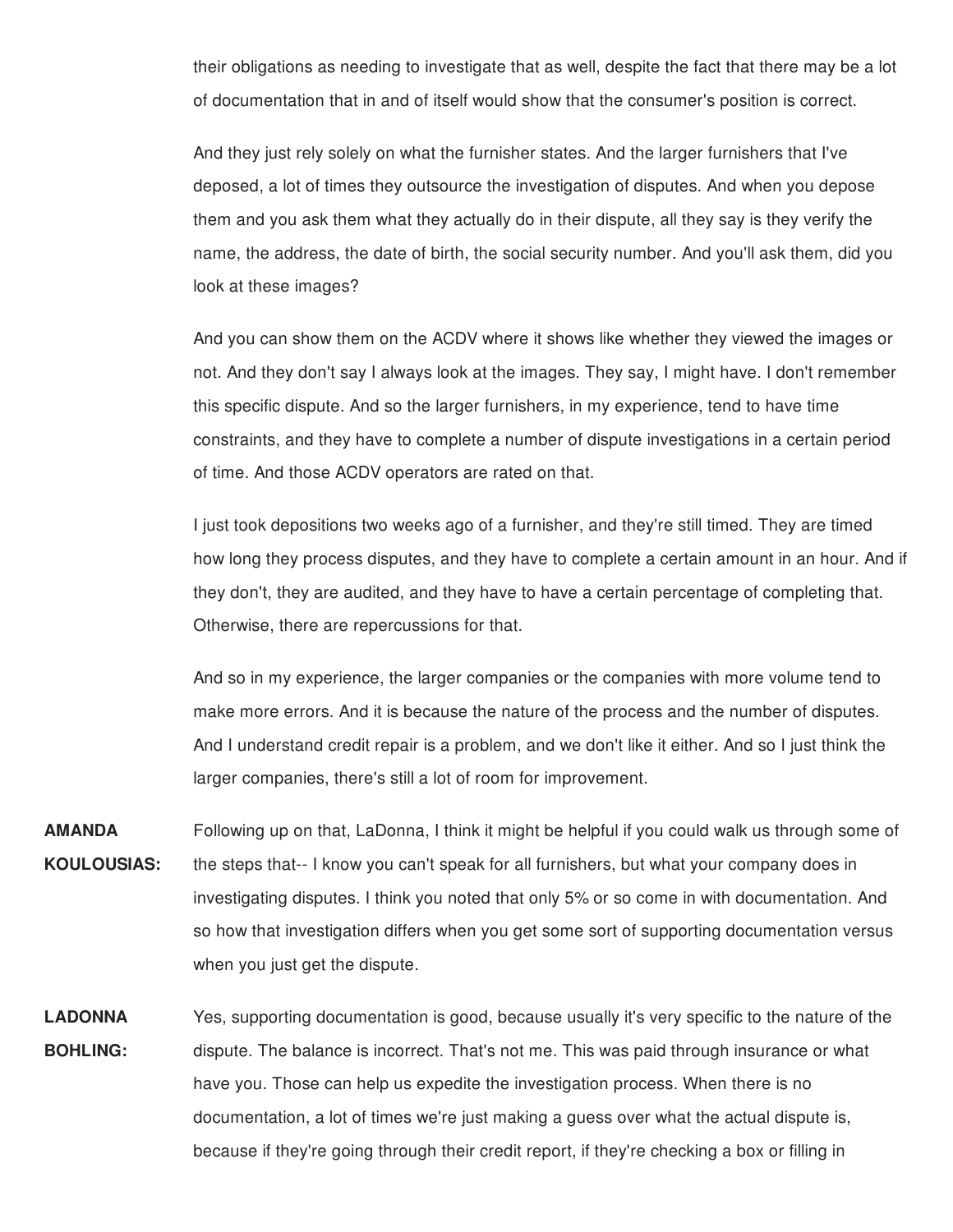something that says I don't owe this, it's not mine, well, what does it's not mine mean?

 We have to get down to investigate it and a lot of times when they come in, we'll have to put the account on hold, go back to the creditor. And then sometimes we do, we look at the information that's in our files, and we look at the information that's in the dispute, and they do match, and we're like, well, according to what you're saying is wrong, we're showing that this is correct.

 But we also do police ourself and look at our data analytics as well. I know you all have heard throughout the day we've talked about NCAP, NCAP, the National Consumer Assistance Plan that came out, and it was rolled out, I think, over a two year period. One of those things was you had to have PII, a social security number, and your date of birth when you're sending a file over to the CRAs or they will reject the file.

 Well, through some data analytics on our side, we were looking at patterns and trends with disputes, and we realized that we were getting lots of disputes with consumers saying it wasn't them. And then sure enough, it wasn't them, and the root cause of it was we didn't have social security numbers on these accounts. Most of our clients send us social security numbers or dates of birth, and that's what we would send over.

 But we didn't really have a rule that says if it's not there, don't send it. And the CRAs didn't have a rule that says if it's not there, don't take it. So we implemented a rule long before NCAP came out. But then I was looking, again, positive as an industry that since we're all reporting PII now that the information will get to the right person's file and we will see a decrease in consumers seeing identity theft or even disputes, for that matter, being on the wrong person's credit.

 Because we had a lawsuit almost one time where a unisex name, it was Terry, a very common last name, big city of Atlanta, and it went on the wrong person's credit. And this person just happened to be the wife of the editor in chief of a big publication. They were very gracious, and we worked through that without. But it opened our eyes. I stand here today still in the industry.

## [LAUGHTER]

 I wanted to follow up on that quickly. So LaDonna, obviously your company is not the original creditor for these accounts. And so Becky, I'm wondering if you can talk kind of from your**AMANDA KOULOUSIAS:**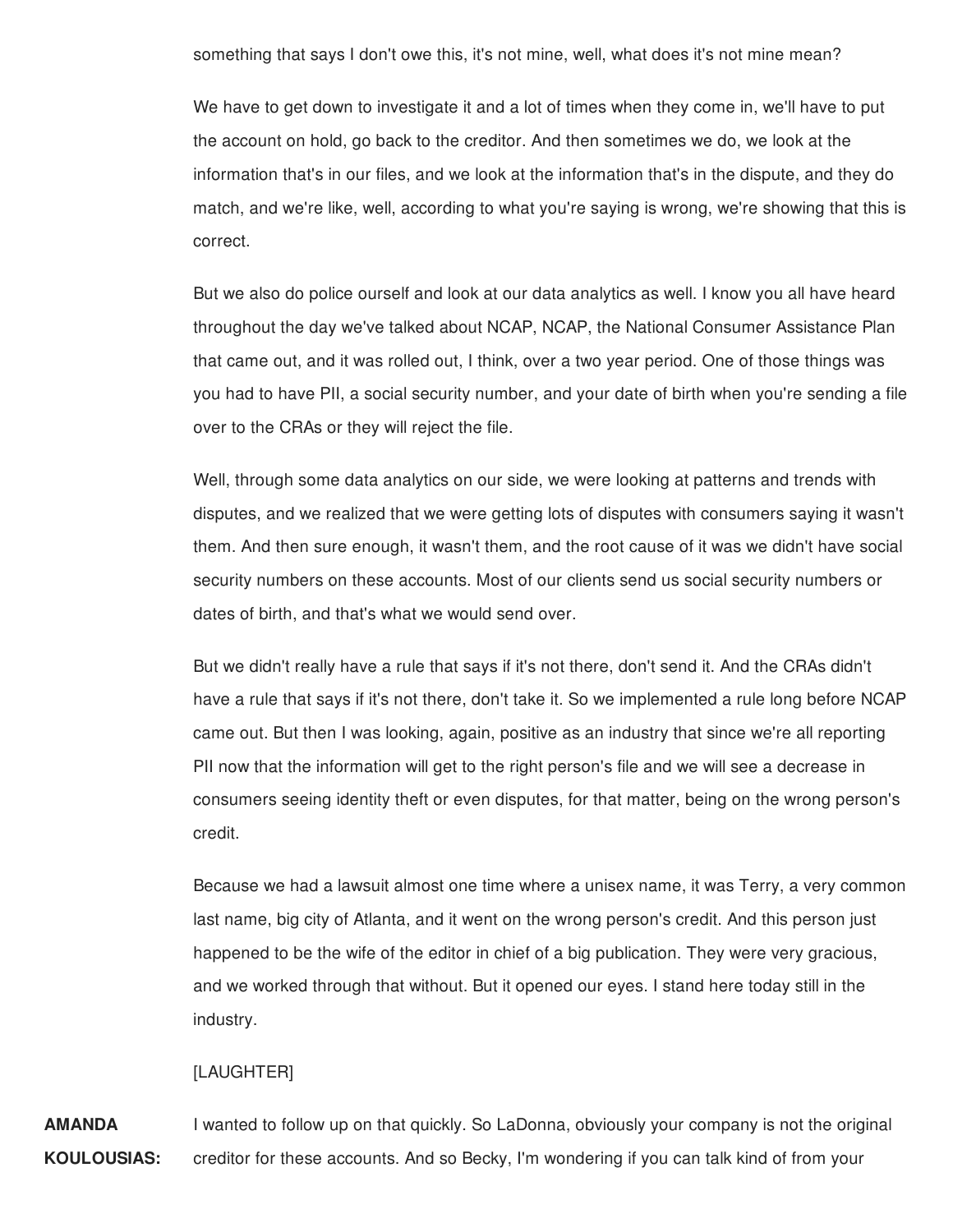experience in representing some of the original creditors, what steps they take to investigate disputes, and how, if at all, that differs from this process.

 Sure. And I would say this. Whether the dispute comes through e-OSCAR or whether the dispute comes directly to it, they're still going to look at the same underlying system of records. And so the concept is they want to try to figure out if there is an error, and if there is an error, get it corrected. **REBECCA KUEHN:**

> I hear what you're saying, Kristi, about some large furnishers having incentives to complete these things on time. Hasn't been my experience, but again, obviously there are a number of folks out there. But the idea is that they could get access to the right information.

> So one of the things that I've really seen furnishers spending a lot of effort and making sure is making sure that people who are handling the disputes have access to all the systems they need in order to conduct the investigation based on the nature of the investigation. So if you have a situation where a consumer's talking about a payment history, making sure that operator gets access to the information about payment history. If it's about someone who claims they're a victim of identity theft or it's a not mine dispute, getting access to the identification information that was supplied in connection with the application, taking a look at any documents that the consumer provides.

> And it's my understanding that e-OSCAR system has been updated to make sure that if you are a furnisher you have to open up that attachment. So I think you have heard of nudge. This is one way that I think the consumer reporting industry is trying to nudge everyone into compliance to make sure that these documents are reviewed in accordance with the CFPB's guidance on this issue and otherwise.

 **BETH FREEBORN:**Stephanie, could you talk about how background screeners handle disputes? We've heard about credit reporting agencies. We'd like to hear.

 Sure. So I can speak of how True Hire conducts disputes. We have multiple methods for the consumers. Once they receive the pre-adverse action letter from us or the employer, we have many different ways that they can contact us. We have forms they can fill out online. We have a website that's mobile friendly, because we know that most everyone is using their phones and things like that. We also have online chat. We also have 800 numbers that's accessible most all hours of the day that they can always address anything and any concern that they **STEPHANIE FROELICH:** have.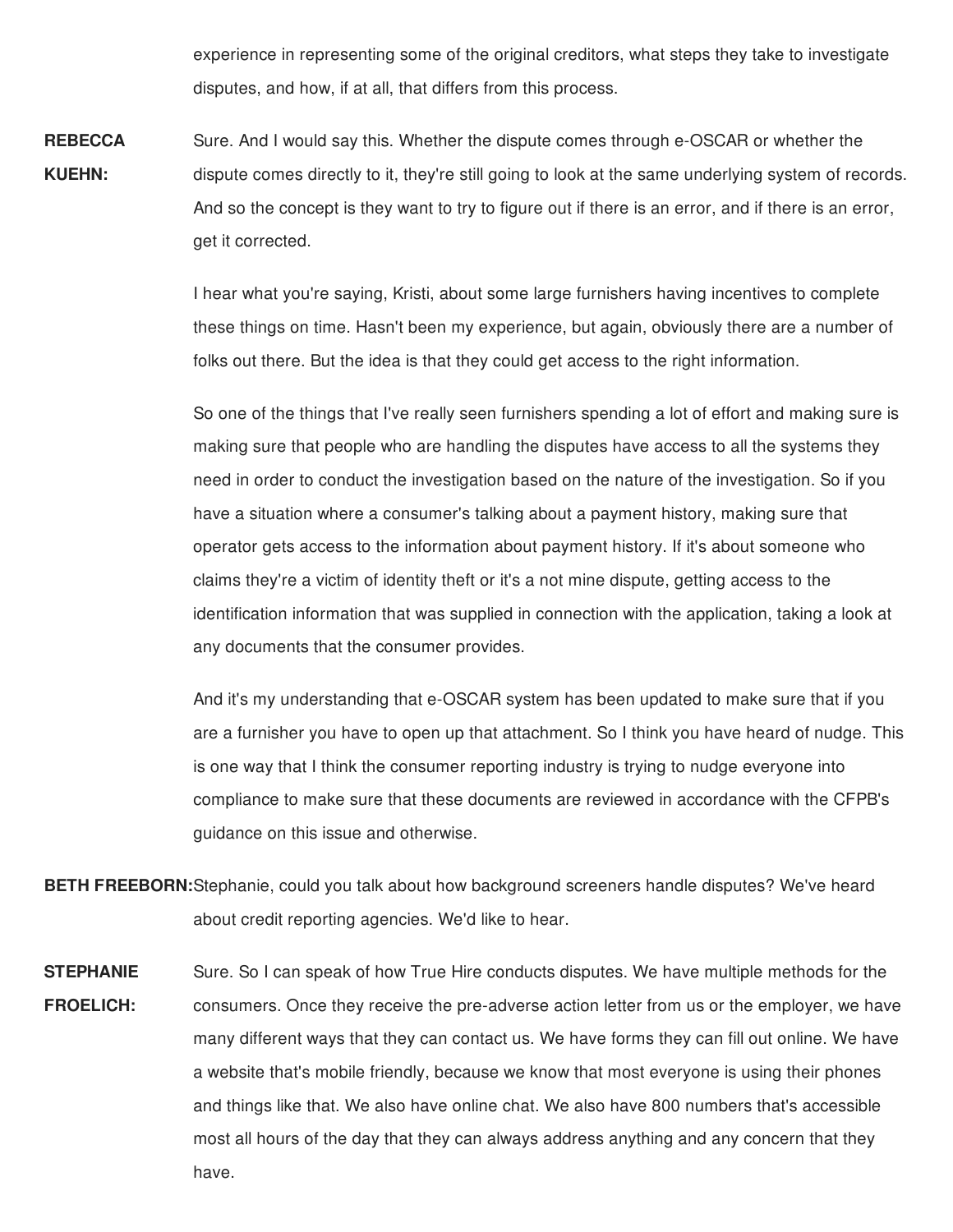So once we receive the dispute from the consumer, we know that it's always for a job that they're waiting for or we do minimal tenant screening as well. So we deal with all of the disputes pretty swiftly. We let the end user know, which is either a business that's waiting to hire the person or a property manager. We let them know that there's been a dispute initiated, and then we jump on all of that as soon as possible. So we are looking at the dispute, getting the information from the consumer.

We are then contacting immediately upon that information. We contact it's oftentimes a court. So we are getting with the court to make sure that we can pull the records. Sometimes we can resolve it by a phone call. We'll call the courts and resolve everything right there very quickly. Sometimes it might be an issue of perhaps identity of that person stating that that is not the consumer on that report that we provided.

A lot of times, we'll have to try and locate even more identifiers. So we'll pull the case file directly from the court. So oftentimes that might take a day or two for us to get that information. In certain jurisdictions, we operate all over the country, so some jurisdictions take longer than others. But we do encourage them to try to get the information back as quickly as possible.

And then once we have all that information verified, we either let our client know, let the consumer know that the information is verified as correct or that we are revising a report, and then we give them a new copy of that updated report. And we do that as quickly as we can, because we do not want any of the consumers to not get that particular job that they're waiting on.

**AMANDA KOULOUSIAS:** So I wanted to follow up kind of on points that were made by a number of people about talking about the differing documentation or differing issues that consumers are raising in terms of their disputes. And I'm wondering if there are steps that either CRAs or furnishers are taking to kind of work with consumers to resolve the dispute while it's pending, to either request additional information or to more fully understand what the consumer may actually be disputing. And LaDonna, I'm wondering if you could talk a little bit about some of the steps that your company takes.

**LADONNA BOHLING:** Well, we have staff that are assigned to that. And yes, they do have expectations, key performance indicators. But one of those is quality and accuracy in getting the dispute resolved. And a lot of times, we don't really have the actual contact with the consumer. It's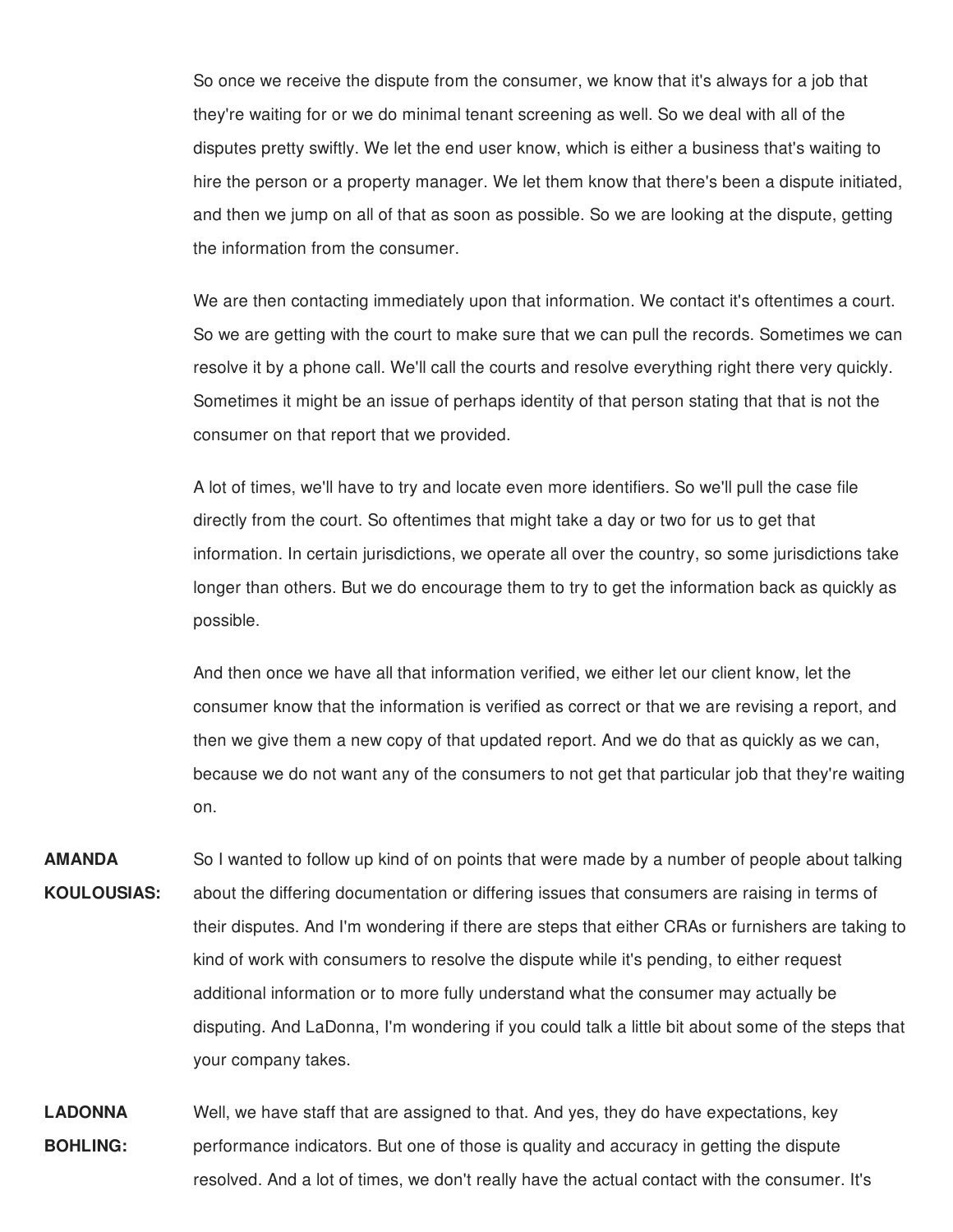either through the CRA that we're notified or maybe something in the mail or a brief contact over the telephone and they're not very specific.

, where  $y = y$  , we have  $y = y$ 

 We'll try to follow up after we feel like we've validated it, like gone back to the client to get substantiation of the debt to show a payment history or to show where you sign the agreement or the original contract and send that back to the consumer. Then we'll try to find out with the consumer, follow up with the consumer, to see if this was resolved to their satisfaction.

 And we never really get any feedback. Rarely do we get feedback. And a lot of times when we get the dispute letters in the mail and we're not sure if they're robo or they're legit or not and we'll still process them, we'll get the documentation that we sent out back because it was a bad address. So those are some of the things that we encounter daily.

**CHI CHI WU:**  Matt Visser and his background check agency, that you guys put human resources in review into handling disputes or even preparing the background check report. And I think that's a really critical component of a good dispute process is human intervention, human contact, trained employees who can look at documents. So it strikes me, describing your process and Stephanie describing yours, and then earlier

> It also would go to the issue of credit repair or, for example, a human being who's trained and knows what they're doing, can tell the difference between a form letter and a real, legitimate dispute. Whereas if you automate the heck out of something, and unfortunately, I think the credit bureaus have done that, they don't allow for that human intervention and human review.

> We've certainly seen cases where disputes that have come with a lot of documentation, written letters, even return receipt requested get kicked back as credit repair. I mean, return receipt requested gets kicked back as a credit repair. And really, you need to have the staff to be able to handle this. As Syed said, he did this as a staffer in the Senate.

> You can certainly hire people to do this. You need to put the resources in. And I know, Eric, you said you guys have a tough job. But you're dealing with people's lives and financial reputations here. You're dealing with whether they can get a mortgage or a car to take them to work. And you gotta get it right. The gentleman, Matt Visser, he said he cares about each applicant. You've got to care about each consumer and getting it right.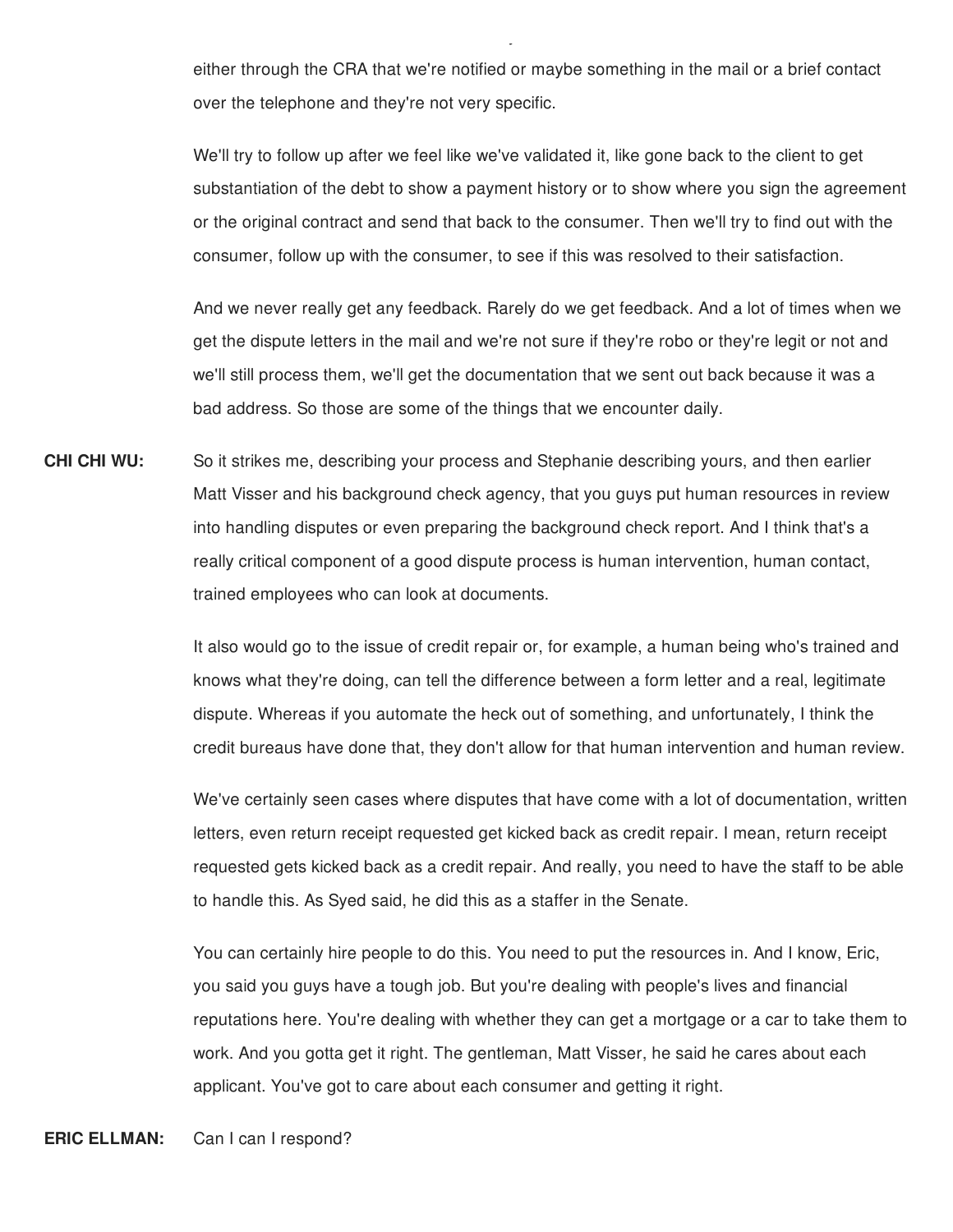**AMANDA** Yes, absolutely.

#### **KOULOUSIAS:**

**ERIC ELLMAN:** A couple of points to respond to what Chi Chi just said and what some of the other panelists have said before. And that is this. That when all you do is take consumer complaints all day long, like at a plaintiff's attorney's office or in a consumer organization like the NCLC, really where you sit depends upon what you see. If I hung out all day in a cardiologist's office, I'm mostly only going to see people who come in with heart problems.

> I'm not going to be able to take a holistic of a wellness care center like the consumer reporting agencies have. They have invested millions of dollars in resources, many of which were alluded to before. They are driving harder and harder to get to perfect. We may never get there. But we are trying as very hard. We are trying very hard to be as perfect as possible.

> In fact, in response to some of the comments that were made here not only just on this panel but others that we don't have a focus on consumers, that it's more expensive to not deal with consumers. The FTC, who is hosting this today, said in 2004 in a report to Congress that there is a market incentive to maintain and improve the accuracy and the completeness of credit reports. And that was as true today, even more true today, than it was in 2004 with all of the resources that have been individually and collectively invested by the consumer reporting agencies.

> And dispute resolution has to be right sized. Sometimes it's automated. Sometimes it's human. Sometimes it's a combination. There are remarkable advances that we've talked about before in machine learning and artificial intelligence, which has to be deployed very thoughtfully and very carefully, but can and probably will drive to even greater rates of accuracy.

> In terms of the comment about human intervention in every single dispute, I have been into the mail rooms of the credit bureaus. You could not even wrap your mind around the volume of paper that comes in primarily from credit clinics who are seeking to merely get the credit bureaus to run out the clock and have the dispute removed. It's a big problem, and it's getting worse. But humans is-- a human intervention can be helpful, appropriately, but so can technology.

**LADONNA BOHLING:** We embrace technology, but we also train our people. Without the technology, we couldn't meet our standard operating procedures for handling the disputes within 30 days. So we have to use technology to a degree. Technology comes in, finds the accounts, segregates the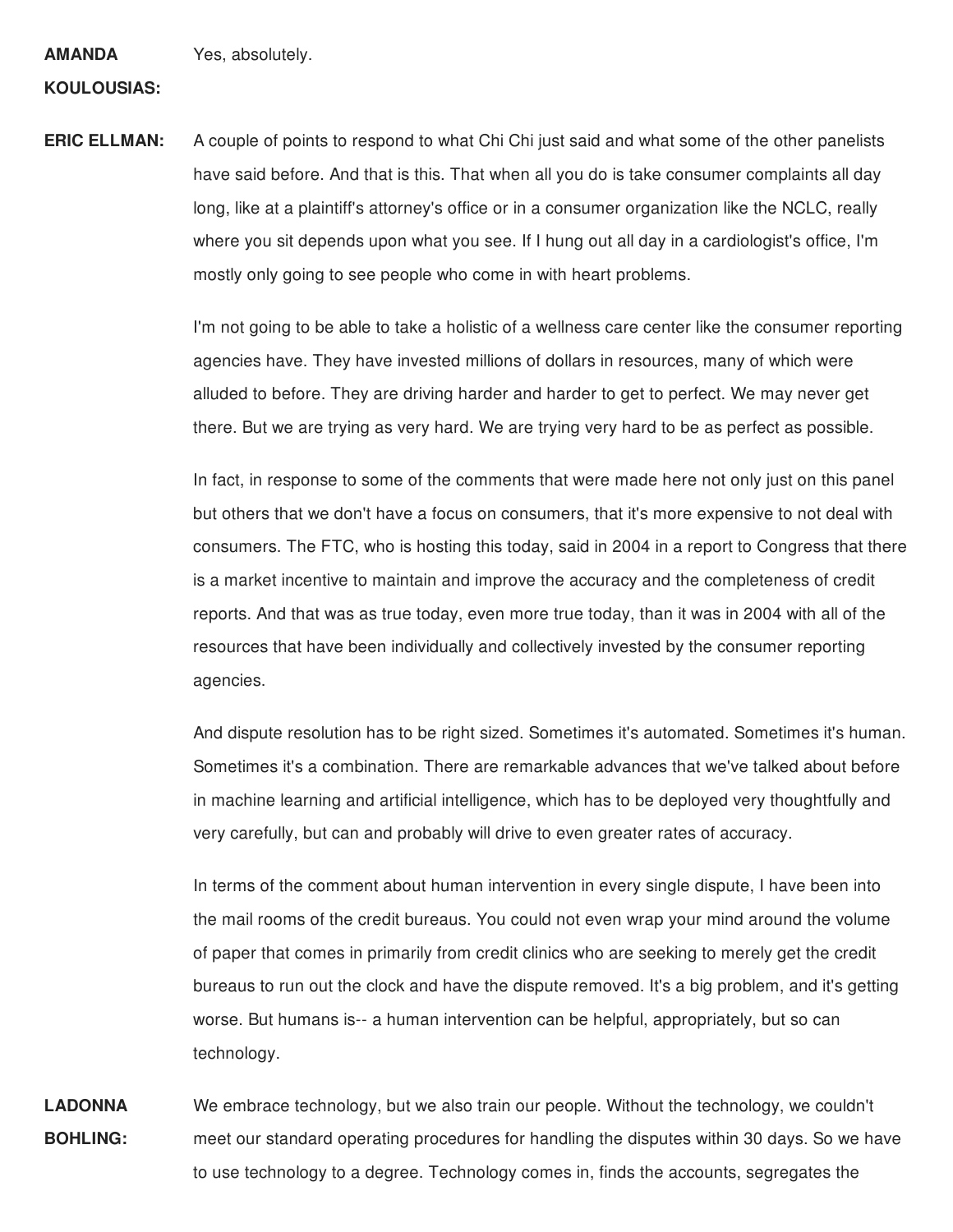accounts.

 Then a human being goes through these accounts. But in the meanwhile, they're getting coded correctly as a dispute while we start our investigation. So we have to embrace technology and can't have all manpower doing the process. Otherwise, we wouldn't meet our requirements. And automation just enhances our requirements. It doesn't relieve us of our responsibilities to investigate.

- Eric, one of the things you mentioned was that there is a role for automation and there is a role for human intervention. Can you expand a little bit upon what the appropriate circumstances, in your view, might be for each? **AMANDA KOULOUSIAS:**
- Yeah. I can't say specifically what situations are called for humans and what situations are called for technology, but I can also tell you that I have been through-- it's been a while, but I've been through some of the call centers at some of our credit bureaus. And there are just rows and rows of people who are glued to their headsets all day and talk to consumers. And these people have the patience of a saint, because a lot of the people on the other end of the phone, most of the people on the phone, seem to be very kind and pleasant, but there are a few others who are, naturally, very angry. **ERIC ELLMAN:**

 Some of the people, probably most of the people that call in, are really just asking for clarification. Like I thought I closed that credit card. Why is it still on my credit report? In fact, a lot of disputes are really not so much disputes with the accuracy of the information but come from, perhaps, a lack of consumer education. And there's a role for everybody to collectively play, including the consumer reporting agencies.

 So it's great that the credit bureaus can have these conversations with people on the phone and work them through clearing up a dispute, if there is a dispute, or helping them understand that we are required by law to keep this credit card on your credit report even though you closed it, because there was a late payment some time ago, and we have to keep that on.

 So following up a little bit on some of the, I think, points there, you talk about kind of as consumers call in, sometimes there's an education angle, maybe, that some of the disputes are about things that maybe aren't inaccuracies but are a misunderstanding. Can anybody expand on kind of where they think the role for consumer education is here? Is that something that the CRAs should be doing more on? Are there others who should be doing more on the consumer education front? And how much would that help resolve some of these issues?**AMANDA KOULOUSIAS:**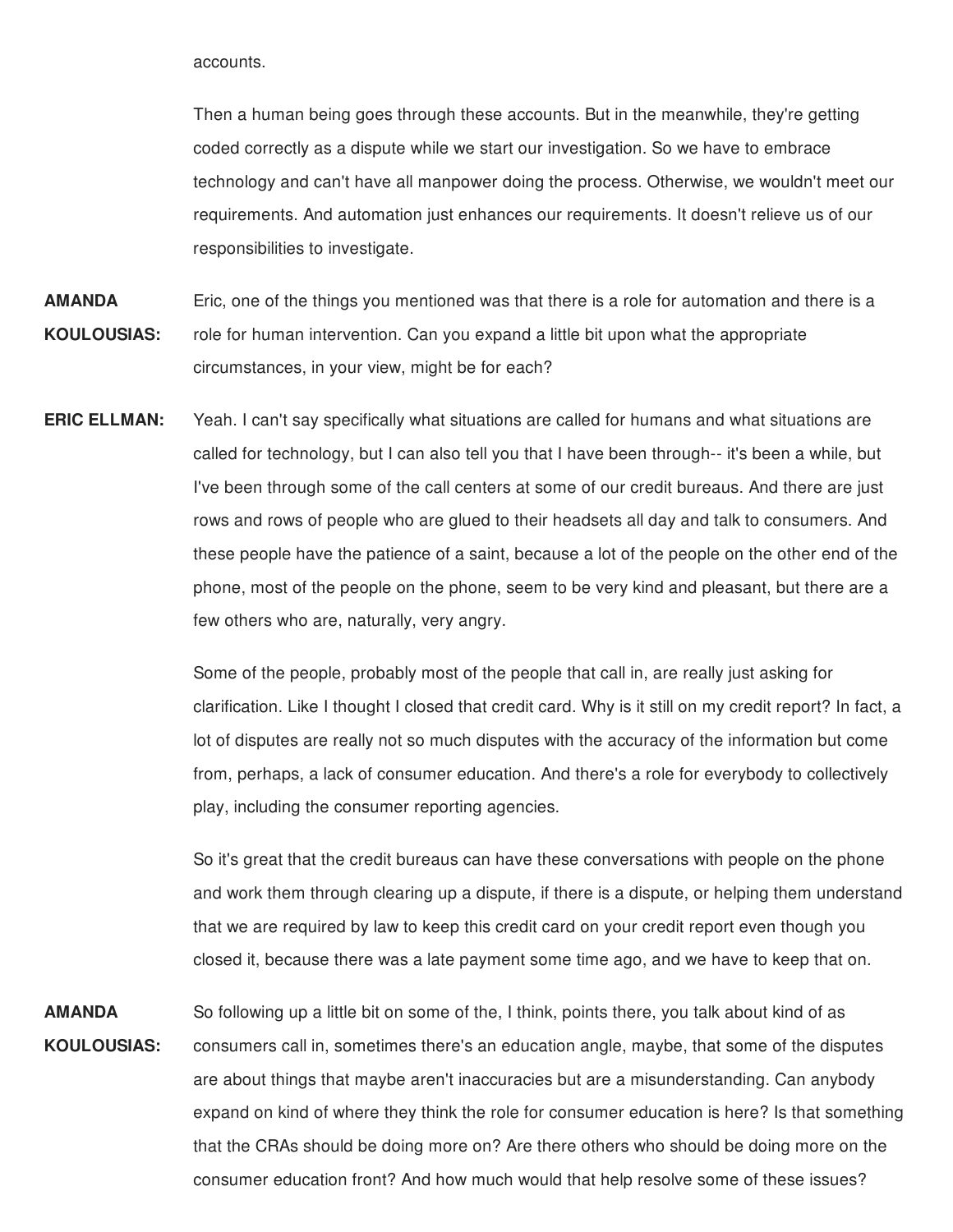I'd like to start this one, if I may. Consumer education, financial literacy is very important. It's something that's near and dear to my heart. And it is a group effort. The CRAs, the regulators. And I think that we're all making an effort to do better at this, but we need to start earlier with consumers at the high school level to make sure they understand the importance of credit and how things work. **LADONNA BOHLING:**

> As a data furnisher, if a consumer asks me questions about, well, if I pay this, will my credit improve? Will my score go up? Our hands are tied, because we don't know. We can only refer them to the CRA for that type of information.

p

 And here's a true story for you. A couple of years ago, I was on an executive council for one of the big CRAs, and we were at a annual meeting. And our keynote speaker was the head of a credit counseling type organization. And so she gave her spiel and she walked us through what she does or what her organization does when consumers come in. Their credit's a wreck, and they need some help in financial matters, et cetera. And part of the dispute process, she tells them, if they can't get what they need from the data furnisher, from the collection agency, then just hang up the phone and contact the CFPB. And I'm like, OK.

 And I sat there and I held my tongue, believe or not. When she opened the floor up for questions, I asked her, I said, and it was nonprofit, and I had lots of respect for them, I said, so what type of credentialing do your counselors have? And she asked me to elaborate. I said, so where do they get their education on the Fair Credit Reporting Act, the FDCPA? And she said they were all self educated, and that just kind of concerned me. So not only is education needed on the consumer side. It's needed in other avenues as well, the folks that actually communicate with consumers about credit.

 Well, I think one of the interesting things here is there is, and we talked about sort of evolution of being able to access credit information, the number of sources. [INAUDIBLE] referred to scores on statements, which has been a really big thing. A lot of creditors are providing their customers with access to credit report information and being able to get all of that great data. **REBECCA KUEHN:**

> And along with it comes education. At least, of all my credit card companies, every single one of them's offering me access to my credit report. Every single one of them is offering me information about how to understand what's on my consumer report, what are the factors that impact my credit score, things like that. And I think that's been very helpful.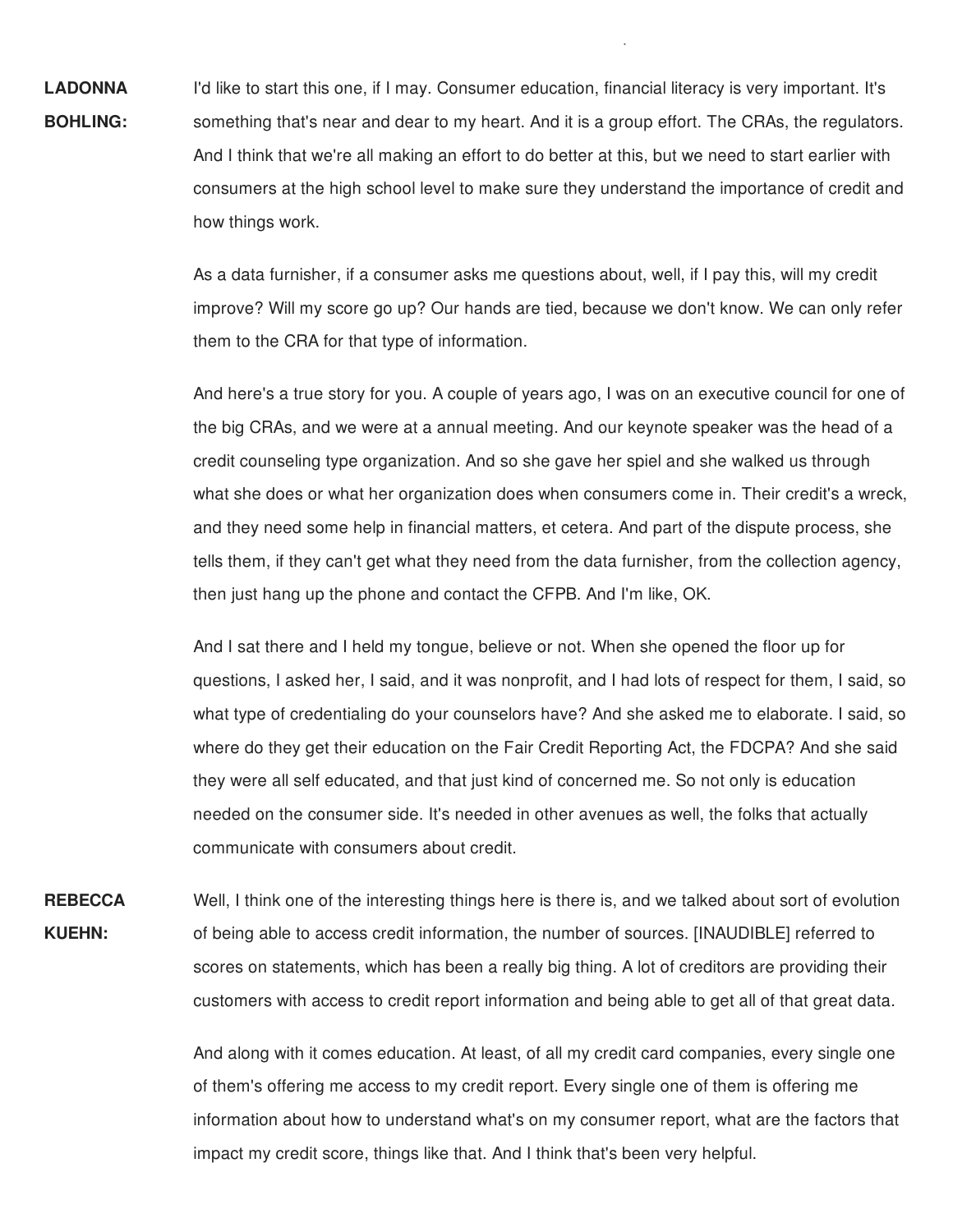Where I think in the dispute process, we could all give better education and I know the bureaus have made an effort and others have made an effort to kind of get this information out, is to help consumers understand exactly how the consumer reporting system works. We're in an era of instant gratification. So I pay off my loan today. I'm expecting to see my credit report updated tomorrow.

 And that's not how the credit reporting system works. We heard earlier today about all the processes the furnishers undergo before they update a record and provide a new file to the credit reporting agencies. The credit reporting agencies have their own vetting processes before they load that information into the system. And so there's going to be a gap in time between when someone pays something off and when it gets updated on the report.

 And the second area where I see, and it's pretty common in dispute data that I've looked at, is a consumer who has paid off a collection. And LaDonna, you've probably seen this. Where it will show up as a paid collection, but it's still going to be on the credit report. And consumers don't always understand that and don't understand sort of what the impact of reporting it.

 And I think LaDonna sort of pointed out an issue, which is they have to be very careful with what they explain to consumers about the impact of what happens when they make a payment or pay off a collection. The most they can tell them is exactly how they're going to report it factually, which is this will be reported as a paid collection.

 The consumer doesn't always understand what that means. And so providing resources like the CFPB has done and the FTC have done, a lot of my clients direct their consumers to those sites because it is much more of a sort of a trusted site for information and because we avoid any indication that somehow we're misleading consumers. We want to make sure they're getting the right information.

**CHI CHI WU:**  that consumers get confused by the 30 to 45 day lag. And this goes back to the issue of technology. Now that our account balances can be updated instantaneously and all this information can be updated, why is it that it takes 30 to 45 days for this information to be updated? I mean, isn't that a problem with some of these legacy systems that exist in consumer reporting and the need to update some of this? So I want to address, getting a little bit off topic, but on this consumer education point, the fact

> So on the topic of consumer education, our mantra is always consumer education is good, but it's no substitute for substantive regulation. If the fact you're getting a lot of these inquiries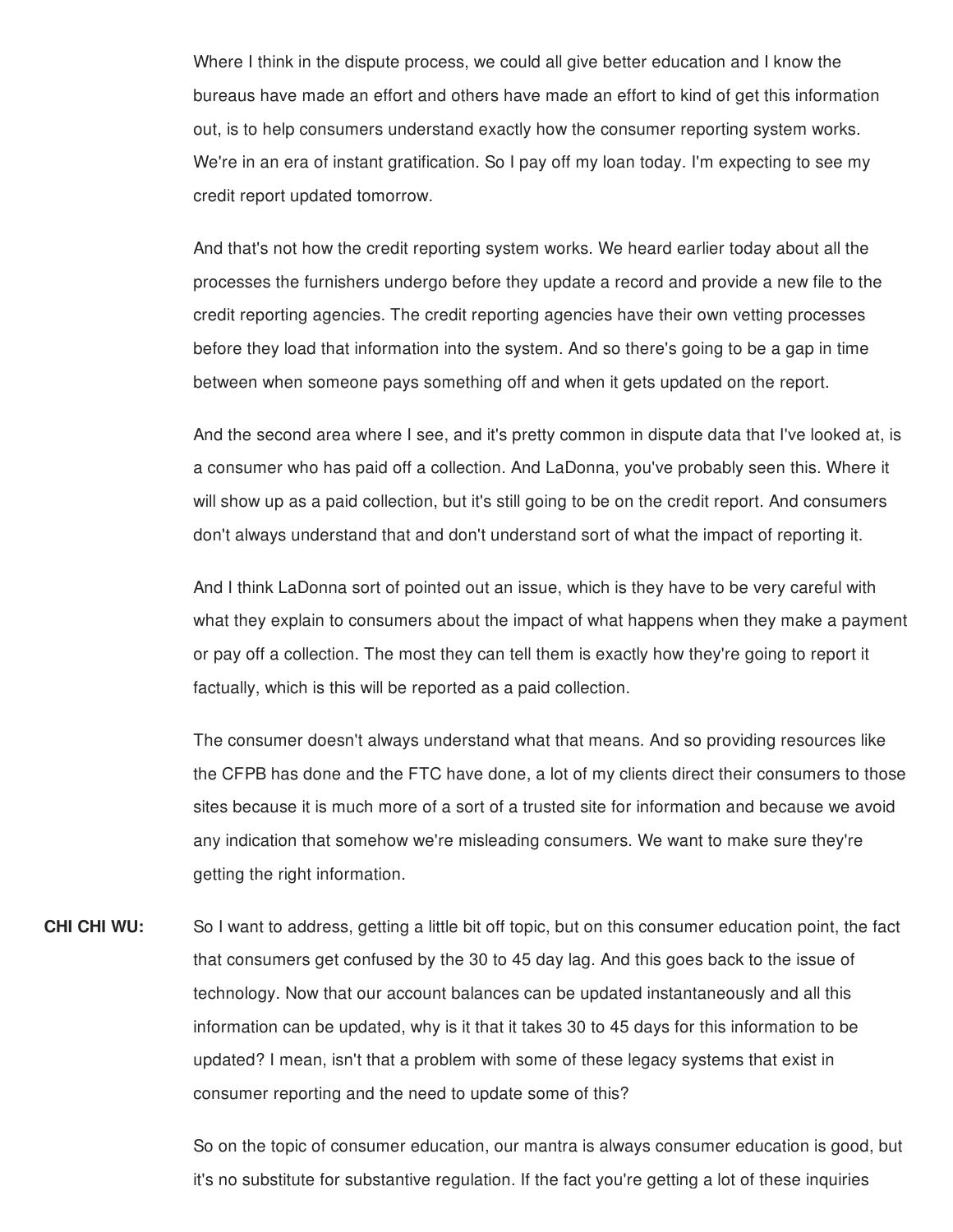about paid collection, I mean, that's really getting into the weeds. Paid collections and that collections don't come off, they just show up as paid collections, or that it takes 30 to 45 days to update. Maybe that should give you an indication that something needs to be fixed in the system if you're getting so many inquiries about it.

 $\mathcal{G}$  y g g g  $\mathcal{G}$  g  $\mathcal{G}$  g  $\mathcal{G}$  g  $\mathcal{G}$  g  $\mathcal{G}$  g  $\mathcal{G}$  g  $\mathcal{G}$ 

 And just to chime in, those two issues are common issues that we see consumers will come to us inquiring about. I just paid this, and it wasn't corrected. And we'll explain the process to them, and we don't take those cases, because that is the procedure and the process. And if they were to dispute, normally by the time the dispute comes back, it's corrected anyways, just given the timing. **KRISTI KELLY:**

> But I do think in terms of consumer education, it is-- and sometimes I get confused. With the more information that is on each type of report, consumers-- it's more likely to have some inaccurate information or to wonder where that information came from. And with the more types of entities that collect and compile, assemble data and sell it to other people, it is confusing for a consumer. If they apply for a job and that company uses True Hire and there is some sort of information on there, like maybe it's an address and an address that was never affiliated with them, and it's a fraud flag.

 And then they apply again, because they're trying to work. And then they apply with another background screening company, and that same information is on there. It can be really frustrating for someone trying to drill down, where is this information coming from that's preventing me from getting a job?

 And so I think the more information is, obviously, a lot of creditors prefer more is better. It helps with our algorithms and determine if someone's credit worthy. But it also leads to more confusion, and there should be more education about where data comes from, how it is compiled, assembled, who brokers what data, because consumers want to know that.

 And there are times where someone brings me a report and I'm trying to figure out myself, where did this come from? Who could be selling this information? So that I can figure out from my client how to help solve their problem. And so I just think that it needs to go beyond just what is on a traditional credit report, because there are so many other-- so much other information out there these days.

 If I can speak for a moment. When we get a consumer dispute just in the background**STEPHANIE**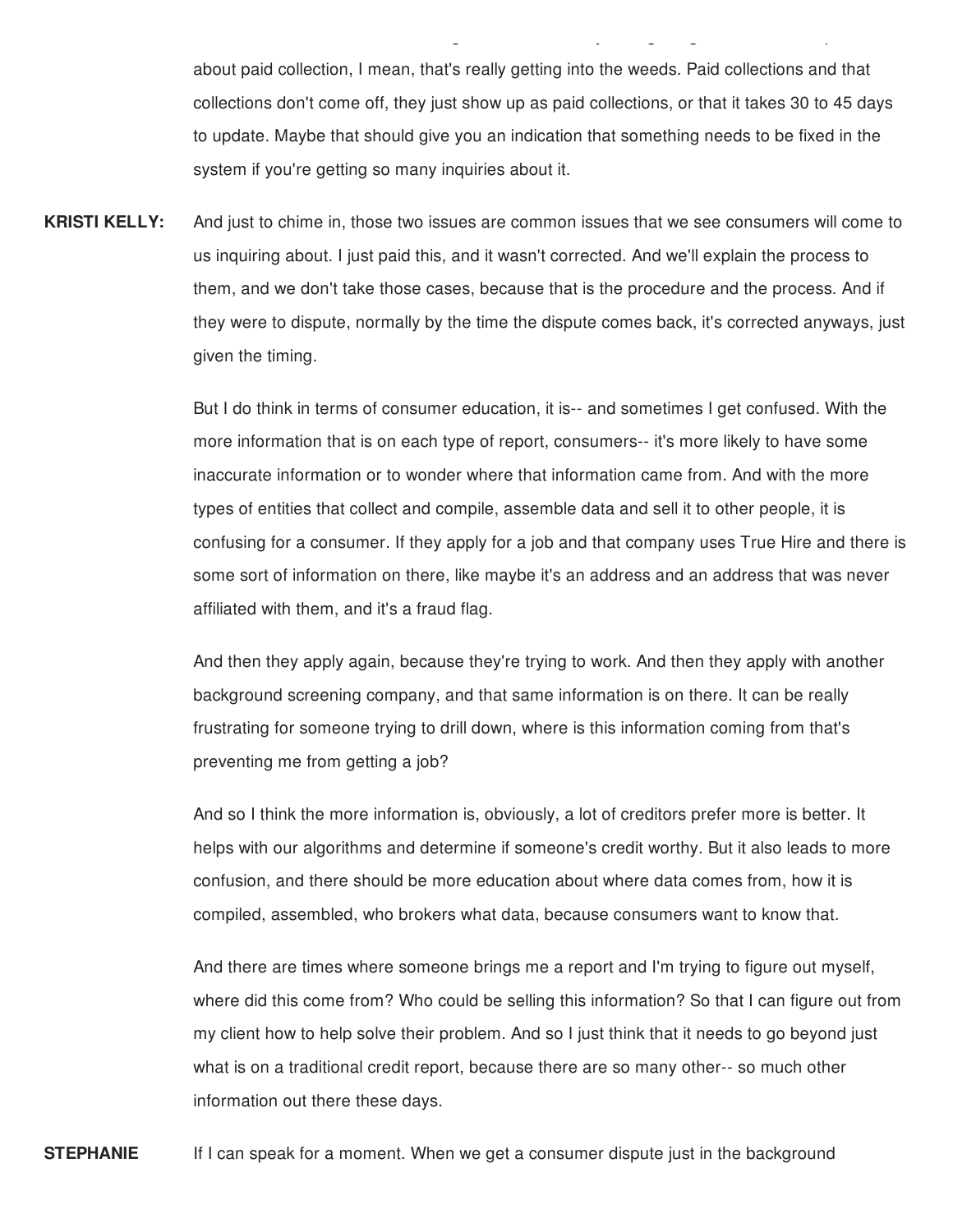**FROELICH:** screening arena, we always make sure that we educate that consumer, A, on the whole entire process. So we get them usually on the phone, for the most part, because they're kind of upset that they got turned down or they had this pre-adverse letter in the mail, and they're upset.

> So then we just kind of walk them through the whole process. And then we also talk to them about exactly what they're disputing so that we can get all the information. And while they're talking to us about that, we have their background check report right in front of us. So we can go down through that immediately and gauge as to where there might be the error.

> And then if we do find that there is either a court error in a disposition or perhaps they thought that maybe that record should have been expunged and it wasn't, we then communicate that back to them and let them know that that court has this particular information. And we go as far as to give them like a contact name, the actual phone number that they need to dial, in order to contact that court to get their information taken care of and actually report the correct information for them.

- **AMANDA KOULOUSIAS:** Thank you. I actually think that's a nice segue into my next question, which is in the credit reporting context, once the CRA or the furnisher kind of finish their investigation and it's time to kind of report the results of that investigation to the consumer, what kind of transparency in those instances is the consumer being given into the process, into kind of what steps were taken to investigate the dispute, how it was resolved? What's actually being communicated back to the consumer in those instances? I'll open that up to anybody who wants to take that.
- **LADONNA BOHLING:** From a data furnisher perspective, typically we're responding in writing and with whatever documentation. If we're sending documentation, we have a cover letter saying this is what you said, this is where we got this information. Please review. Let us know. And then sometimes it's just a one page letter saying the balance is this or here's your payment history. So anybody else?
- **STEPHANIE FROELICH:** On the background check arena, we send usually in write-- it's always most likely in writing. Oftentimes we'll back that up with a phone call if they call in and want additional information. But we will send them a letter that states this is the information that was verified or this is the information that was re-verified or revised and taken off that report. Then we also communicate that back to our end users, which are the companies that they are applying with, and we give them the exact same information and let them know about that.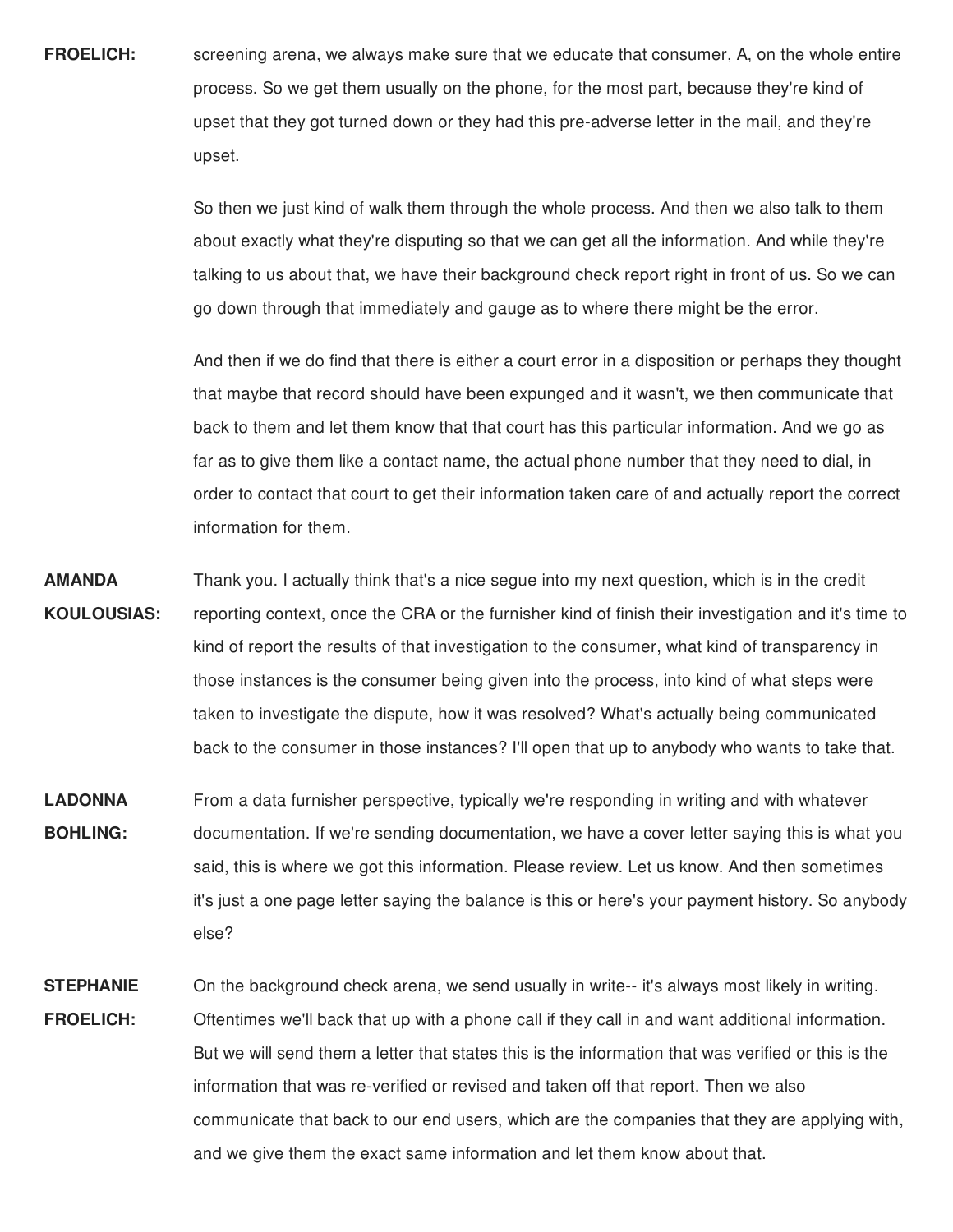- **REBECCA** And as part of the NCAP settlement, which we've heard about, there have been improvements **KUEHN:** with respect to the credit reporting companies providing more information in the dispute process and their dispute response letters about sort of the outcome of the dispute. Also providing consumers with access to another free copy of the updated report. So if a correction is made, the consumers can get another copy of their report at that time.
- **CHI CHI WU:**  the FCRA to provide the consumer with the notice of the reinvestigation results. It's supposed to be in writing. We have heard complaints about one CRA requiring it to be delivered electronically. We think that the result should only be delivered electronically if the consumer has opted into electronic delivery and they've shown the capacity, as required by the Federal So the only thing I'd like to add is that there is a requirement, obviously, as all of you know, on E-Sign Act.

**LADONNA** That's on you, boy.

**BOHLING:**

**ERIC ELLMAN:** Thank you.

## [LAUGHTER]

- **REBECCA** And just to respond to that, I looked into that after Chi Chi mentioned that, and I haven't been **KUEHN:** able to sort of chase that down. So as far as I know, the credit reporting companies, the consumer reporting agencies that I work with, a number of them do have online processes, because consumers have really demanded it. They wanted to be able to access the results of their disputes more quickly instead of waiting for a letter in the mail. But it's my understanding that for those companies, it's an option for consumers, and there still is the good old fashioned get your results in the mail response process.
- **ERIC ELLMAN:** And from what I understand as well, and particularly in the employment background process, there's a continued drive to, particularly among new entrants into the workforce, who oftentimes live by electronic only, app based or other electronic devices, that consumers are pushing the marketplace to more online access.

 And like was said before, we in the consumer reporting industry try to meet consumers where they are. That's also true with employers and with landlords and data furnishers and data users. Anything that we can do to continue to focus on consumers, the better everybody is served. That's one part of the key four part consumer reporting ecosystem of consumer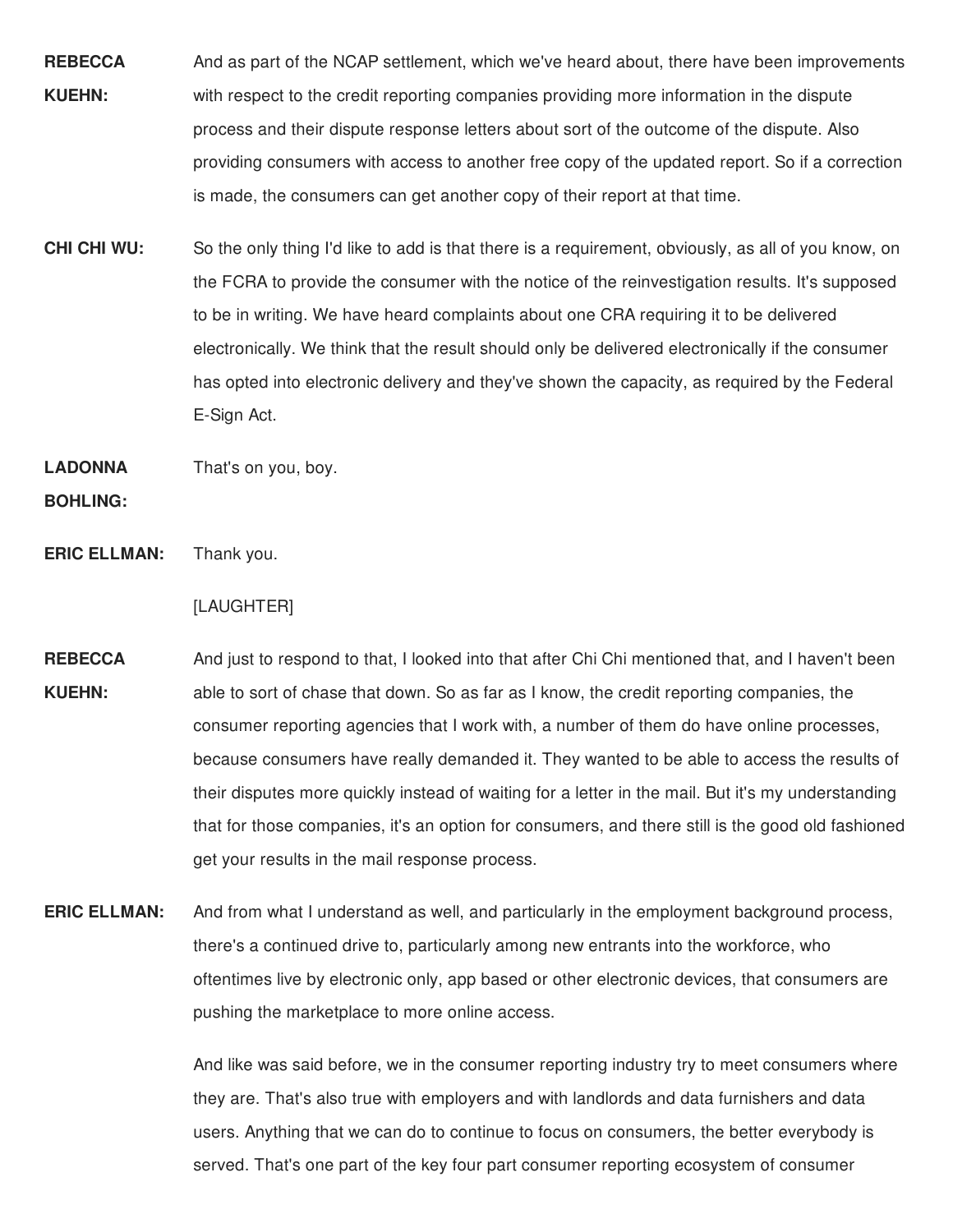reporting agencies, users, furnishers, and consumers themselves who are really the beginning, the alpha, and the omega of the consumer reporting process.

**STEPHANIE FROELICH:** And at True Hire we do both ways. So we'll email and snail mail those as well.

- **BETH FREEBORN:**So I think this is a good time to ask how consumer reporting agencies are using dispute data to improve accuracy overall. I'd like to hear first from Eric and Stephanie and then open it up to everyone.
- **ERIC ELLMAN:** Sure as you've heard before, still true, is that the dispute resolution process is a learning exercise. And every dispute is a learning exercise. And there was some great data-- we talked a little bit about some data from PERC and from the FTC and others, which is on the older side at this point. But given all of the advances in technology and invention and reinvention since, probably better.

But when the dispute resolution process was last tested by the CFPB and by PERC, a very high percentage, 90% to 95% of all consumers who participated in the dispute resolution process, were satisfied with the outcome of the process. Now, they may still disagree, but in the end they felt that they were treated fairly and felt that their results was ultimately objectively correct.

**STEPHANIE FROELICH:** We always leave everything open ended to the consumer. So we always are following up, making sure that they're satisfied with all the results that we have provided them and making sure that there isn't any other mistake that they are still thinking that there is out there. Also with the accuracy, we do follow through and try and get the court to update their system.

> Or sometimes it's even on a driving record or something like that, and then we're working with the Department of Motor Vehicles to make sure that everything is correct in the future, because we want everything to be accurate. We don't ever want to report anything that is incorrect or get anyone disqualified for a job opportunity or anything like that. So we're always trying to encourage everyone to correct the information so that it doesn't happen in the future.

**REBECCA KUEHN:** And Amanda, I work, obviously, with the consumer reporting agencies as well as furnishers. And both of those groups leverage dispute data to improve their overall accuracy. I like to call it the sort of circle back feature of disputes. They track the disputes they get, they categorize the type of information that was involved, the type of error was involved, they're leveraging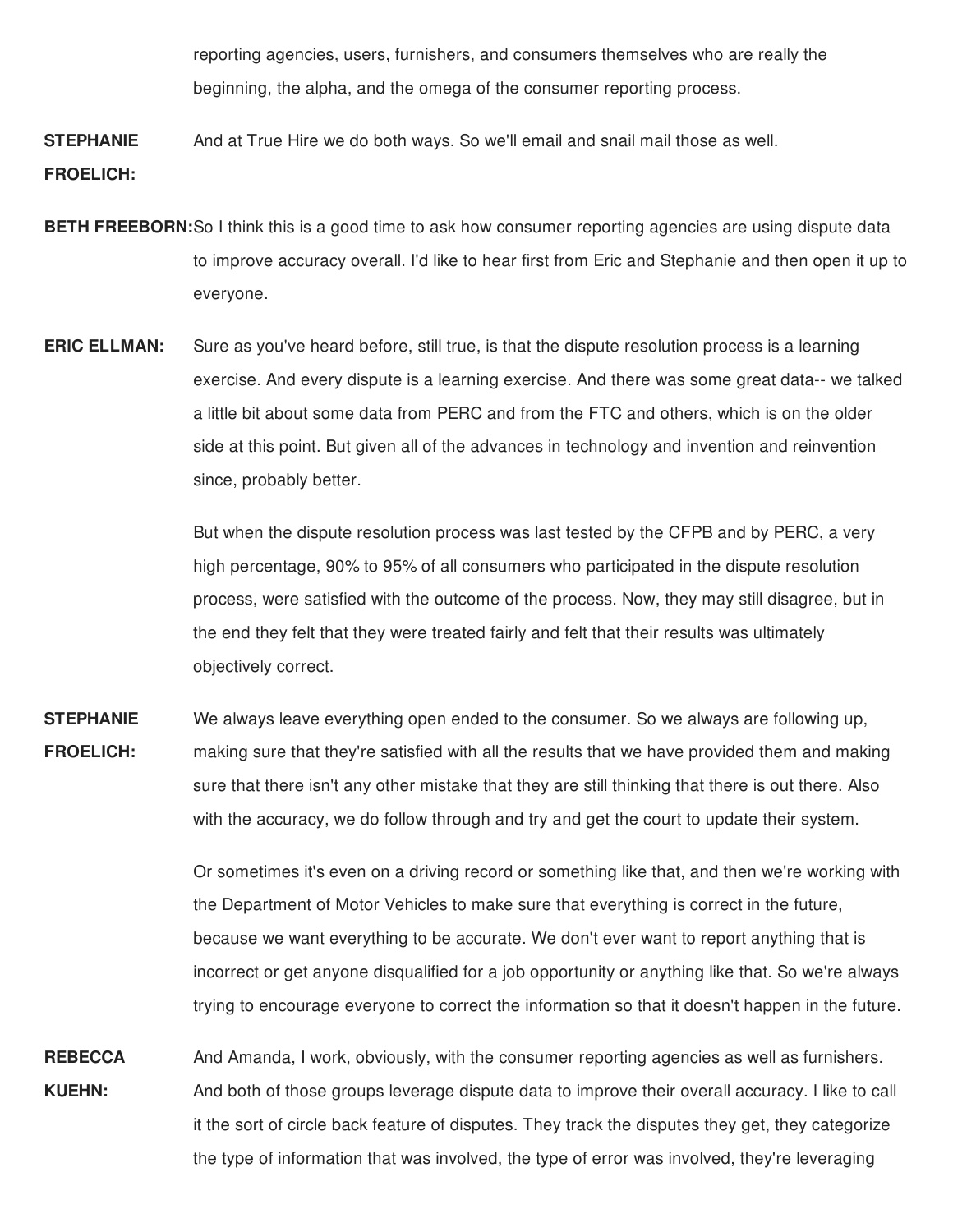information from the root cause analysis they conduct to identify and correct systemic errors.

 So whether that's at the consumer reporting agency level or whether that's at the furnisher level as part of their accuracy responsibilities, disputes are a gift, to quote one of my colleagues at my office. They really are, because they identify potential issues with your system before they even get further out of hand. And so you're able to identify early issues and correct systemic issues. There was a reference to an earlier systemic issue in one of the earlier panels. And those things are usually highlighted through disputes in the first instance. And that's the quickest way you can get it fixed and get all consumers corrected once the error is identified.

 **CHI CHI WU:** of if they're doing something systemically wrong. Unfortunately, it's not universal among furnishers. And in fact, the CFPB supervisory highlights report released yesterday on page seven talks about the failure of certain furnishers to do that and missing the fact that coding errors cause thousands of errors. And so just emphasize all furnishers need to be doing it, because if some furnishers do and some furnishers don't, you still have a lot of inaccuracies in the system. And that's going to cause problems for consumers. So I just wanted to say, it is great when a furnisher is able to use disputes to conduct analysis

> And speaking of inaccuracies, I just had to note Beth was the author of the FTC report that found that 5% of consumers had serious inaccuracies in their credit report. They did have a commentary and analysis on the PERC study and did note that there were a disproportionate number of high scores in that study.

- **BETH FREEBORN:**Thank you. So to move along, I think it would be nice to hear from everyone if you have thoughts on how to change or improve the dispute process as we move forward in the realm of accuracy.
- Well, I think today is a good start. Everybody's assembled. All the stakeholders in the process. And I sat in today through every panel that we had trying to hear the different perspectives and learn from each one, and I did. And I think that I can go back and take to the debt collection industry some good takeaways. Because we do offer training through ACA. I've done lots of FCRA training for folks to make sure that they're all on the same page with our requirements and obligations. **LADONNA BOHLING:**

 But open communication, and I think the CFPB and the FTC has been very good about giving us case summaries and letting us know what's good, what's not good. And then internally,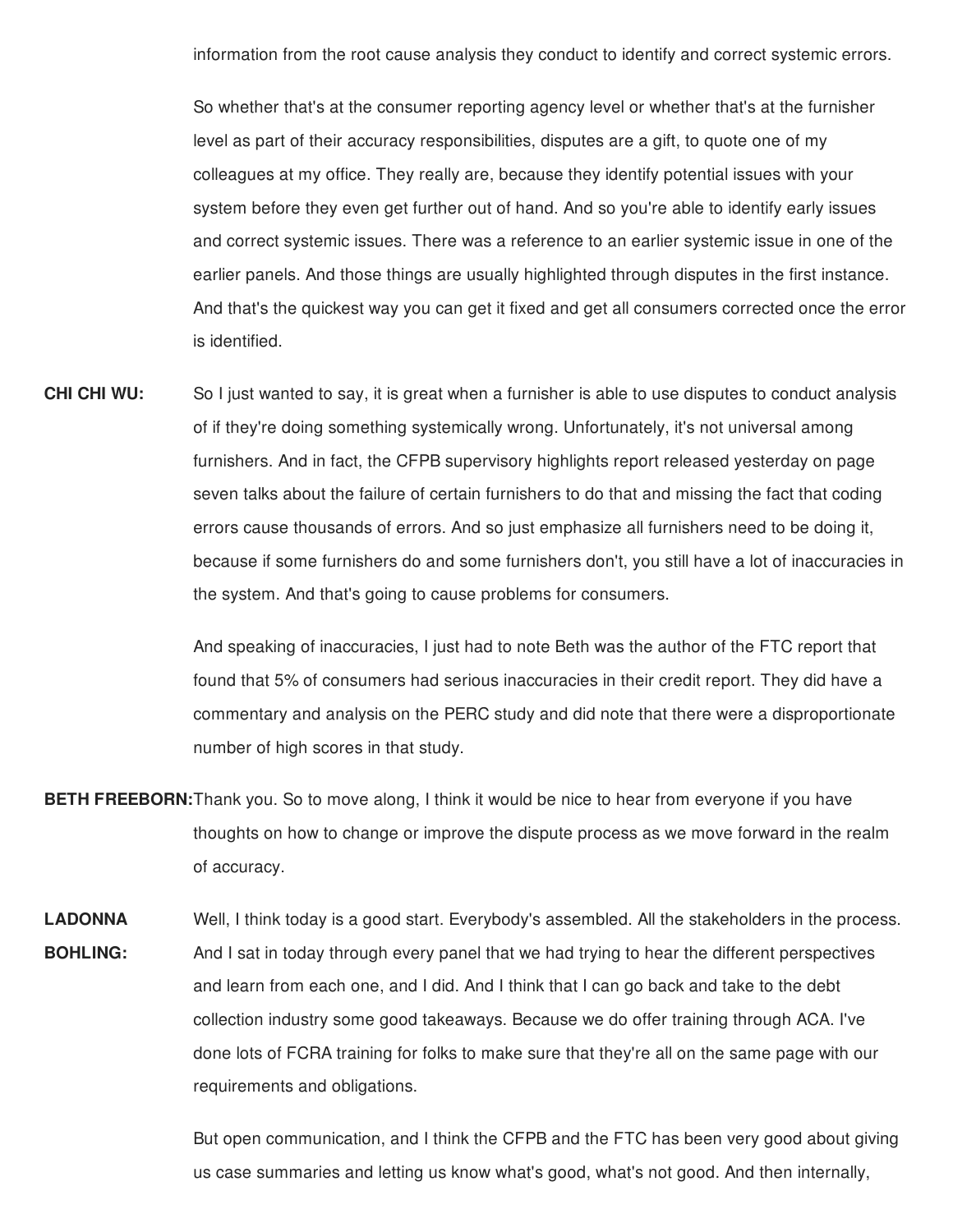when I say internally, I mean the CRAs, the data furnishers, the creditors, all working together and using the data that we have to make sure that we're seeing an improvement and we're doing the right thing by consumers.

 I'm assuming that your question is really just a future cast a little bit about the future of dispute resolution. I've got a few thoughts. One is continued enhancements in technology, which oftentimes can mean machine learning and artificial intelligence. And there's great promise but also potential problems. The goal of all of our members is and will continue to be to minimize the problems and enhance the promise. **ERIC ELLMAN:**

> Also in terms of future casting, credit repair is on a never ending skyward march. At one point, credit repair was probably only about 1/3 of all disputes and now it's probably about half. And we would love to enlist the assistance of the CFPB and the FTC to help us through any means possible to try to drive down the credit repair so that we can focus on real consumers with real problems.

 In terms of other places that the FTC and the CFPB can help is, and both present and future, is in public records. There's a continued drive amongst public records agencies to remove public, or I'm sorry, personal identifying information out of public records. And our members, like I said, do a very difficult job very well. But we need identifiers. They are a key ingredient, not the only ingredient, but they are a key ingredient.

 And we would love to enlist the support of the CFPB and the FTC to encourage local public record agencies across the country to keep identifiers in and to the extent that they have come out bring them back. We have been part CDIA of some national projects to try to standardize, to some degree, public records and also to try to keep public records, to keep identifiers in the system.

 I agree with both LaDonna and Eric. This is a great venue right here, just putting on this workshop so that we can all understand exactly who is involved and what every different agency is doing, and what the different businesses that are affected by all of this are doing to try and minimize disputes and try and take care of the accuracies, and making sure that every consumer is getting treated with kindness when we're trying to work through their problems and help solve their problems. **STEPHANIE FROELICH:**

> Also, like what Eric was saying, on our side of things, on the background check screening side, it is oftentimes we're working with courts. We're trying to pull information that has been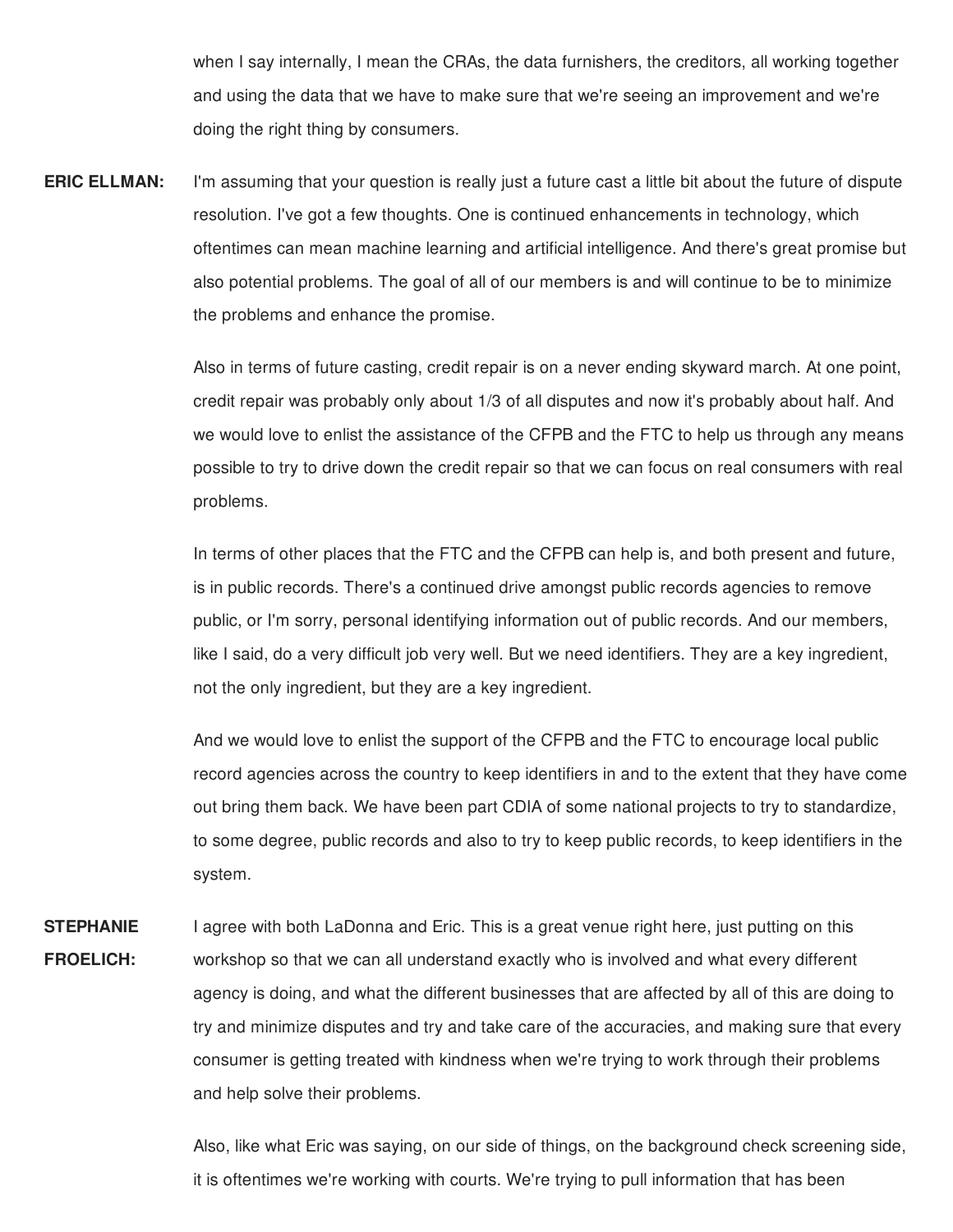redacted. We're trying to get court files to find address information or maybe driver's license numbers and things of that nature. So it gets very difficult on our side if all that information is continually being redacted. So the more that we can try and make a little more information readily available for the court systems and things like that would also help us.

g y g programa en la programa en la programa en la programa en la programa en la programa en la programa en la<br>En la programa en la programa en la programa en la programa en la programa en la programa en la programa en la

 From the consumer perspective, there are two things that I think would probably help improve the consumer dispute process. And the first would be increased transparency on what's actually in the consumer's credit report and where it comes from so that they can understand how to prevent inaccuracies in the future and go right to the source when it's appropriate. The other would be for the credit bureaus not necessarily to solely rely on the furnishers for the furnisher's dispute obligations and really to try to improve their investigation procedures when it is a furnisher related dispute. **KRISTI KELLY:**

> Like I said before, the credit bureaus, in my opinion, have significantly improved their dispute response with mixed files and certain types of inaccuracies, but I think there's still a lot of room to grow. And since they do have the largest number of disputes, I'm sure, I think that would be a really positive benefit for consumers.

 I'm going to echo, obviously, one of the points that Eric made with respect to the impact of credit repair. It's an ongoing problem for consumers. Credit repair operators charge a lot of money. I'm often astonished at how much they make. And with a lot of promise of nothing right. So their whole spiel is we want to just beat up the-- continue to send disputes directly to furnishers, directly to the consumer reporting agencies. And I see volumes of it. **REBECCA KUEHN:**

> And I would say, Chi Chi, it's a little more difficult now, because they're now leveraging all that technology and machine learning and altering to identify what's a credit repair dispute from an actual consumer. But trying to make some strides into addressing the issue, being able to tackle that, so that we can continue to have the investment resources on consumers who actually have legitimate disputes and being able to focus on their issues.

 **CHI CHI WU:** Real resources committed by the credit bureaus to dispute investigations, actually reviewing and having independent ability to make a decision on a dispute, especially if it's coming from furnishers that, I mean, LaDonna said, I think, you're interested in being able to do a good job, but we do know that 40% of disputes come from debt collectors even though they only make 13% of the trade line information. That's a CFPB statistic.So I think Kristi's mentioned some of the things that I think would improve the dispute process.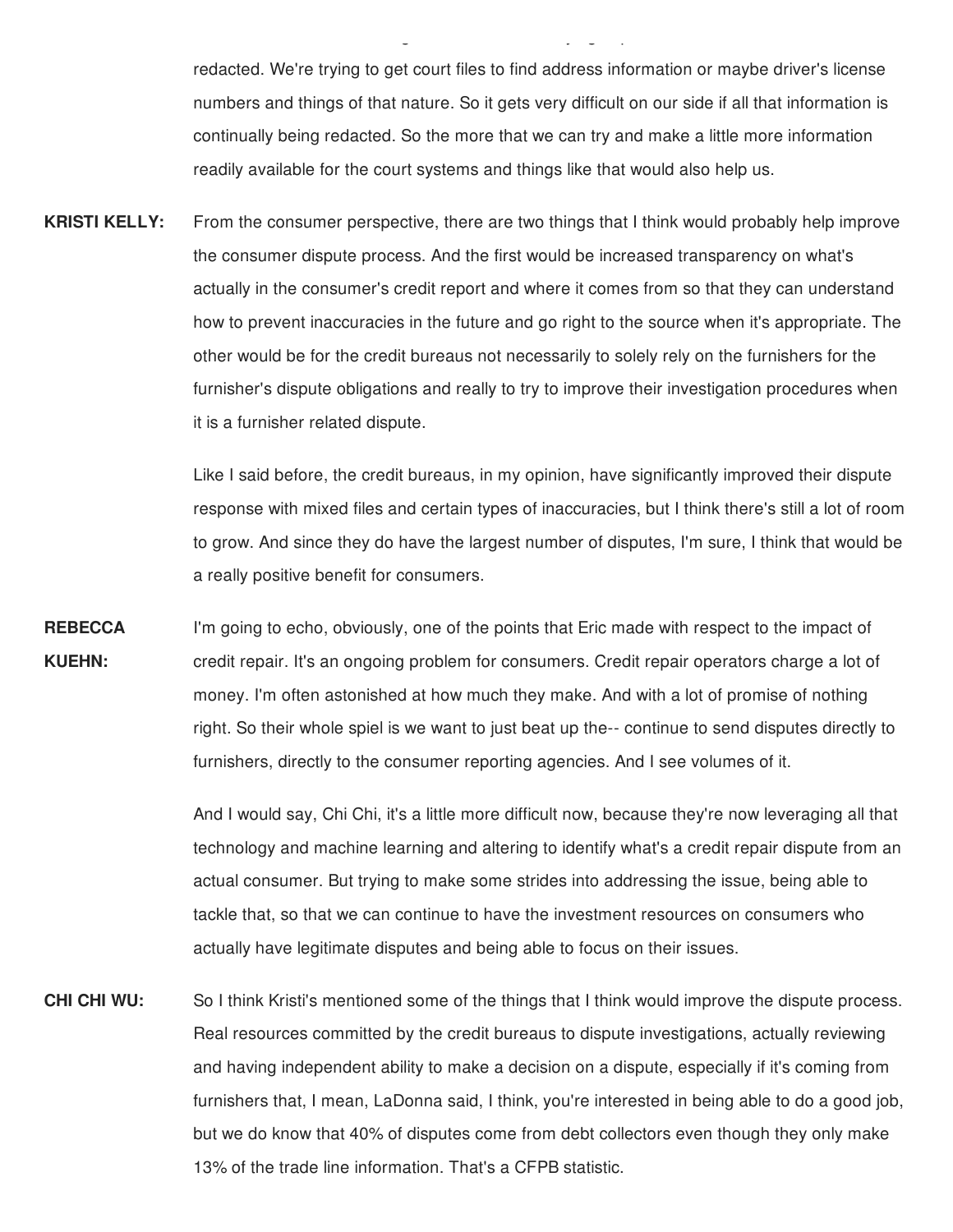So there are problematic furnishers, and the CRAs need to be a backstop, and they need to invest the human resources and the human resources to be able to tell. Because ultimately, we're not at the stage where machines or AI are as good as a human being at being able to tell what's a form letter or what looks really suspicious versus automation.

 And I think the overuse of automation and the inappropriate use of it is where you get to problems like calling a legitimate dispute that's sent certified mail as a suspicious-- as credit repair. I don't think you can blame credit repair for everything, and I don't think you can have these sort of ham-fisted procedures that end up throwing the baby with the bathwater and tossing out legitimate disputes by real consumers who are struggling.

 In terms of what really might make the system better, there are some legislative proposals out there. There's a bill that passed out of House Financial Services that would give consumers a right of appeal to an independent unit within the credit bureaus if they do not get their-- if they're not able to get their error fixed.

 Another proposal to have an ombudsperson as a outside neutral to deal with some of these issues. Ultimately, there's also a proposal out there by one of the presidential candidates to make this a public function. I think there is enough public unrest or unhappiness with the credit bureaus that you've got a real legitimate presidential candidate talking about making it a public function.

 On the issue of identification, I think, I mean, the fundamental issue is the social security number and how it's been misused as both an identifier and a verifier. And it would be a whole other panel, but we need to deal with that in our country so that we can have an ID number that you can just freely put out there and not risk someone having identity theft committed.

 Thank you. So we've talked through, I think, on this panel so far the process for consumer-- the process for the consumer disputes and now kind of some recommendations for improving that process. I want to just take it back for a minute and talk about is the dispute process equipped to handle all different types of inaccuracies? **AMANDA KOULOUSIAS:**

> And even if consumers are able to get errors corrected through the dispute process, what's the impact on them? Are they still successful in obtaining benefits that they may have previously been denied? And does that differ in the kind of depending upon whether they were applying for credit or whether they were applying for housing or employment? Chi Chi, do you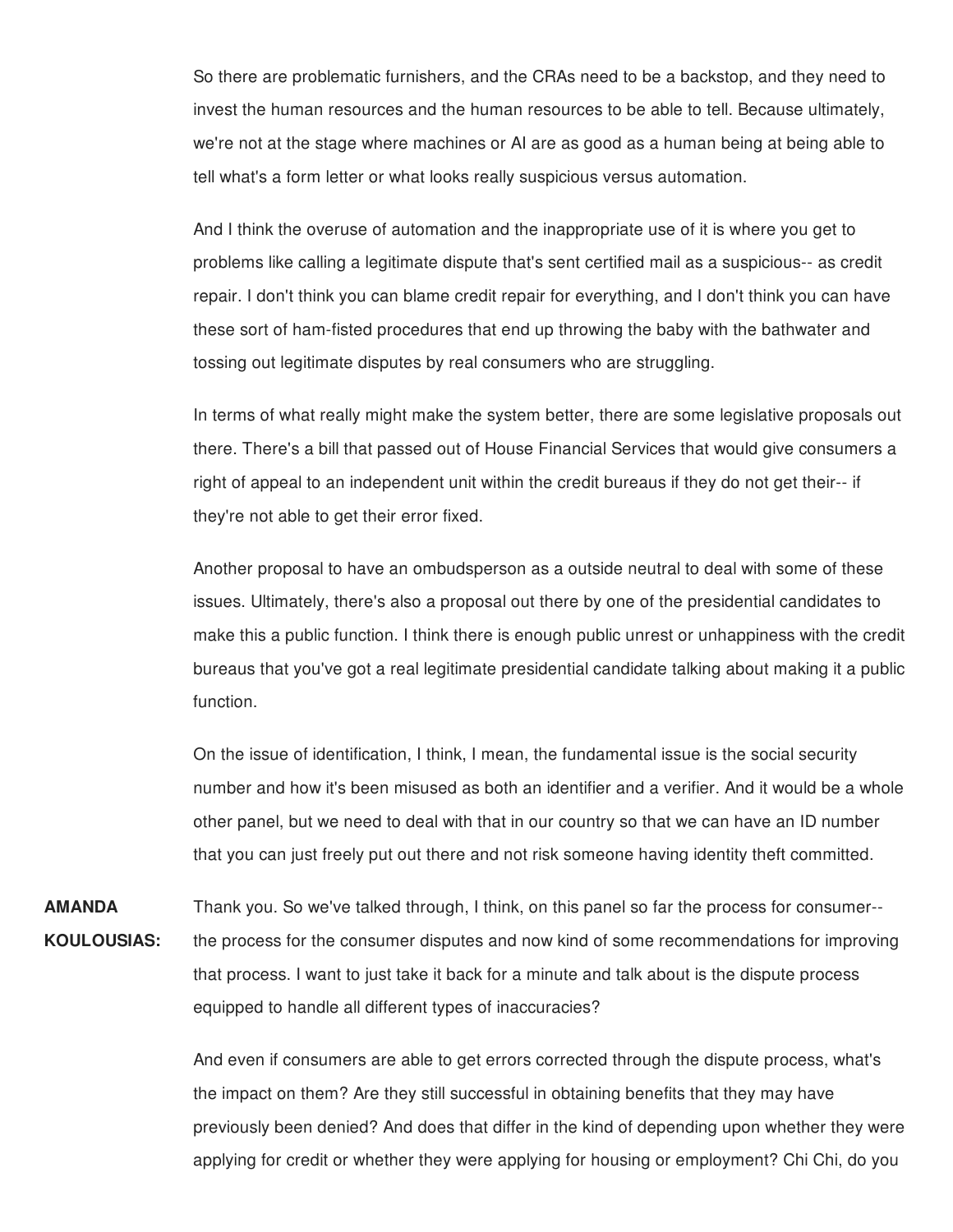want to weigh in on this first?

**CHI CHI WU:** Yeah, yeah. I mean, obviously, Congress recognized when they developed the pre-adverse action requirement that there's a difference between credit and employment. That a consumer, if there is an error and he or she's able to get a corrected could apply for credit again. But often the job is gone by the time you can fix the error on the credit report, and that's why you have the pre-adverse action notice.

> The problem is, as the prior panel, Jamie mentioned that the way it's supposed to work is not the way it's actually working, and employers aren't holding those jobs, and the timing is just not right for the consumers to be able to fix that report. And then in the tenant screening field, I mean, you don't have the pre-adverse action requirement. And in tight housing markets, the landlord is not going to hold the apartment either. And that's a serious and significant problem. And we have a housing crisis and an eviction crisis in a lot of our cities. And tenant screening has a role in that and causing that problem.

**KRISTI KELLY:** Yeah, I can echo a lot of what Chi Chi said. In terms of employment background screening inaccuracies, if a consumer is getting a job offer and they're with someone else and that person has a clean background check, they're probably not going to get the job if it's going to take some time to clear up. And so it's hard to unring that bell.

> It's especially difficult in tenant screening, because you don't have the opportunity to correct it and reapply. Sometimes you have to pay another application fee. Sometimes that unit's gone and you needed to move. In terms of the traditional credit bureau reports, the only time where I really see the problems are in mortgage applications where a consumer was pre-qualified and then they're going to close, and the report is run again, and the inaccuracy comes up.

> Because this is-- you're about to close in a certain period of time. If you're not able to correct it in like two weeks, then you lose your earnest money deposit or you lose your dream home or whatever the case may be. And so those are the instances with the traditional credit bureaus where I see that problem.

**REBECCA KUEHN:** Just want to add real quick in employment while the FCRA doesn't require that an employer keep a job open after providing a pre-adverse action notice, it just requires that they give them one without any sort of statement of what they're supposed to do. It has been, I think, the experience of a lot of employers that either from ban the box with screening being moved later in the hiring process that they've invested a lot of time and effort in this candidate, and if the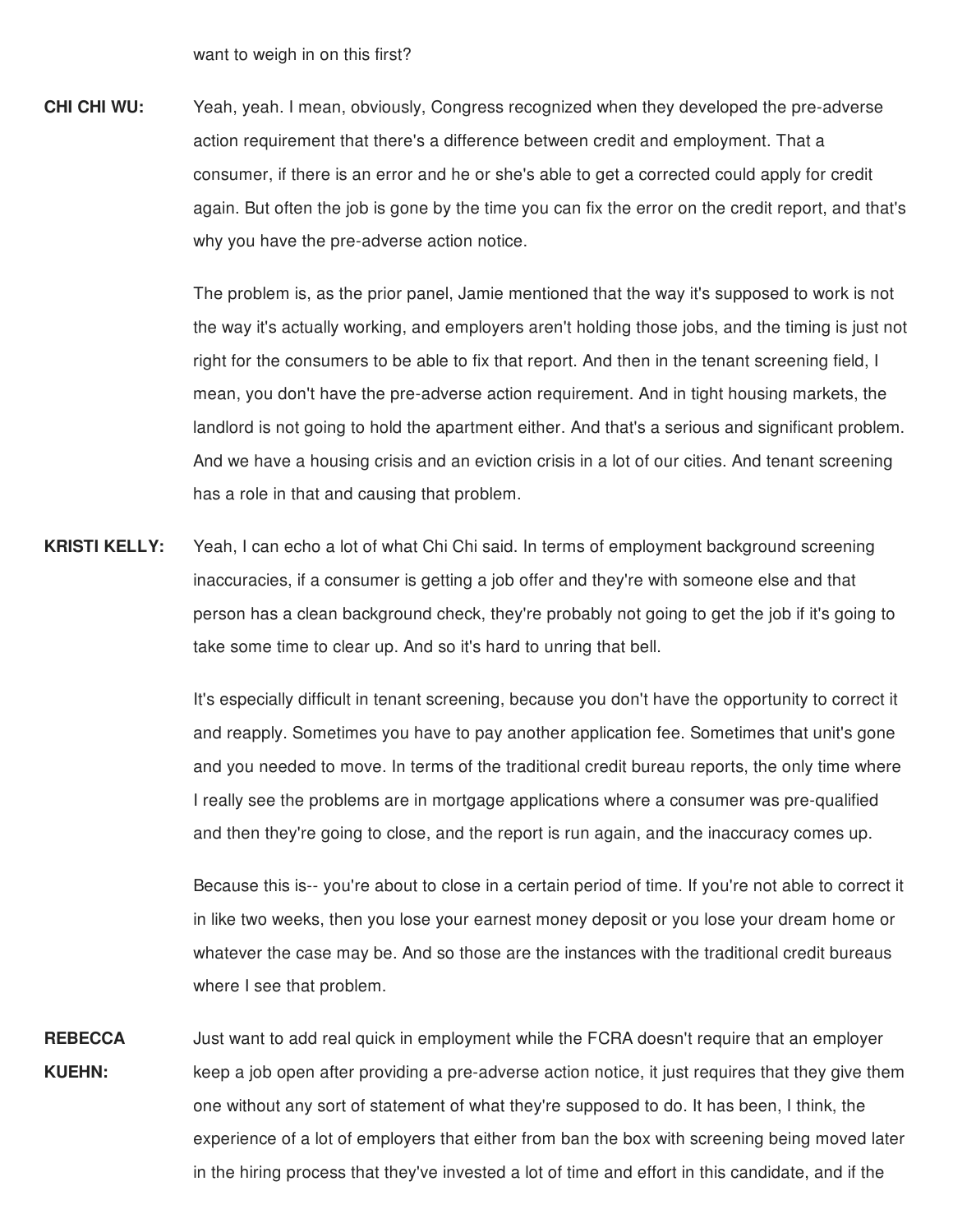candidate comes with the dispute, as Stephanie mentioned, she's going to let the employer know, hey, I got a dispute. So just letting you know. And a lot of them, at least the vast majority of the ones I'm aware of, do put that job on hold, that decision on hold until the dispute process is run.

- **KRISTI KELLY:** Well, just one more thing I want to add. And I don't necessarily disagree when it's an inaccuracy. But with expungements, those are a little bit trickier. And I think I've never seen a consumer come in with an expungement when it was originally reporting and then they're like, no, no, it was expunged. It was really me. I really did whatever. But it shouldn't have been on there. So that's a whole different situation.
- **ERIC ELLMAN:** And I think this is a good example of where we could enlist the help of the CFPB and the FTC in terms of getting access to expungement information. And the access to expungement information varies differently from jurisdiction to jurisdiction. We want to not report expunged records, but we can't not remove them unless we know that they've been expunged. So we need to have access to that expungement information so we know not to report that information.
- **AMANDA** Thank you to everybody. I see that we are actually out of time. So I want to thank all of our **KOULOUSIAS:** panelists. I'm actually going to ask you to just stay on the stage very quickly for some very brief closing remarks, if you don't mind.

## [APPLAUSE]

 **MANEESHA** OK. Thank you to all the panelists. And thank you all the audience. This is a remarkably full **MITHAL:** room for the end of a full day conference. So thank you for sticking it out. So thank you for all the panelists, all the panelists on stage, and all the panelists in the audience. I think this has been an extremely robust discussion and a really interesting day that's given the FTC and the CFPB a lot of food for thought going forward.

> So just let me just say a few things. I just thought I'd kind of mention some key takeaways that I've heard today or some themes that I think have emerged from the day. And I'll just mention three of them.

> The first is that on almost every panel, we had some sort of discussion about alternative data. And there seemed to be some consensus that there may be some benefits to alternative data,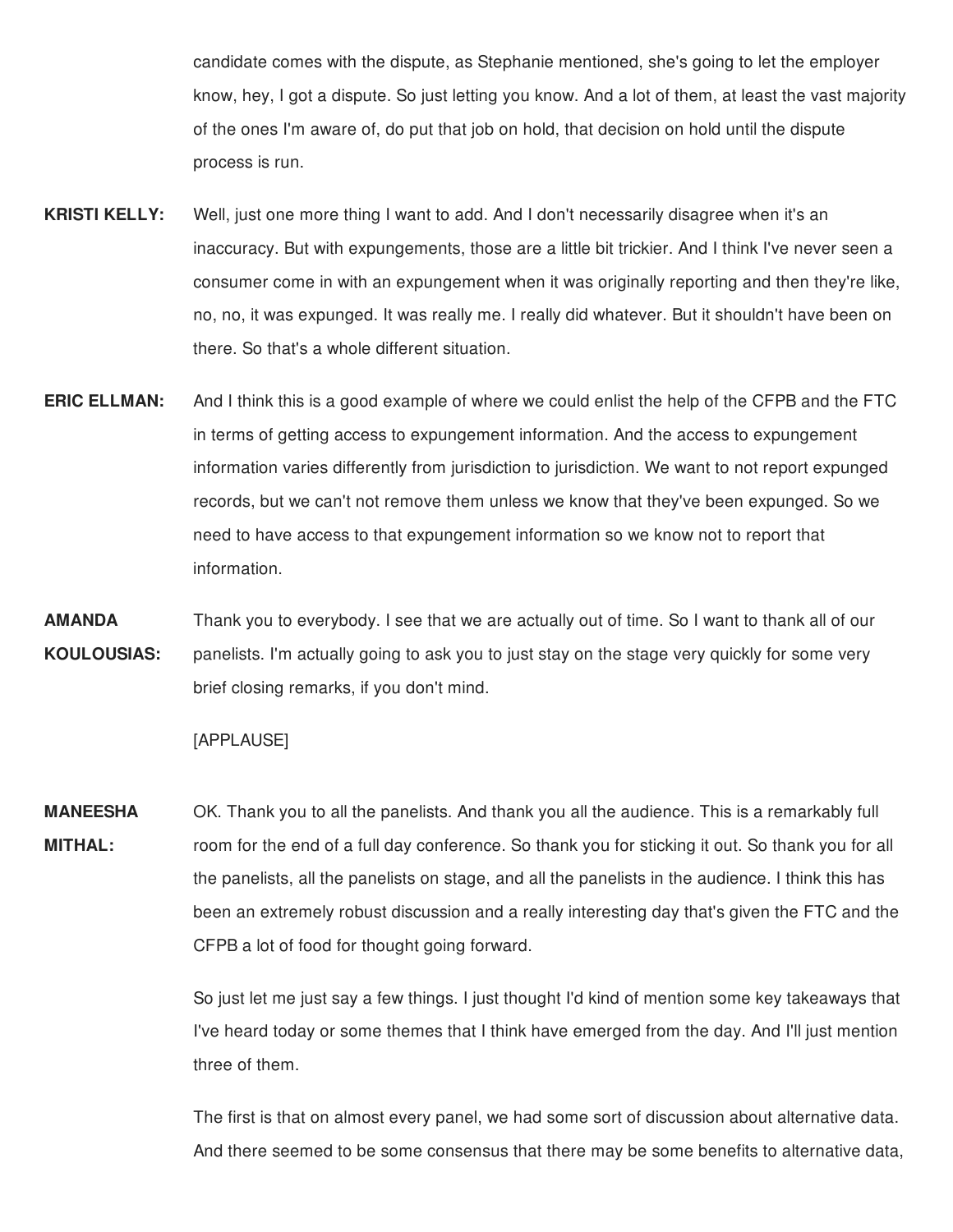which may be positive for consumers. So we had one CRA panelist mention that they have noticed that telecom data is often positive for consumers, and there might be some areas where we need to kind of do more on alternative data. But at the same time, there were some cautionary notes expressed about alternative data.

 And in particular, there seemed to be consensus that we shouldn't be using what people have called fringe data, like social media data and other forms of data that may be unreliable, notwithstanding if you've seen the *Black Mirror* episode where they use the social media information to give you housing and credit and that sort of thing. So there seemed to be some consensus that that might not be a good idea in real life.

 Second theme, we heard a lot of discussion on almost all the panels about the role of technology. I think we heard some consensus that there's not a question about whether to use technology, AI, pattern recognition, machine learning, that those things are here and they're here to stay. And I think that there was some consensus, there was some discussion around use of AI and pattern recognition in terms of evaluating quality of furnishers, evaluating quality of furnisher data.

 There seemed to be less consensus around the idea of using technology and AI in terms of data matching. And there seemed to be some consensus around the need for manual review to take into account certain individual characteristics. And I think there also seemed to be consensus that, in any event, given that AI and machine learning is such a black box with the CFPB having its supervision authority, that's something that they should be looking at.

 And finally, this whole workshop has been about accuracy. And some people talked about the need for further guidance on accuracy, but I do think that there was some consensus today that accuracy is not just about learning from disputes and incorporating what CRAs are learning and disputes into their accuracy. It's also about looking at accuracy on the front end in terms of evaluating quality of data furnishers and the information that's being furnished, paying attention to any red flags.

 We heard that the PBSA, the trade group for the background screeners, they require their memberships to have quarterly auditing and testing of accuracy. And so there definitely seemed to be a consensus that there's a lot required on accuracy. Not just disputes, but disputes is an integral part of accuracy as well.

So I'll just leave you with those three very broad, very general takeaways. Let me close by, if